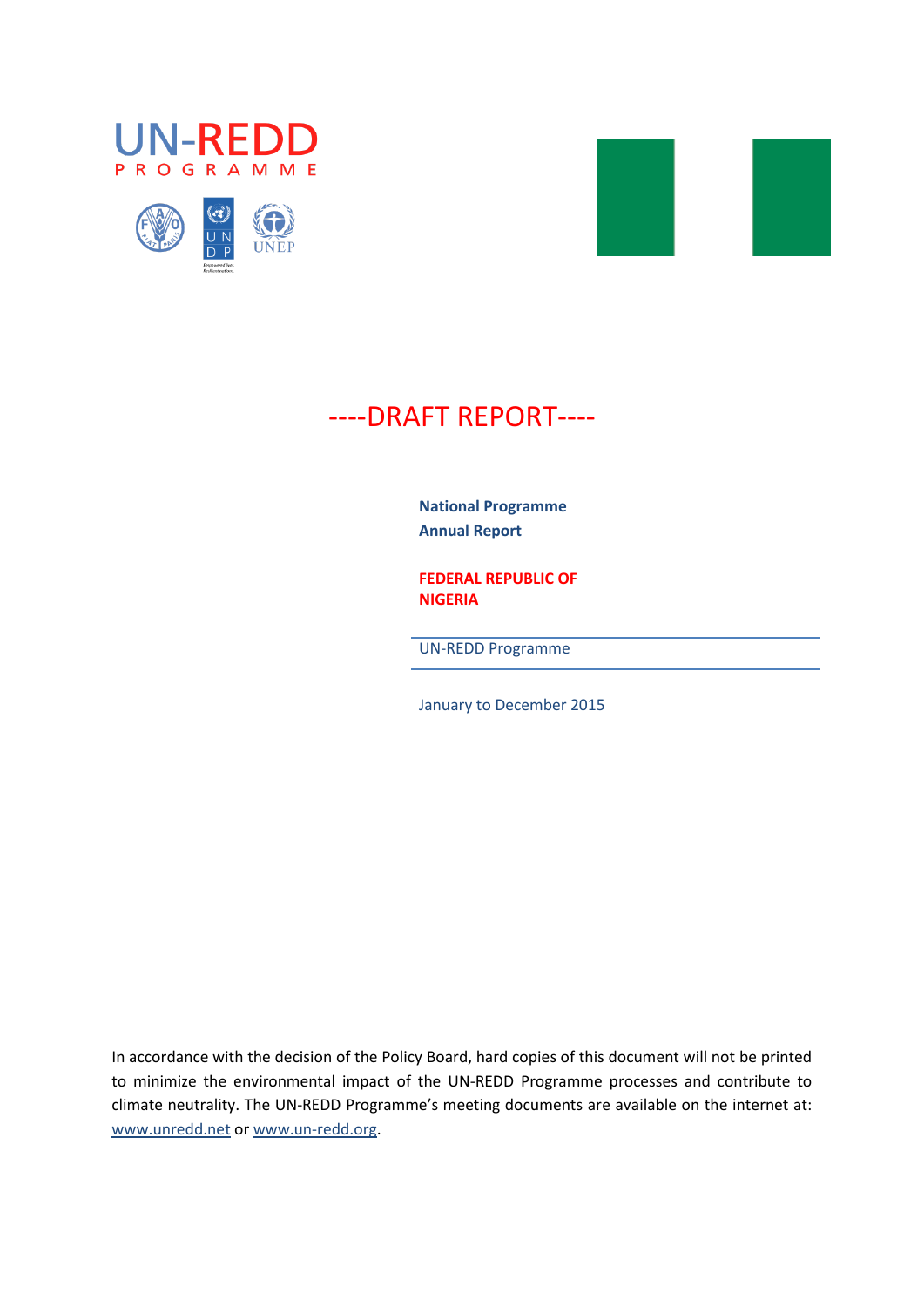# **1. Annual Report for the UN-REDD National Programmes**

The Annual Report for the National Programmes (NPs) highlights progress over the twelve month period ending 31 December (1 January-31 December). This progress is reported against the consolidated Annual Work Plan and Budget for 2015, as approved by the National Programme Steering Committee or Executive Board.

The report includes the following sections:

- 1[\) National Programme Identification;](#page-2-0)
- 2) Progress [Reporting;](#page-4-0)
- 3[\)](#page-6-0)

[Government & Non-Government Comments;](#page-6-0)

- 4[\) Results Matrix;](#page-7-0)
- 5[\) Warsaw Framework for REDD+ and Associated UNFCCC Decisions;](#page-21-0)
- 6[\) Financial Delivery;](#page-34-0)
- 7[\) Adaptive management;](#page-35-0) and
- 8[\) Targeted Support.](#page-38-0)

The lead agency for each National Programme is responsible for coordinating inputs to the Annual Reports, and for ensuring all agency and counterpart perspectives have been collected - in particular government and civil society organizations. The reports are reviewed and vetted by the agency teams, who provide quality assurance and recommendations to the national teams on articulating results and on adjustments to be made. It therefore follows an iterative process which serves to enhance the quality of the reports and enable a meaningful assessment of progress and identification of key lessons regarding knowledge exchange.

The Annual Report for the National Programmes should be submitted to the UN-REDD Programme Secretariat [\(un-redd@un-redd.org\)](mailto:un-redd@un-redd.org) as per timeline indicated below.

## *Annual Report timeline:*

| Annual Report template sent to Country teams:    | 20 January 2016  |
|--------------------------------------------------|------------------|
| Submission of first draft of the Annual Report:  | 26 February 2016 |
| Secretariat revision sent back to Country:       | 4 March 2016     |
| <b>Submission of final Annual Report:</b>        | 11 March 2016    |
| <b>Submission of final signed Annual Report:</b> | 25 March 2016    |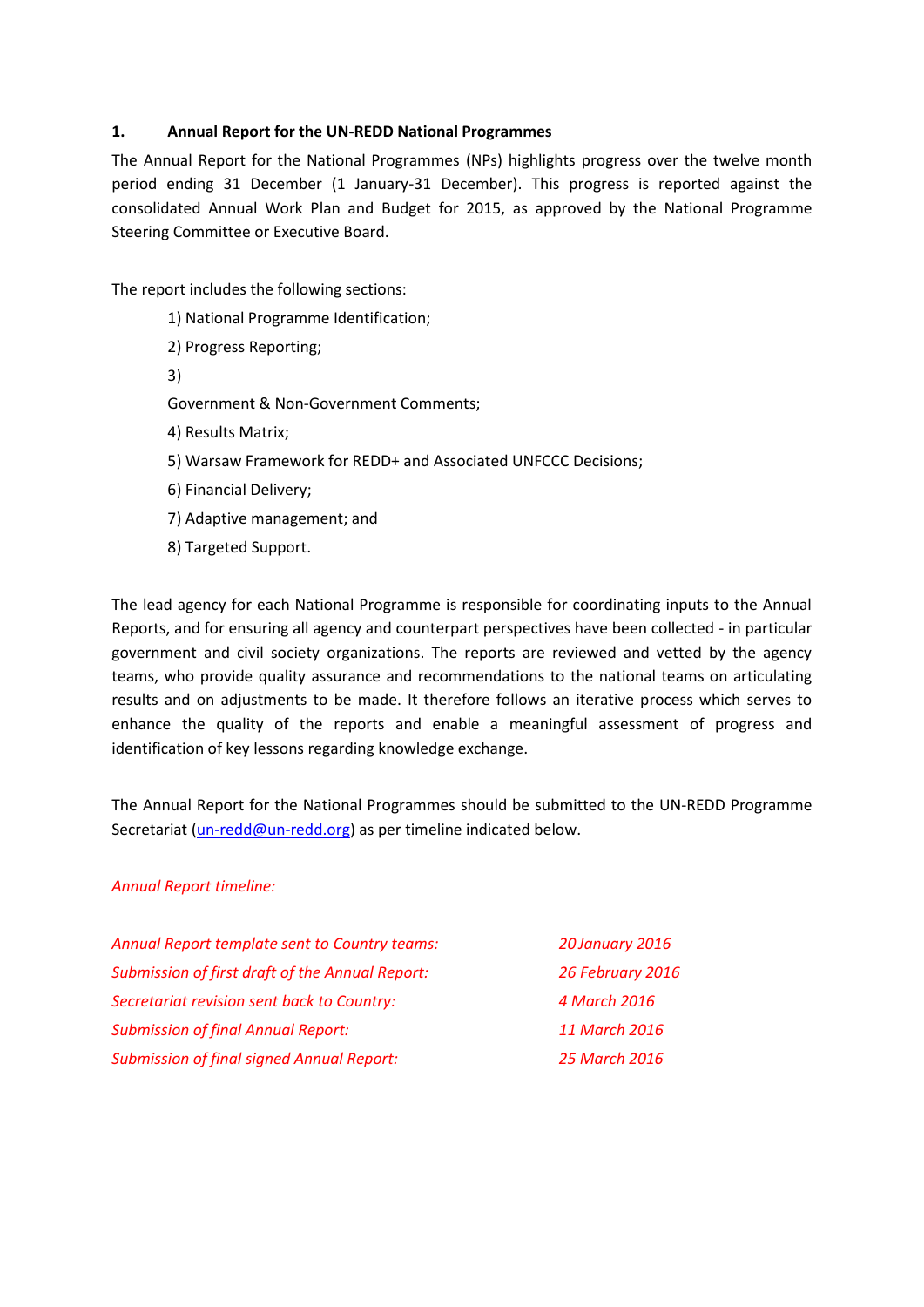# <span id="page-2-0"></span>**2. National Programme Identification**

Please identify the National Programme (NP) by completing the information requested below. The Government Counterpart and designated National Programme focal points of the Participating UN Organizations are asked to provide their electronic signatures below, prior to submission to the UN-REDD Secretariat.

| National Programme Title           | Nigeria REDD+ Readiness Programme                                                                 |
|------------------------------------|---------------------------------------------------------------------------------------------------|
| Implementing Partners <sup>1</sup> | Federal Ministry of Environment (Abuja) and Forestry Commission<br>of Cross River State (Calabar) |
| <b>Participating Organizations</b> |                                                                                                   |

| <b>Project Timeline</b>                              |                   |                                |            |
|------------------------------------------------------|-------------------|--------------------------------|------------|
| <b>Programme Duration</b>                            | 4 years, 4 months | Original End Date <sup>2</sup> | 28.02.2015 |
| <b>NPD Signature Date</b>                            | 06.09.2012        | <b>No-Cost Extension</b>       | Yes        |
| 0f<br>Fund<br>Date<br>First<br>Transfer <sup>3</sup> | 01.09.2012        | <b>Current End Date</b>        | 31.12.2016 |

| Financial Summary (USD) <sup>4</sup> |                               |                          |                            |  |
|--------------------------------------|-------------------------------|--------------------------|----------------------------|--|
| <b>UN Agency</b>                     | Approved                      | Amount                   | Cumulative                 |  |
|                                      | Programme Budget <sup>5</sup> | Transferred <sup>6</sup> | Expenditures up to 31      |  |
|                                      |                               |                          | December 2015 <sup>7</sup> |  |
| <b>FAO</b>                           | [input text]                  | [input text]             | [input text]               |  |
| <b>UNDP</b>                          | [input text]                  | [input text]             | [input text]               |  |
| <b>UNEP</b>                          | [input text]                  | [input text]             | [input text]               |  |
| Indirect Support Cost (7%)           | [input text]                  | [input text]             | [input text]               |  |
| Total                                | [input text]                  | [input text]             | [input text]               |  |

| Signatures from the designated UN organizations <sup>8</sup> |             |             | Signature by the |  |
|--------------------------------------------------------------|-------------|-------------|------------------|--|
| <b>FAO</b>                                                   | <b>UNDP</b> | <b>UNEP</b> | Government       |  |
|                                                              |             |             | Counterpart      |  |
| [Signature]                                                  | [Signature] | [Signature] | [Signature]      |  |
| Date and Name of Signatories in Full:                        |             |             |                  |  |
| [Date]                                                       | [Date]      | [Date]      | [Date]           |  |

<sup>1</sup> Those organizations either sub-contracted by the Project Management Unit or those organizations officially identified in the National Programme Document (NPD) as responsible for implementing a defined aspect of the project.

2 The original end date as stated in the NPD.

7 The sum of commitments and disbursement

1

<sup>3</sup> As reflected on the MPTF Office Gateway http://mptf.undp.org.

<sup>4</sup> The financial information reported should include indirect costs, M&E and other associated costs. The information on expenditure is unofficial. Official certified financial information is provided by the HQ of the Participating UN Organizations by 30 April and can be accessed on the MPTF Office GATEWAY [\(http://mptf.undp.org/factsheet/fund/CCF00\)](http://mptf.undp.org/factsheet/fund/CCF00).

<sup>5</sup> The total budget for the entire duration of the Programme as specified in the signed Submission Form and NPD.

<sup>6</sup> Amount transferred to the participating UN Organization from the UN-REDD Multi-Partner Trust Fund.

<sup>8</sup> Each UN organization is to nominate one or more focal points to sign the report. Please refer to the UN-REDD Programme Planning, Monitoring and Reporting Framework document for further guidance.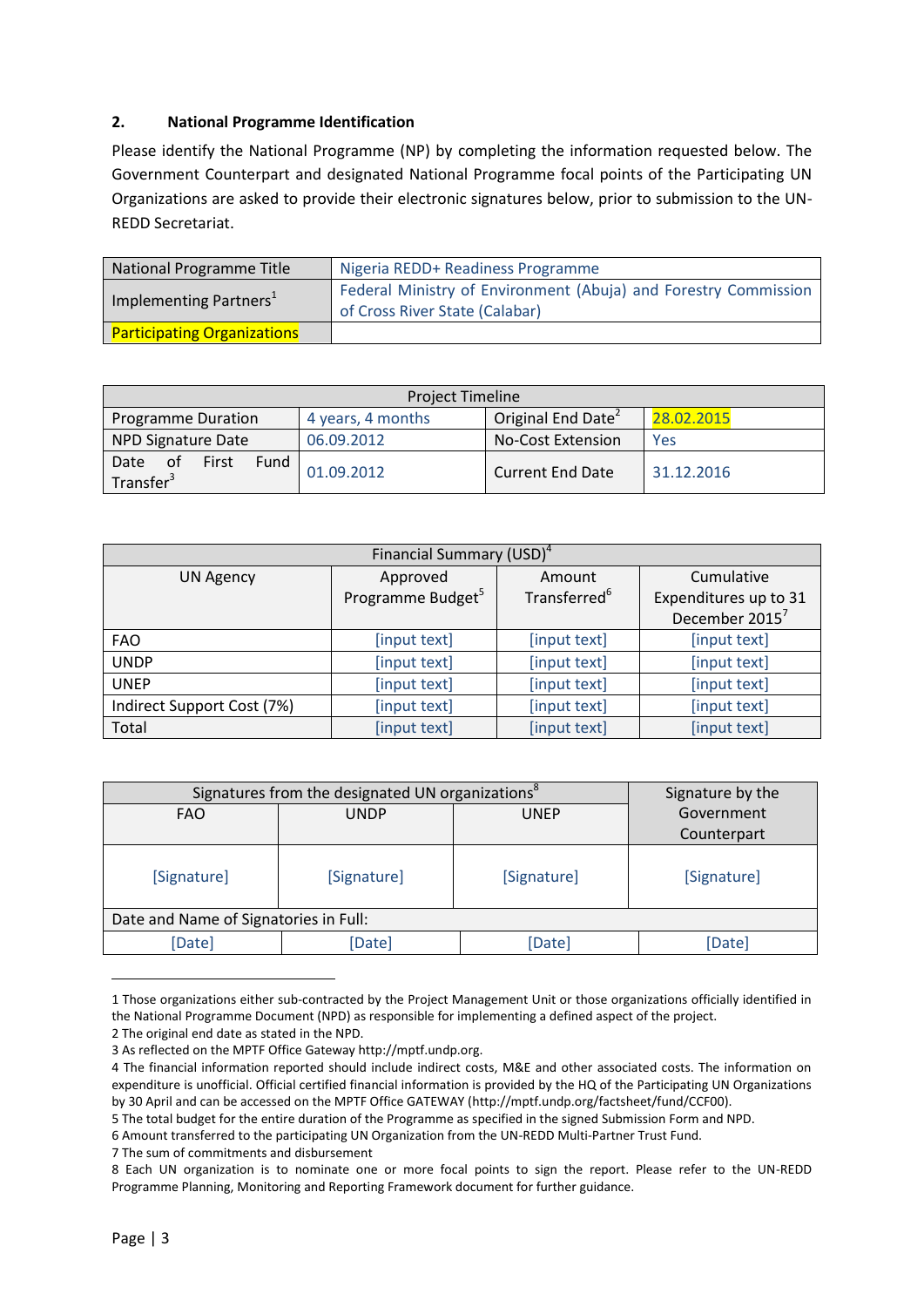| $\sim$ $\sim$<br>$\sim$ $\sim$ $\sim$<br>____ |  |  |
|-----------------------------------------------|--|--|
|                                               |  |  |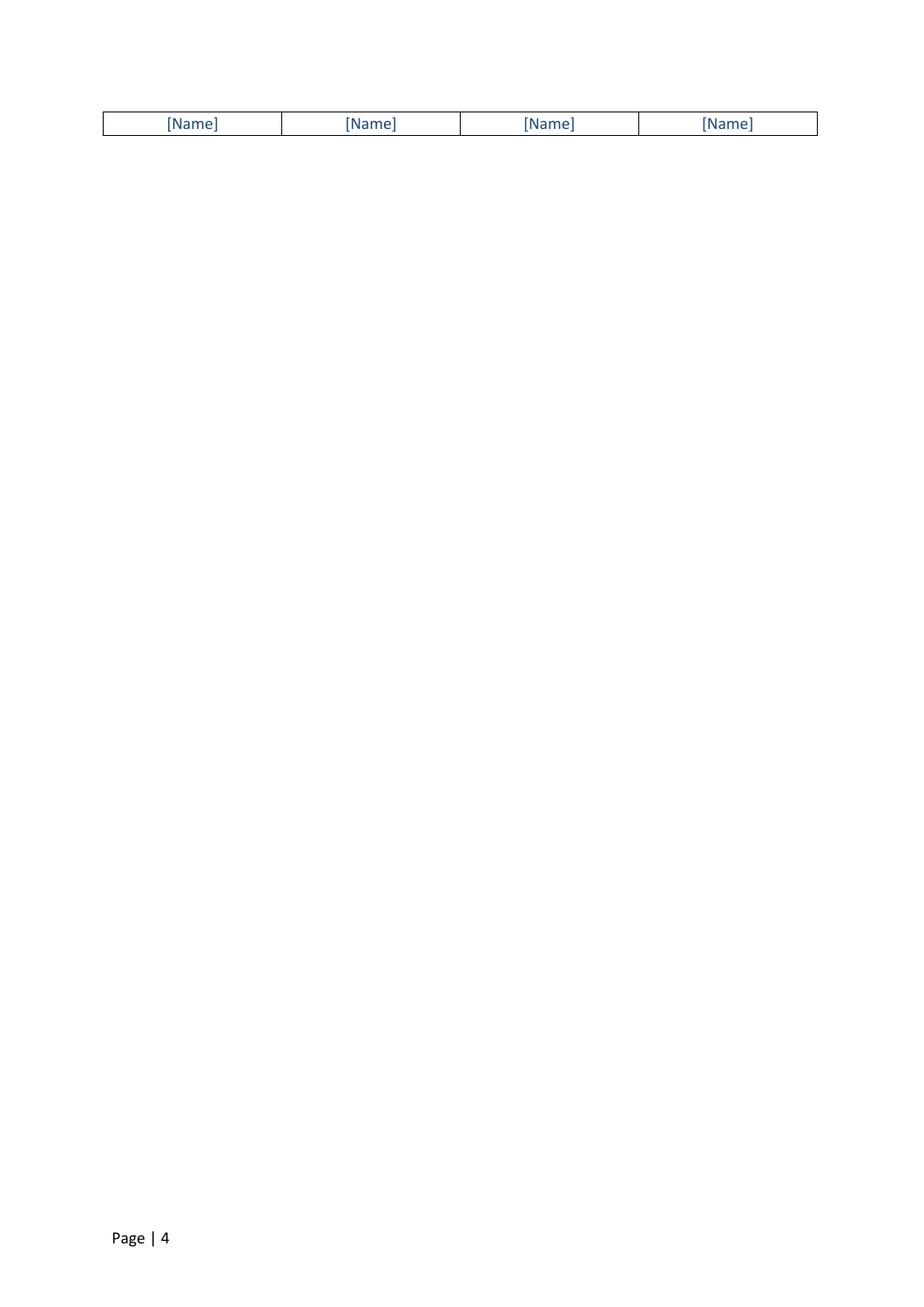# <span id="page-4-0"></span>**3. Progress Reporting**

This section aims to summarize the progress and identify key achievements of the NP during the reporting period. Additionally, the section aims to identify key challenges and solutions/ lessons that could be shared with other countries. These will be used as input to the UN-REDD consolidated annual report so please stick to the word limits.

# **3.1 Achievements**

Please provide a description of key achievements made by the NP in relation to the 4 pillars of the Warsaw Framework and how the NP has supported those. [250 words for each pillar]

# **Background**

The Programme Steering Committee (PSC)'s February request for a no-cost extension, from the original end date of February 28, 2015 to December 31, 2016, was approved with the proviso that a joint mission review the programme and make needed adjustments, particularly in light of implementation delays and a "perhaps too ambitious"<sup>9</sup> design. In early May, just after the elections, a joint mission of UNEP, UNDP, and FAO Regional Technical Advisors (RTAs), National and State Coordinators, National MRV Specialist, and newly appointed Chief Technical Advisor (CTA) revised the Annual Work Plan and Budget (AWPB 2015) to concentrate on establishing the Warsaw Framework's (WF) four pillars of REDD+ readiness, with a focus on the Cross River State (CRS) pilot, reducing the 14 outputs to 10 through clustering and/or reorientation while maintaining the original programme's four outcomes: two for improved institutional and technical capacity (Outcome 1 at national level and Outcome 3 in CRS), a framework for the expansion of REDD+ across Nigeria (Outcome 2), and REDD+ readiness demonstrated in CRS (Outcome 4). In addition, the mission held targeted capacity building meetings aimed at supporting the Nigeria team to re-orient the implementation of the NP around the four Warsaw Framework element.

Nonetheless, delays at both the national and state levels continued throughout the pre- and postelection periods and were just beginning to be overcome at the end of the year. After the review mission and the elections, REDD+ readiness planning and capacity development began to emphasize the four pillars, but REDD+ programme leaders did not begin to explore them together until the technical committees were reactivated in October and November.

# **National Strategy/Action Plan**

Two analyses carried out in 2014 will strengthen understanding drivers of deforestation and related elements of strategy development and REDD-readiness: a Participatory Governance Assessment (PGA) and a geospatial study on drivers of deforestation. "Final" review drafts were prepared in May and June, but further work is needed on conclusions and recommendations for both studies, and validation of findings for the study on drivers, before they can effectively contribute to strategy development.

The Technical Committees and working groups developed road map for developing a REDD+ Strategy for CRS and a national framework strategy for supporting REDD+ in other states. Comprehensive set of Terms of Reference for major analytical work to inform REDD+ Strategy development were drafted and recruitment of a team of consultants was initiated. Major stakeholder consultative processes to lay the grounds for strategy development were held during the course of the year including with the Federal and CRS REDD+ teams. Efforts were made to get the various teams to works towards visualizing and ultimately developing REDD+ strategies that establish the interlinkages between the strategy and the other WF Framework elements. Given that, part of FCPF resources are to support strategy development, consultations with FCPF have begun, to develop synergies between UN-REDD- and FCPF-supported activities and to delineate roles and

1

<sup>&</sup>lt;sup>9</sup> UN-REDD Nigeria Programme, Minutes of the Programme Steering Committee (PSC), held in Abuja on 12th February 2015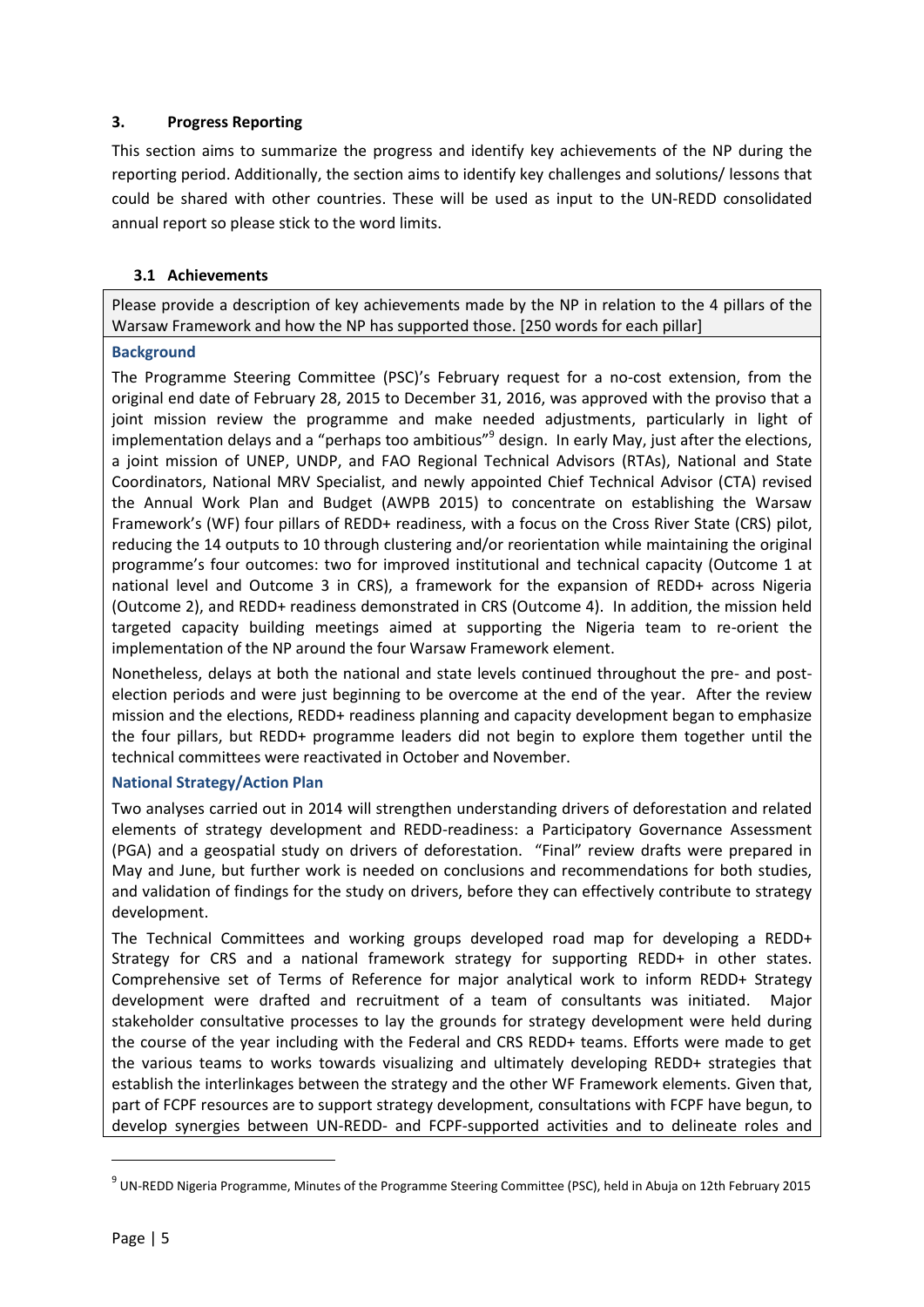responsibilities clearly.

# **Safeguard Information System**

The National Safeguards Working Group was reactivated in June and reorganised at a follow-up meeting in October to enable different stakeholders to work together to review policies and measures that could inform the development of the REDD+ Strategy for the pilot state of CRS. While awaiting strategy development, policy and regulatory instruments/initiatives relevant to REDD+ that are presently set forth in law, have been proposed by the new Governor, and/or were identified in the PGA have been identified. Working Group members have begun to practice applying benefit and risk assessment tools on some of these.

Some stakeholder groups have sent concerned feedback on proposed priority investment and enforcement initiatives for which little or no information has been made available, such as the "super highway", the "green police", and the anti-deforestation task force. For example, on the super highway bighway see

[\(https://ng.boell.org/sites/default/files/uploads/2015/12/super\\_highway\\_open\\_letter.pdf.](https://ng.boell.org/sites/default/files/uploads/2015/12/super_highway_open_letter.pdf)

# **Forest Reference Level/Forest Reference Emission Level (FRL/FREL)**

The spatially-explicit study on drivers of deforestation in Cross-River State analyzed satellite images for three epochs (2000, 2007 and 2014), and activity data (AD) was obtained for land use/land cover conditions in the entire Cross River State. Furthermore, the on-going forest carbon inventory will provide improved estimates of emission factors (EF). A workshop is earmarked for early 2016 on the establishment of FRELs that will use the historical AD and EF data collected from these studies, as well as other ancillary data/information to produce a draft version of FRELs to be validated by end of 2016.

# **National Forest Monitoring System**

The capacities of relevant stakeholders have been enhanced at Federal and State levels through a series of technical capacity building workshops including: (i) capacity building on image processing and interpretation of satellite imagery of **20** staffs; (**ii**) a forest carbon inventory data analysis training of **26** staffs and (**iii**) a GHG inventory training of **23** staffs for the LULUCF sector. On-going forest carbon inventory has established and collected data on **54** sample plots that will provide data for improved estimation of emission factors. These trainings, including establishment of Technical Working Groups constitute building blocks for the Forest Monitoring System to be put in place. The sampling design is on a 2014 land use map (produced during NASRDA Study) will be used as framework for the establishment of a Forest Monitoring System at Cross River State (CRS) before 2016 ending. The MRV Technical Working Group is in the process of acquiring most recent satellite data to embark on subsequent monitoring activities.

# **3.2 Challenges and solutions**

Please provide a summary of the challenges faced and solutions put in place to address them. These could be of any nature, operational, good procedure, unsuccessful process that other countries could benefit from. [150 words]

Implementation delays continued throughout 2015, exacerbated by feeble collaboration between the national REDD+ Secretariat and (a) CRS Forestry Commission after the elections, and (b) the national Climate Change programme, including preparations for COP 21; and the need to further enhance synergies amongst various work streams supported by the three Agencies. The National Technical Committee agreed on December 16 that the Programme will benefit from the development and implementation of both a communication and stakeholder engagement strategies at both the National and CRS levels. Demonstrable political support for the programme triggered by effective consultations, stronger linkages and relationship building amongst various stakeholders across sectors and effective management of stakeholder interests and enhanced/sustained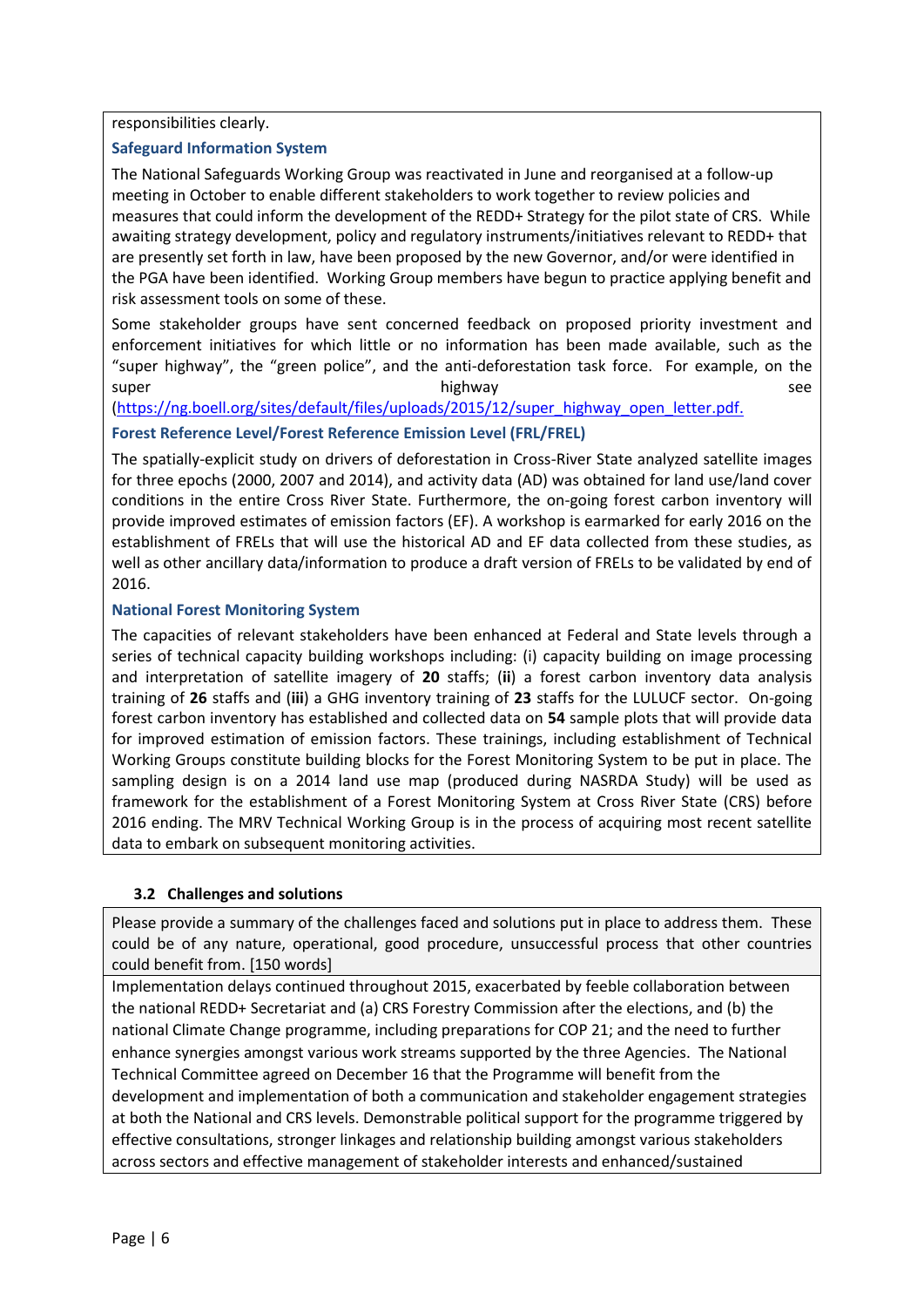participation in the programme implementation were identified as priority areas for the National Programme to achieve readiness. Following the elections of 2015, more time was required by the new government in CRS to fully understand and sustain previous momentum of political commitment to the programme. In response, the National Coordinator, UN RTAs, and CTA met with the CRS Governor and Deputy Governor in June, July, and October to continue to position REDD+ as a priority agenda in developmental processes. Nonetheless, despite broad affirmations of support, until the appointment of a new State Coordinator and the Commissioner of a new CRS Ministry of Climate Change and Forestry in late November, progress on REDD-readiness was focused on supporting overall refocusing of the programme, relevant stakeholder engagement meetings including revalidating the PGA, developing the CBR+ initiative, strengthening the Technical Committee and other Working Groups, conducting a knowledge management survey, advancing the work on safeguards, and forest measurement activities. Additional challenges are summarized in Section 8.1, including policies and measures misaligned with REDD+ approaches, and limited transparency, and limited dialog with stakeholders in decision-making.

# <span id="page-6-0"></span>**4. Government & Non-Government Comments**

This section provides the opportunity to capture government and civil society perspectives and provide additional or complementary information.

# **4.1 Government Comments**

Government counterparts to provide their perspective and additional complementary information not included in the overall progress assessment. [500 words] [input text]

# **4.2 Non-Government Comments**

Civil society stakeholders to provide their perspective and additional complementary information (Please request a summary from existing stakeholder committees or platforms). [500 words]

[input text]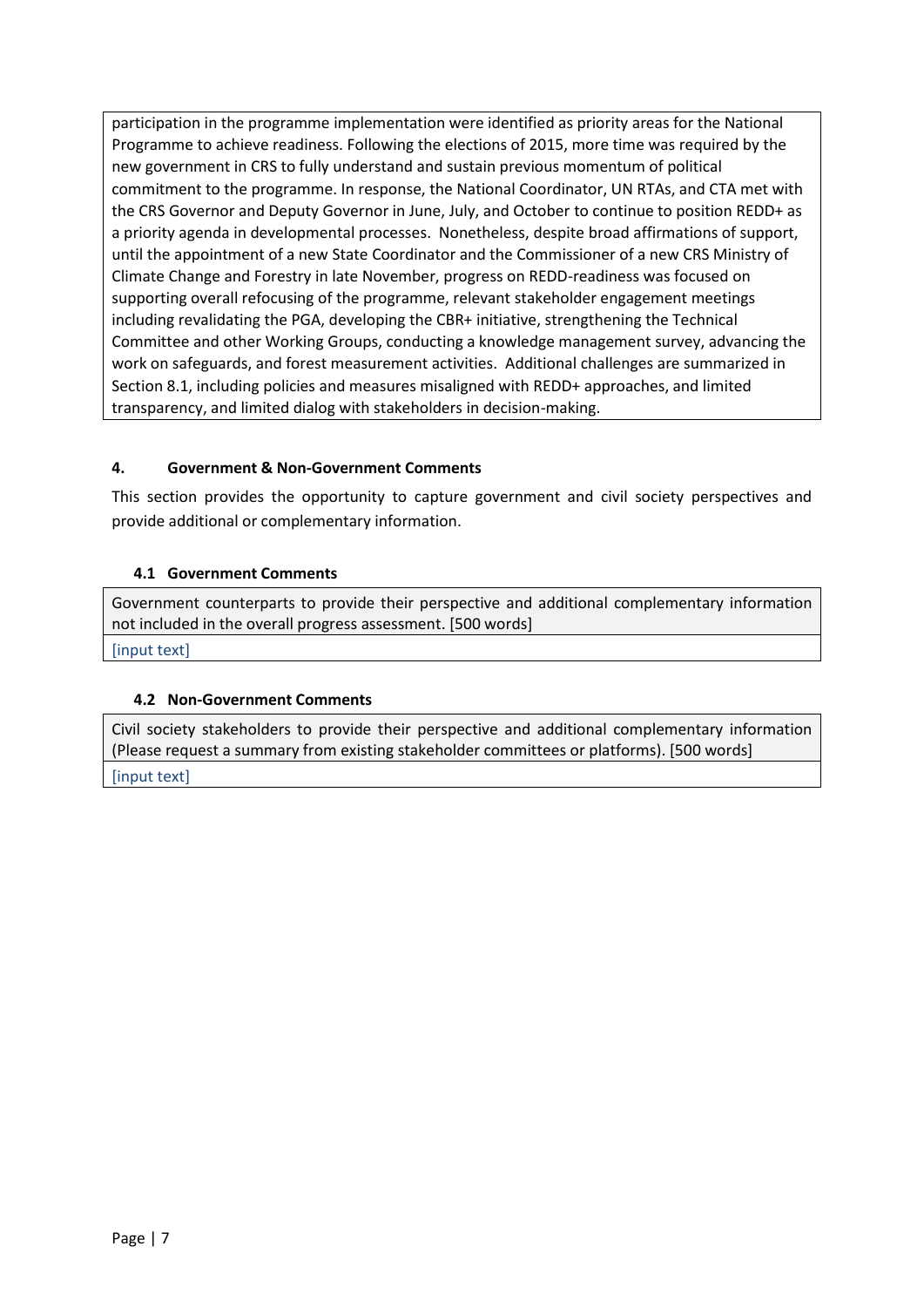#### **5. Results Matrix**

The results matrix aims to measure progress made in the reporting year against annual targets for outputs indicated in the annual work plan for the year. If the log frame has been amended following a mid-term review, this should be mentioned above the output table. For this section please provide:

- For each outcome, please provide the outcome title. The intention is to report whether the programme is on track towards meeting its target, not to assess if target has been met. Based on the previous annual report, please tick the box below each outcome and provide a short summary of progress made. If the country has not yet produced an annual report, do not tick any box.
- For each output, please provide the output title and a summary of the progress towards achieving the specific output. Please list each performance indicator, the associated baseline and expected annual target for the output for this reporting year and a short narrative indicating progress against this annual target or deviation from plans.

| Outcome 1: Improved institutional and technical capacity at the national level                                                                            |                                            |                                                                                                                        |                                         |  |
|-----------------------------------------------------------------------------------------------------------------------------------------------------------|--------------------------------------------|------------------------------------------------------------------------------------------------------------------------|-----------------------------------------|--|
| $\Box$ Outcome Achieved;                                                                                                                                  | $\Box$ On track to achieving this outcome; | $\Box$ Expected minor delays                                                                                           | $\boxtimes$ Expected significant delays |  |
| $\Box$ Corrective measures in place<br>$\boxtimes$ Corrective measures in place                                                                           |                                            |                                                                                                                        |                                         |  |
| Progress towards Outcome: The joint review mission in early May brought the members of the national REDD+ Secretariat together for a two-day retreat      |                                            |                                                                                                                        |                                         |  |
| that re-focused the AWPB on achieving the four Warsaw Framework elements, with a focus in 2015 on the Cross River State pilot to feed into national-level |                                            |                                                                                                                        |                                         |  |
| REDD readiness and to "model" key elements for other states (strategy, interim state-level FMS, interim FRL, and initial safeguards for the strategies    |                                            |                                                                                                                        |                                         |  |
| policies and measure(s). "Catching up" on pilot-state readiness is a necessary, though not sufficient, condition for national-level REDD-readiness. The   |                                            |                                                                                                                        |                                         |  |
|                                                                                                                                                           |                                            | drafting of a state strategy in 2015 and the start-up of complementary FCPF support will enable good progress in 2016. |                                         |  |

<span id="page-7-0"></span>

| <b>Output 1.1: The REDD+ Secretariat is effective at coordinating REDD+ readiness nationwide</b> |                                                                                                    |                                                                                                                                                             |                                                                                                                                                                                                                                        |  |
|--------------------------------------------------------------------------------------------------|----------------------------------------------------------------------------------------------------|-------------------------------------------------------------------------------------------------------------------------------------------------------------|----------------------------------------------------------------------------------------------------------------------------------------------------------------------------------------------------------------------------------------|--|
| <b>Output Indicators</b>                                                                         | <b>Baseline</b>                                                                                    | <b>Annual Target</b>                                                                                                                                        | <b>Progress Against Target</b>                                                                                                                                                                                                         |  |
| mandate<br>&<br>legal<br>Increased<br>institutional<br>recognition<br>οt<br>REDD+ in Nigeria     | official<br>REDD+<br>legal<br>No.<br>mandate,<br>endorsement<br><b>or</b><br>weak REDD+ structures | REDD+ integrated into Federal<br>a)<br>level institutional structures and<br>policy processes.<br>National REDD+<br>coordination<br>b)<br>unit functioning. | Two CRS level stakeholder fora<br>a) a<br>were held to prioritise actions<br>regarding<br>strategy<br>areas<br>and<br>highlighting<br>the<br>development,<br>both<br>process<br>tor<br>and<br>need<br>product to respect inclusiveness |  |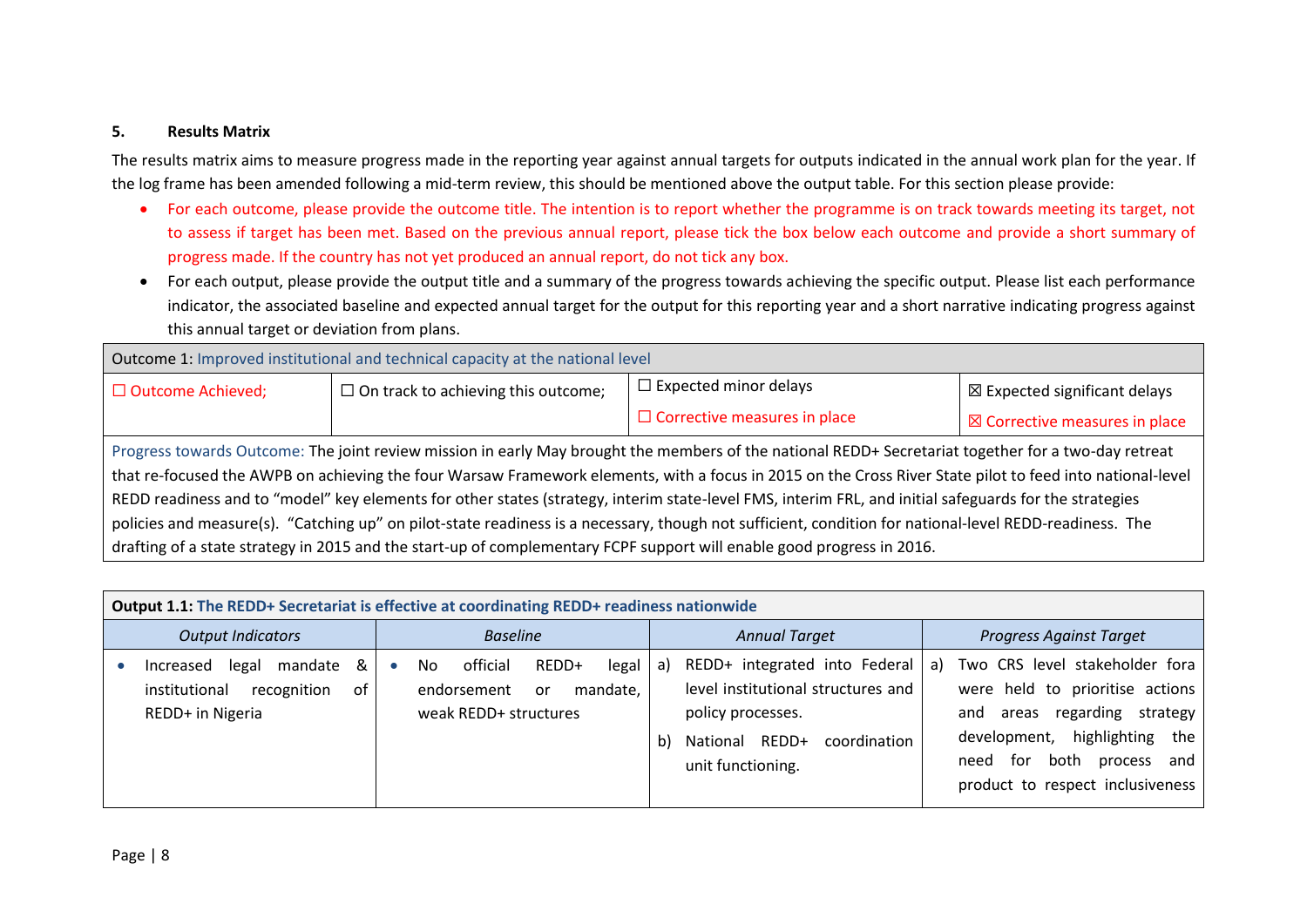|  |    | to address CRS realities.         |          |
|--|----|-----------------------------------|----------|
|  |    | b) Specifically, the              | National |
|  |    | Safeguards Working Group was      |          |
|  |    | reorganized and led discussions   |          |
|  |    | to identify priority policies and |          |
|  |    | measures to address drivers and   |          |
|  |    | barriers.                         |          |
|  | C) | A summary of governance issues    |          |
|  |    | and gap analysis of drivers study |          |
|  |    | were equally highlighted by       |          |
|  |    | stakeholders and the Technical    |          |
|  |    | Committee to enable strategy      |          |
|  |    | development.                      |          |
|  |    |                                   |          |

The REDD+ secretariat continues to function as a small group of committed persons in the Federal Ministry of Environment (FME), who participate regularly in pilot activities in Cross River State, which serve to strengthen technical skills and supporting operations. Following the joint review mission, it was decided not to recruit a national programme officer. The Programme expanded to two new States of Nasarawa and Ondo; but much work is still required to engage with National stakeholders across all sectors. For the first time, the national budget has allocated funding explicitly for the REDD+ Secretariat. There is still a lot more to be done to integrate REDD+ into Federal level institutional structures and policy processes.

# **Output 1.2: Stakeholder engagement, international engagement, and public awareness on REDD+**

| <b>Output Indicators</b>                | <b>Baseline</b>                         | <b>Annual Target</b>                               | <b>Progress Against Target</b>                                                 |
|-----------------------------------------|-----------------------------------------|----------------------------------------------------|--------------------------------------------------------------------------------|
| REDD+  <br>multi-stakeholder<br>Federal | The REDD+ constituency at federal   a)  | Engagement of stakeholders at Selected stakeholder | engagement                                                                     |
| REDD+<br>(to sustain the<br>cluster     | level is relatively small, with minimal |                                                    | the national level will focus on $\vert$ after the May programme review        |
| process at federal level).              | capacities<br>regular<br>and<br>no      |                                                    | selected opportunities that have   included a stakeholder forum, a $\vert$     |
|                                         | stakeholder engagement structures.      |                                                    | clear links to the pilot in Cross $\vert$ safeguards workshop, and training in |
|                                         |                                         | A stakeholder<br>River State.                      | interpretation of remotely-sensed                                              |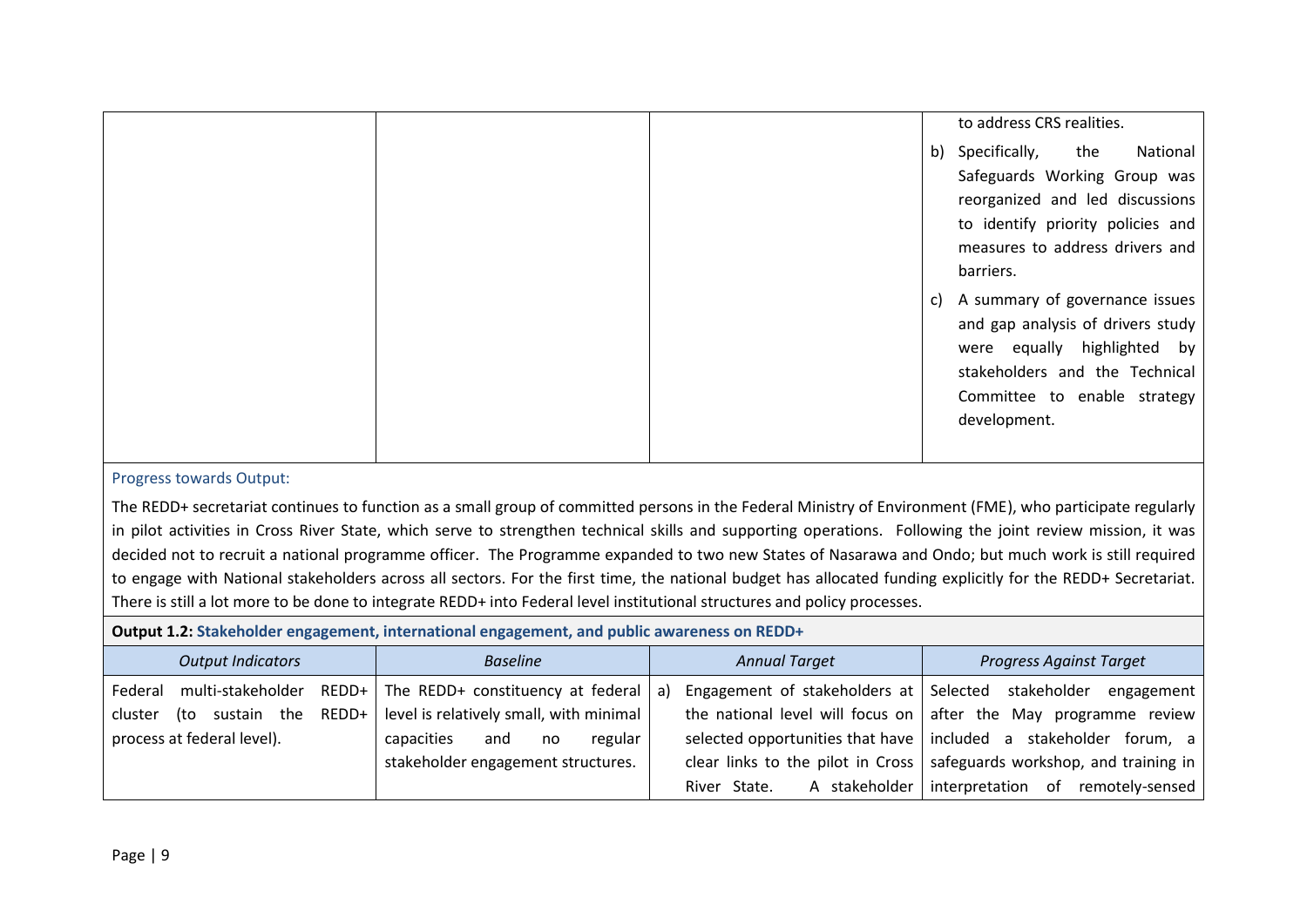| engagement plan, covering both   | In addition, the National<br>imagery.  |
|----------------------------------|----------------------------------------|
| federal and state levels, and a  | and State Coordinators, the CTA, and   |
| communication plan will be       | a member of the State House of         |
| jointly.<br>developed<br>The     | Assembly attended workshops to         |
| communication plan will identify | help Nigeria prepare for participation |
| specific "messages" for selected | in the COP in Paris in December        |
| specific stakeholder groups.     | through development of Nigeria's       |
| Activities to support policy,    | INDCs.                                 |
| institutional<br>legal,<br>and   |                                        |
| arrangements at the national     |                                        |
| level<br>and<br>engagement       |                                        |
| internationally<br>have<br>been  |                                        |
| included under this Output,      |                                        |
| through which collaboration will |                                        |
| be explored as opportunities     |                                        |
| arise. To ensure focus on the    |                                        |
| Warsaw<br>Framework<br>four      |                                        |
| fundamentals, the Joint Review   |                                        |
| Mission's revision of the AWPB   |                                        |
| eliminated separate outputs in   |                                        |
| these areas.                     |                                        |
|                                  |                                        |

National Technical Committee meetings were held in October and December, and one National Stakeholder Forum in November. While the National REDD+ Secretariat remained a small group working to provide technical support for the Programme, the Technical Committee and Stakeholder Forum reflect the limited engagement and consultation with stakeholders. As much as the concentration of efforts in CRS is required as pilot state, effective engagement of stakeholders at the National level is equally relevant for the NP to achieve readiness. Stakeholder engagement will continue to be a priority area, but will now be guided by the sharper focus on the four WF foundations.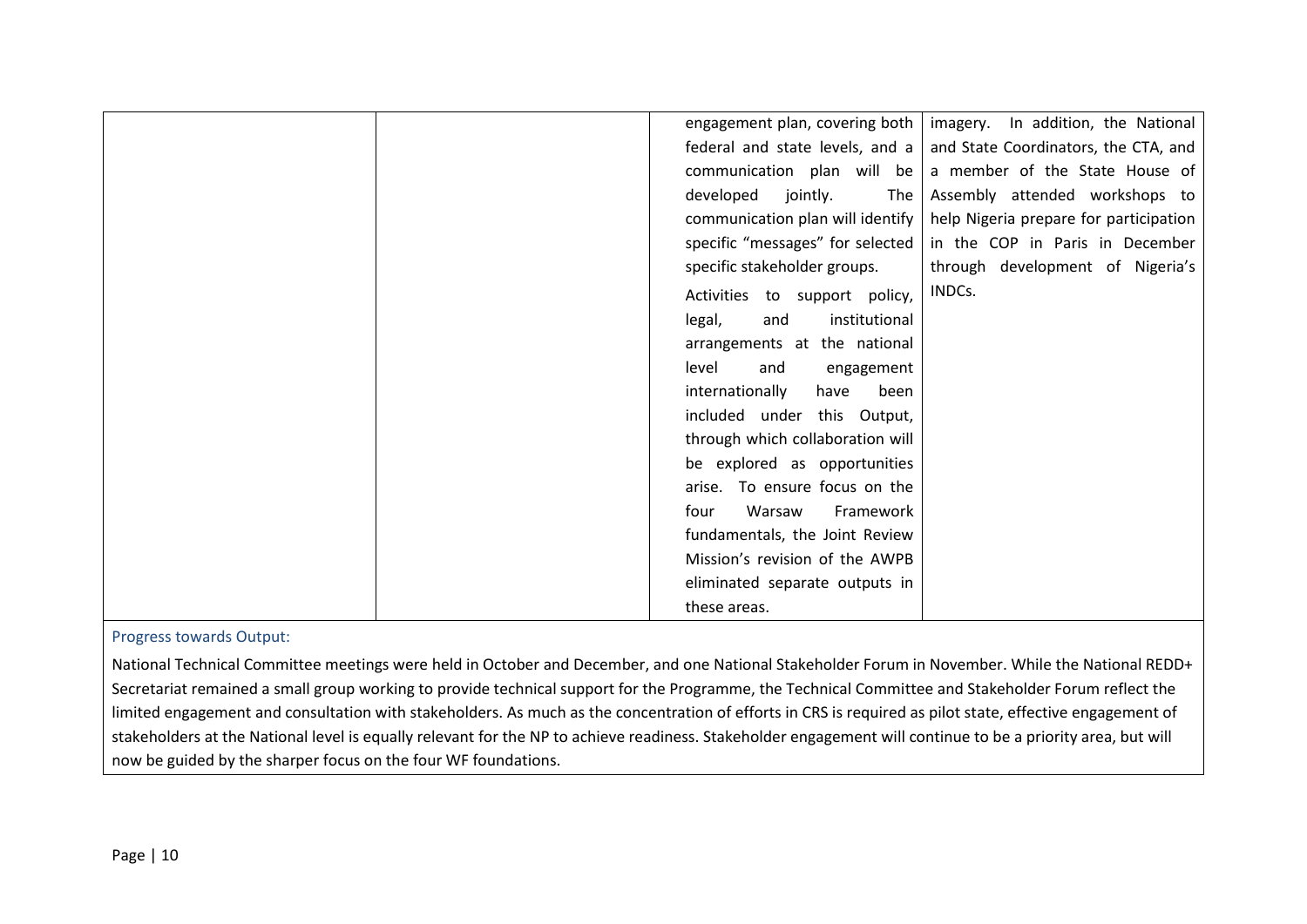| <b>Outcome 2: Framework for the Expansion of REDD+ across Nigeria prepared</b>                                                                    |  |  |  |  |
|---------------------------------------------------------------------------------------------------------------------------------------------------|--|--|--|--|
| $\Box$ On track to achieving this outcome;<br>$\boxtimes$ Expected significant delays<br>$\Box$ Expected minor delays<br>$\Box$ Outcome Achieved; |  |  |  |  |
| $\Box$ Corrective measures in place<br>$\boxtimes$ Corrective measures in place                                                                   |  |  |  |  |
| <b>Progress towards Outcome:</b>                                                                                                                  |  |  |  |  |

| <b>Annual Target</b><br><b>Output Indicators</b><br><b>Baseline</b><br><b>Progress Against Target</b><br>No strategy for REDD+ expansion in<br>The 2014 target of a first national<br>Actions towards conducting analytical<br>Endorsement of a<br>preliminary<br>Nigeria available; no analysis of the<br>strategy on REDD+ adopted by the<br>national strategy on REDD+ across<br>Nigeria's states<br>options and viability of REDD+<br>federal<br>government<br>and<br>across the different states.<br>stakeholders<br>will not be met.                                                                             | <b>Output 2.1: National REDD+ challenges &amp; potential assessed</b> |  |  |                                                                                                                                                                                                                                                                                            |  |  |  |  |
|------------------------------------------------------------------------------------------------------------------------------------------------------------------------------------------------------------------------------------------------------------------------------------------------------------------------------------------------------------------------------------------------------------------------------------------------------------------------------------------------------------------------------------------------------------------------------------------------------------------------|-----------------------------------------------------------------------|--|--|--------------------------------------------------------------------------------------------------------------------------------------------------------------------------------------------------------------------------------------------------------------------------------------------|--|--|--|--|
|                                                                                                                                                                                                                                                                                                                                                                                                                                                                                                                                                                                                                        |                                                                       |  |  |                                                                                                                                                                                                                                                                                            |  |  |  |  |
| Rather, the 2015 target is for<br>through<br>completion.<br>Nigeria,<br>Several<br>programme<br>was<br>near<br>meetings with communities and Local<br>support, to develop specific analysis<br>at the state level and selected<br>Governments in CRS, and wider stake<br>analysis at the national level to<br>and National Stakeholder fora and<br>inform a draft state-level strategy<br>Committee<br>Technical<br>meetings<br>and guidance that will inform, in<br>2016, strategy development in new<br>states and at the national level.<br>will<br>help to<br>and<br>participatory process to conduct the<br>2016. |                                                                       |  |  | work began in 2015 with stakeholders<br>at both CRS and National levels<br>contributing to the development of<br>ToRs, and a recruitment process that<br>helped to form a common vision for<br>the analytical studies, are relevant<br>facilitate a<br>analysis and finalise strategies in |  |  |  |  |

At various levels, the National and CRS Technical Committees are prepared to support the analytical studies and use the results as instruments to develop a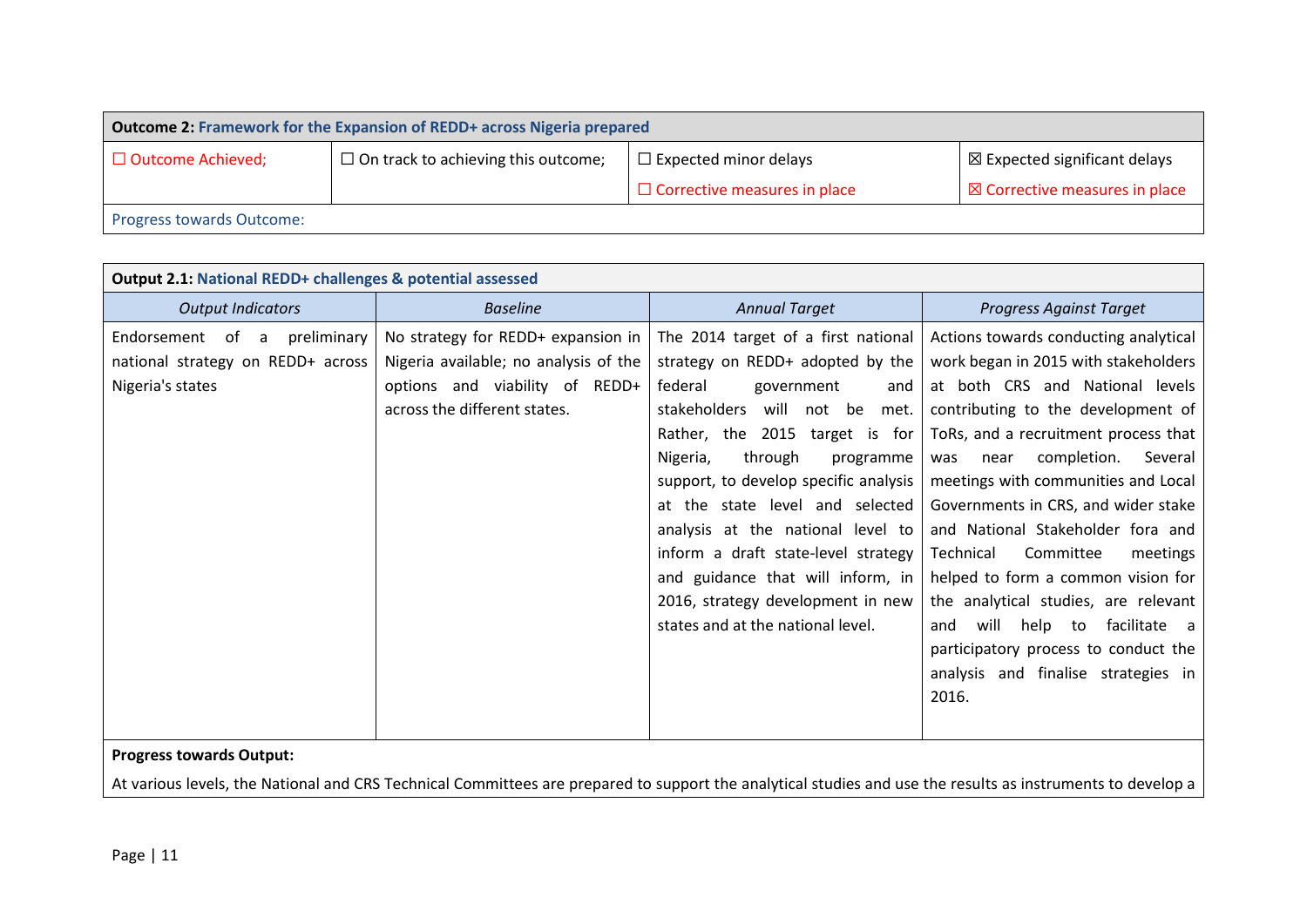CRS REDD+ Strategy that will inform the National level. Preliminary lists of qualified Local and International Consultants were compiled from over 800 applications. Information gaps from the PGA and drivers study have been identified to be addressed as part of the studies. A small committee has been established to review and finalize the PGA. The analytical work is expected to inform the framing of the national REDD+ Strategy through the development of a Policy Note. FCPF support was secured by the federal government to expand REDD+ to Nasarawa and Ondo States [see FCPF link to Feb document], which were selected following screening visits and review at the February Programme Steering Committee meeting. FCPF is expected to support analyses and related engagement but this is also yet to take off fully.

#### **Output 2.2: National MRV framework designed**

| <b>Output Indicators</b> | <b>Baseline</b>                                                    | <b>Annual Target</b>                                                                                                                | <b>Progress Against Target</b>                                                                                                                                                                                                    |
|--------------------------|--------------------------------------------------------------------|-------------------------------------------------------------------------------------------------------------------------------------|-----------------------------------------------------------------------------------------------------------------------------------------------------------------------------------------------------------------------------------|
| GHG reporting to UNFCCC  | weak national capacities on GHG data analysis through<br>reporting | GHG not reported with quality; Training on forest carbon inventory<br>remotely-<br>sensed imagery and training on GHG<br>inventory. | Considerable progress<br>was made<br>towards achievement of the annual<br>targets, with all technical workshops<br>undertaken to enhance stakeholder<br>capacities in forest carbon inventory<br>data analysis and GHG Inventory. |

## **Progress towards Output:**

Considerable progress has been made towards the achievement of **Output 2.2** through:

- 1. A technical training on the National GHG-Inventory Reporting for LULUCF in Nigeria, conducted in October 2015, which resulted in (i) increased capacity of 23 technical staff from Departments of Forestry, Special Climate Change Unit, Drought & Desertification Amelioration in the Federal Ministry of Environment, Nigeria Air Space Research and Development Agency (NASRDA), and Cross River State Forestry Commission to undertake GHG Inventory reporting for the LULUCF following IPCC Guidelines (2006); (ii) the formation of a multi-stakeholder GHG Working Group to strengthen and support the GHG reporting in Nigeria;
- 2. A technical training workshop on National Forest (carbon) Inventory data analysis, conducted in November 2015, resulting in: (i) increased capacity of 26 participants from the Federal secretariat of REDD; Cross River State Forestry Commission (now Ministry of Climate Change and Forestry); Cross River National Parks; academia including university students from Calabar, Abuja, Ibadan, Lagos; Nigerian Conservation Foundation; and community representatives (REDD Pilot Site Coordinators) to undertake forest carbon inventory data processing and analysis for tree biomass and forest carbon assessments for estimation of emission factors; (ii) Constitution of National Forest Inventory Working Group expected to drive and provide the needed technical support required to generate accurate, reliable and verifiable Emission Factors (EFs).
- 3. The multi-stakeholder capacity enhancement of the MRV pillars and creation of Working Groups has also resulted in institutional strengthening and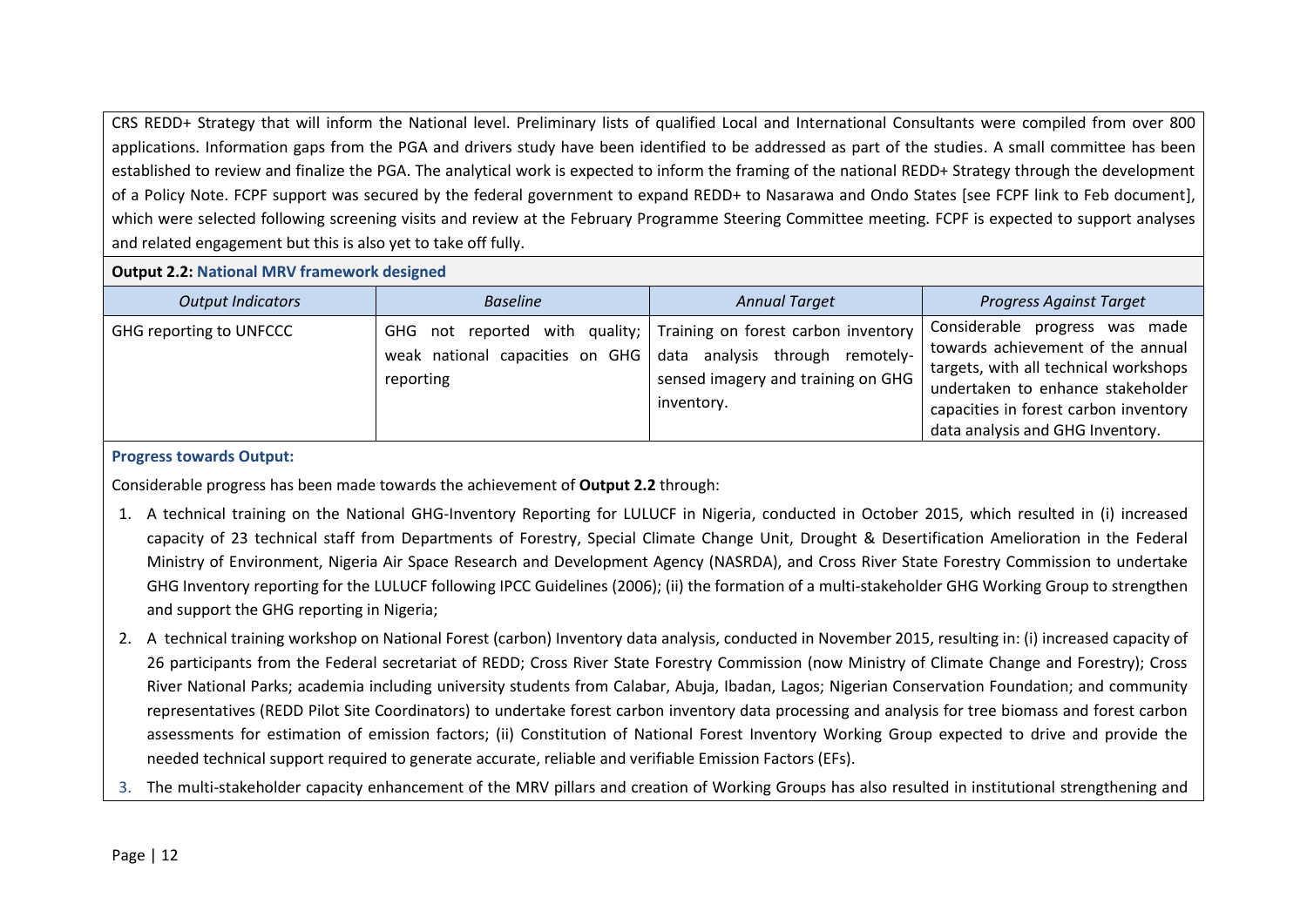collaborations/partnerships amongst the institutions from where the participants were drawn; as well as providing a pathway for data & information sharing and for the institutional arrangement for the NFMS in Nigeria.

**4.** 4. Previous training workshops in 2014:

(i) on forest monitoring and MRV (January 2014) that enhanced the knowledge and understanding and practical capabilities of **49** technical staff (also drawn from CRSFC, Federal Ministry of Environment, Academia, NGO's and CSO's) on the IPCC good practices (GPG documents), the different pillars of MRV, understanding of different sampling techniques for forest carbon inventories, and the different techniques of image analysis. Practical classroom sessions on use of open source GIS (Quantum GIS) increased their capacities on image analysis of spatial (RS) data; while a field practical session increased their skills in undertaking plot establishment and data collection for carbon assessment from various carbon pools. Eventual analysis of the data, linked with the use of allometric equations increased their capacity on the estimation of emission factors.

(ii) on national forest carbon inventory and allometric equations (December 2014) increased knowledge and practical skills/capacity of **25** technical staff (drawn from CRSFC, Federal Ministry of Environment, Academia, NGO's and CSO's) to undertake forest carbon sampling for different carbon pools; to undertake tree sampling for data collection to develop allometric equations and on the use of open source statistical package (R-Software) for data analysis and development of allometric equations. Participants also enhanced their knowledge on the various stages of the design and execution of a forest carbon inventory, and on how to determine/decide on key carbon pools to sample.

| <b>Output 2.0.</b> A Francisco in Hational Strategy for hEDD - across High has stated acycloped                |                                                           |                                                                                                                                                                                                                                                                                                                                                                           |                                                                                                                                                                                                                                                                                                                                                                                                |  |  |  |  |
|----------------------------------------------------------------------------------------------------------------|-----------------------------------------------------------|---------------------------------------------------------------------------------------------------------------------------------------------------------------------------------------------------------------------------------------------------------------------------------------------------------------------------------------------------------------------------|------------------------------------------------------------------------------------------------------------------------------------------------------------------------------------------------------------------------------------------------------------------------------------------------------------------------------------------------------------------------------------------------|--|--|--|--|
| <b>Output Indicators</b>                                                                                       | <b>Baseline</b>                                           | <b>Annual Target</b>                                                                                                                                                                                                                                                                                                                                                      | <b>Progress Against Target</b>                                                                                                                                                                                                                                                                                                                                                                 |  |  |  |  |
| differential<br>Understanding<br>0f<br>conditions, options, and challenges<br>for REDD+ among different states | No systematic analysis exists for<br>REDD+ across Nigeria | Analyses in three key areas carried<br>informed<br>by<br>and<br>out,<br>complementary studies in greater<br>depth in the CRS pilot:<br>of<br>(a)<br>financing,<br>Stocktaking<br>incentives, benefit sharing,<br>and<br>related financial considerations for<br>REDD+ strategy development;<br>(b)<br>financing,<br>Private<br>sector<br>investment,<br>engagement<br>and | Progress reached on CRS and National<br>level institutional arrangements and<br>local and international procurement<br>for the UN-REDD analytic activities.<br>The analytical work is expected to<br>inform the framing of the national<br>Strategy<br>REDD+<br>through<br>the<br>development of a Policy Note. The<br>development of the national REDD+<br>strategy is expected to be done in |  |  |  |  |

**Output 2.3: A Framework National Strategy for REDD+ across Nigeria's states developed**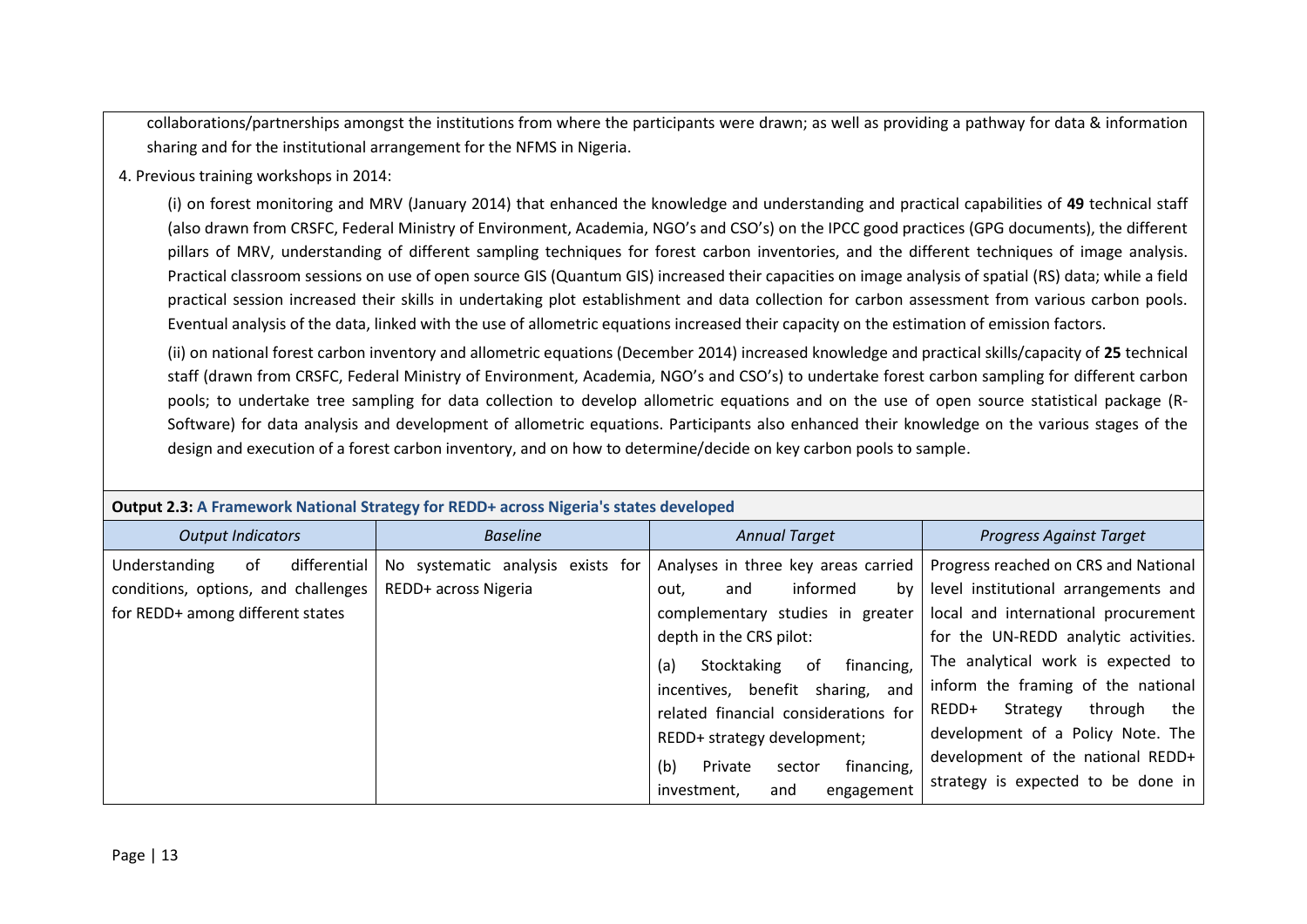|  | and                                                                     | opportunities for REDD+ strategy   partnership with FCPF. The planned<br>development and implementation; I two new states that will receive FCPF<br>support and will build on Cross River |
|--|-------------------------------------------------------------------------|-------------------------------------------------------------------------------------------------------------------------------------------------------------------------------------------|
|  | (c) Assessment of policy, legal and<br>regulatory instruments for REDD+ | State's experience<br>been<br>have<br>designated: Nasarawa and Ondo.                                                                                                                      |
|  | Strategy development                                                    |                                                                                                                                                                                           |

Some of the basic building blocks for the national strategy for expanding REDD+ have been developed. Specific progress towards this output includes developing the Terms of Reference for the analytical work to inform the national strategy, initiating the recruitment process for various consultancies and, through the mid-year review, identifying the key outputs that are required for a framework national strategy and how this would be linked to the FCPF support to develop Nigeria's framework national REDD+ strategy.

| Outcome 3: Institutional and Technical Capacity for REDD+ in Cross River State                                                                                                                                                                                                                                                                                                                                                                                                                                                                                                                                                                                                                             |                                            |                                                                         |  |  |  |  |  |
|------------------------------------------------------------------------------------------------------------------------------------------------------------------------------------------------------------------------------------------------------------------------------------------------------------------------------------------------------------------------------------------------------------------------------------------------------------------------------------------------------------------------------------------------------------------------------------------------------------------------------------------------------------------------------------------------------------|--------------------------------------------|-------------------------------------------------------------------------|--|--|--|--|--|
| □ Outcome Achieved;                                                                                                                                                                                                                                                                                                                                                                                                                                                                                                                                                                                                                                                                                        | $\Box$ On track to achieving this outcome; | $\boxtimes$ Expected significant delays<br>$\Box$ Expected minor delays |  |  |  |  |  |
| $\Box$ Corrective measures in place<br>$\boxtimes$ Corrective measures in place                                                                                                                                                                                                                                                                                                                                                                                                                                                                                                                                                                                                                            |                                            |                                                                         |  |  |  |  |  |
| Overall, implementation structures - Working Groups and Technical Committee were strengthened to begin relationship building, identify core issues and<br>define process for the strategy development. Efforts at conducting analytical studies for the strategy was initiated and reached an advanced stage of<br>recruiting international and national consultants. Priority/candidate policies and measures were identified for risks and benefits analysis to inform the<br>strategy. Capacity building on GHG (training and equipment) and other MRV-related actions occurred while undertaking measurement of forest carbon<br>stock, with 54 inventory plots completed within the reporting period. |                                            |                                                                         |  |  |  |  |  |

#### **Output 3.1: CRS REDD+ Unit is effective at coordinating REDD+ readiness at State Level**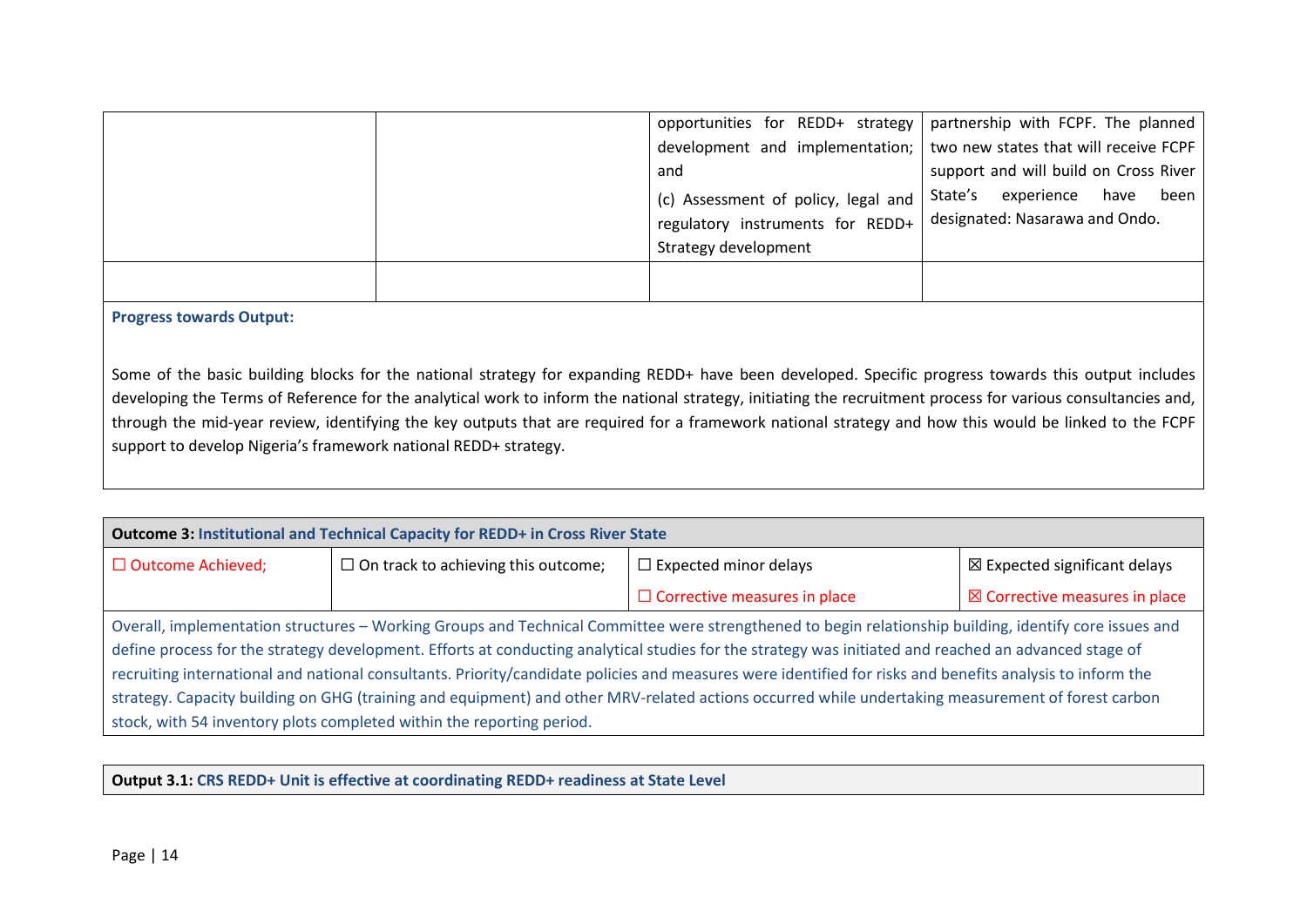| Output Indicators <sup>10</sup>                                                                                                | <b>Baseline</b>                                                           | Annual Target <sup>11</sup>                                                                                                                                                      | <b>Progress Against Target</b>                                                                                                                                                                                                                                                                                                                                         |
|--------------------------------------------------------------------------------------------------------------------------------|---------------------------------------------------------------------------|----------------------------------------------------------------------------------------------------------------------------------------------------------------------------------|------------------------------------------------------------------------------------------------------------------------------------------------------------------------------------------------------------------------------------------------------------------------------------------------------------------------------------------------------------------------|
| Committees<br>• Technical<br>and<br>Working Groups in place.<br>• REDD+ integrated into Climate<br>Change technical committee. | CRSFC has a REDD+ unit, but<br>the team is limited in size and<br>skills. | (i) CRS state-designated members of<br>the<br>actively<br>secretariat<br>team<br>engaged<br>(ii) Technical Committee on climate                                                  | CRS REDD+ Unit functional.<br>a)<br>b) Technical Committee and Sub-<br>Committees (Working Groups)<br>reactivated and engaged.                                                                                                                                                                                                                                         |
| REDD+<br>National<br>$\bullet$ State<br>and<br>coordination unit functioning well<br>together.                                 |                                                                           | change holds dialogue meetings<br>within its institutional structures on<br>REDD+<br>National REDD+ coordination<br>(iii)<br>unit has fully implemented the<br>2015-16 work plan | ToRs for Technical Committee<br>C)<br>and Working Groups reviewed<br>implemented to<br>enable<br>and<br>participation<br>active<br>and<br>contribution to REDD readiness.<br>REDD+<br><b>CRS</b><br>National<br>and<br>Secretariats<br>jointly plan and<br>implement relevant activities;<br>and agree on areas for improved<br>communication<br>and<br>collaboration. |

The major steps forward in 2015 were those taken towards greater inclusiveness and connectivity. With the reactivation of the Technical Committees (national and CRS), the programme is positioned to make significant progress on the WF milestones for strategy and safeguards. The knowledge and skills of 10 members of REDD+ Technical Committees and Working Groups were developed through their participation in the REDD+ Academy, which was hosted by the National Programme in CRS at the end of October. To further help achieve REDD-readiness, and to sustain it after the UN-funded staff leave by the end of 2016, the programme has recommended that the State designate individual staff from the full range of collaborating MDAs and other stakeholder entities to accompany particular aspects of the REDD+ Readiness process. These staff will assume increasing responsibility as capacity and experience grows, and should be able to advise the relevant interagency working groups or designated units by mid-2016. Increasingly, staff of CRS are getting involved

 $10$  Proposed revisions of August 2015, as presented in the semi-annual report.

<sup>11</sup> Proposed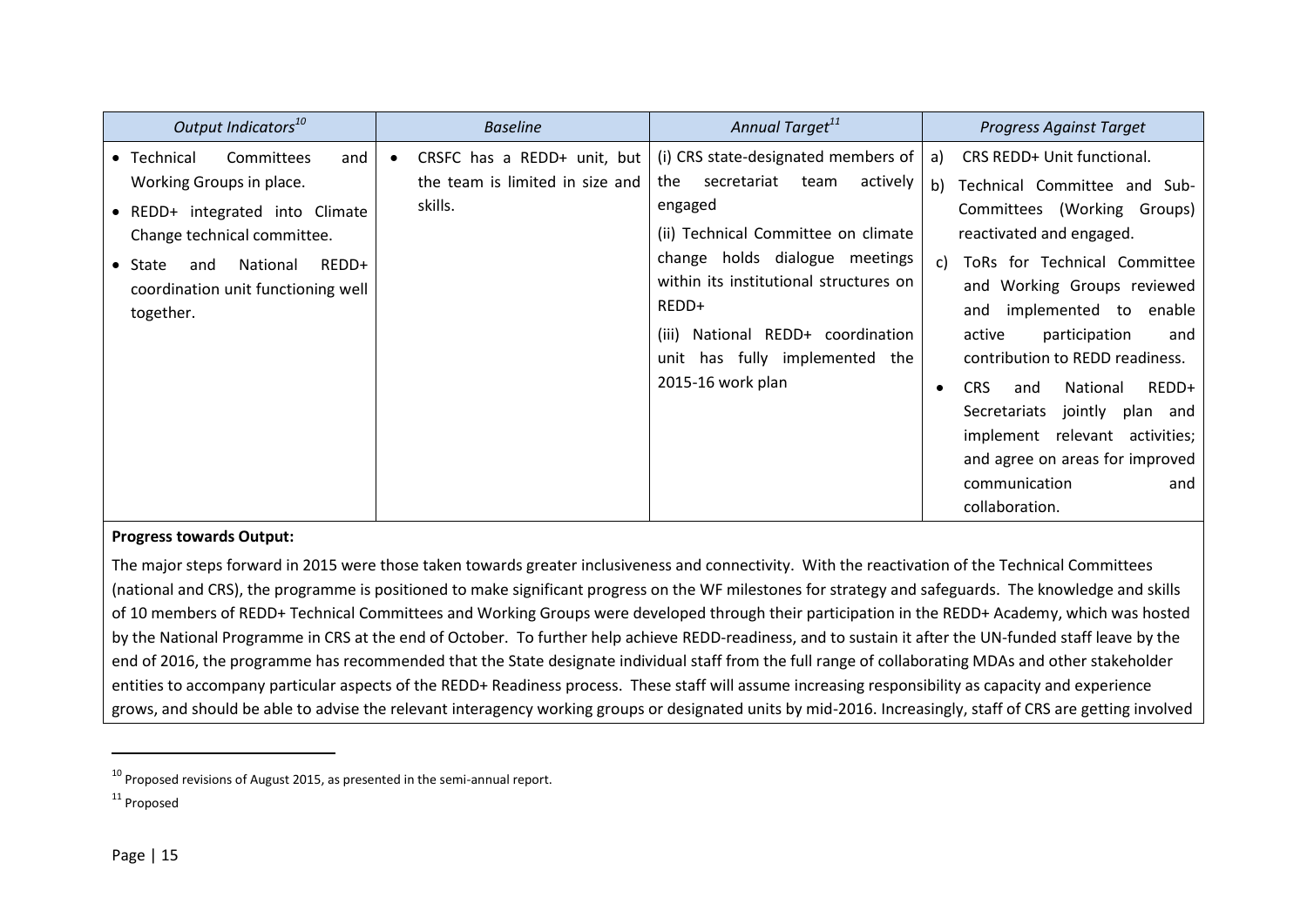in the implementation of the readiness programme, which was hitherto not the case. Nonetheless, the connectivity of the REDD+ teams with policy and investment decision-makers required improvement. The new Commissioner of the Ministry of Climate Change and Forestry will help to keep CRS on track, sustain broad engagement, and enable deep consultations with stakeholders across sectors at all levels. In April, following completion of the Participatory Governance Assessment (PGA) in 2014, the PGA's three "pilot site coordinators" were retained to ensure community-level perspective informs and contributes to REDD+ strategy and safeguard development, forest monitoring, and the CBR+ initiative. Following the completion of the PGA draft in May, it was decided to end the position of PGA Coordinator, who then left the programme at end of June. Following the change in the state government, all termlimited political appointees were relieved, included the Chairman of the Forestry Commission, who had been serving as State Coordinator since the beginning of the programme. In December, the CTA who assumed position at the end of February left at the end of his contract and has offered to support the programme remotely as may be determined.

| <b>Output 3.2: CRS REDD+ Strategy is developed</b> |  |
|----------------------------------------------------|--|
|                                                    |  |

|                | <b>Output Indicators</b>                                                                                                                                                                                                     |                | <b>Baseline</b>                                                                                                                                                                                     |          | <b>Annual Target</b>                                                                                                                                                                                                                                                                                                                                                                                                                                                                                  |          | <b>Progress Against Target</b>                                                                                                                                                                                                                                                                                                                                                                                                                                                             |
|----------------|------------------------------------------------------------------------------------------------------------------------------------------------------------------------------------------------------------------------------|----------------|-----------------------------------------------------------------------------------------------------------------------------------------------------------------------------------------------------|----------|-------------------------------------------------------------------------------------------------------------------------------------------------------------------------------------------------------------------------------------------------------------------------------------------------------------------------------------------------------------------------------------------------------------------------------------------------------------------------------------------------------|----------|--------------------------------------------------------------------------------------------------------------------------------------------------------------------------------------------------------------------------------------------------------------------------------------------------------------------------------------------------------------------------------------------------------------------------------------------------------------------------------------------|
| a)<br>b)<br>C) | Analytical studies completed,<br>reviewed<br>documented,<br>by<br>stakeholders, and applied;<br>safeguards<br>Approach<br>to<br>developed for Cross River State;<br>Draft REDD+ Strategy for Cross<br>River State developed. | a.<br>b.<br>c. | Weak<br>institutional<br>framework/arrangement<br>to<br>develop REDD+ Strategy;<br>Lack of baseline information;<br>Poor documentation and lack of<br>existing<br>to<br>access<br>data/information. | a)<br>b) | Finalise analytical studies (PGA;<br>Drivers of Deforestation; Forest<br>Valuation;<br>Private<br>Sector<br>Financing; Financing, Incentives<br>and Benefit Sharing; Assessment<br>of policy, legal and regulatory<br>REDD+;<br>for<br>instruments<br>Technical<br>Paper on<br>Natural<br>Management<br>&<br>Resource<br>Sustainable Forest Management<br>Initiatives<br>of<br>Relevance<br>to<br>REDD+ Strategy in CRS; etc.) to<br>inform strategy development;<br>Conduct risk/benefit analysis of | a)<br>b) | Initial drafts of PGA report have<br>been reviewed by stakeholders,<br>who<br>have<br>provided<br>feedback/inputs. These are being<br>incorporated into a final version,<br>which will serve as a basis for the<br>strategic analyses.<br>The safeguards working group<br>has been re-organised<br>and is<br>working to<br>prioritise<br>REDD+<br>relevant polices and measures.<br>Initial potential PAMs have been<br>validated in a Stakeholder Forum.<br>The reorganized CRS Technical |
|                |                                                                                                                                                                                                                              |                |                                                                                                                                                                                                     |          | Policies and Measures (as part<br>of developing a Nigeria REDD+                                                                                                                                                                                                                                                                                                                                                                                                                                       |          | Committee and Working Groups<br>will contribute to more effective                                                                                                                                                                                                                                                                                                                                                                                                                          |
|                |                                                                                                                                                                                                                              |                |                                                                                                                                                                                                     |          | approach to safeguards and SIS);                                                                                                                                                                                                                                                                                                                                                                                                                                                                      |          | review of the strategic analyses                                                                                                                                                                                                                                                                                                                                                                                                                                                           |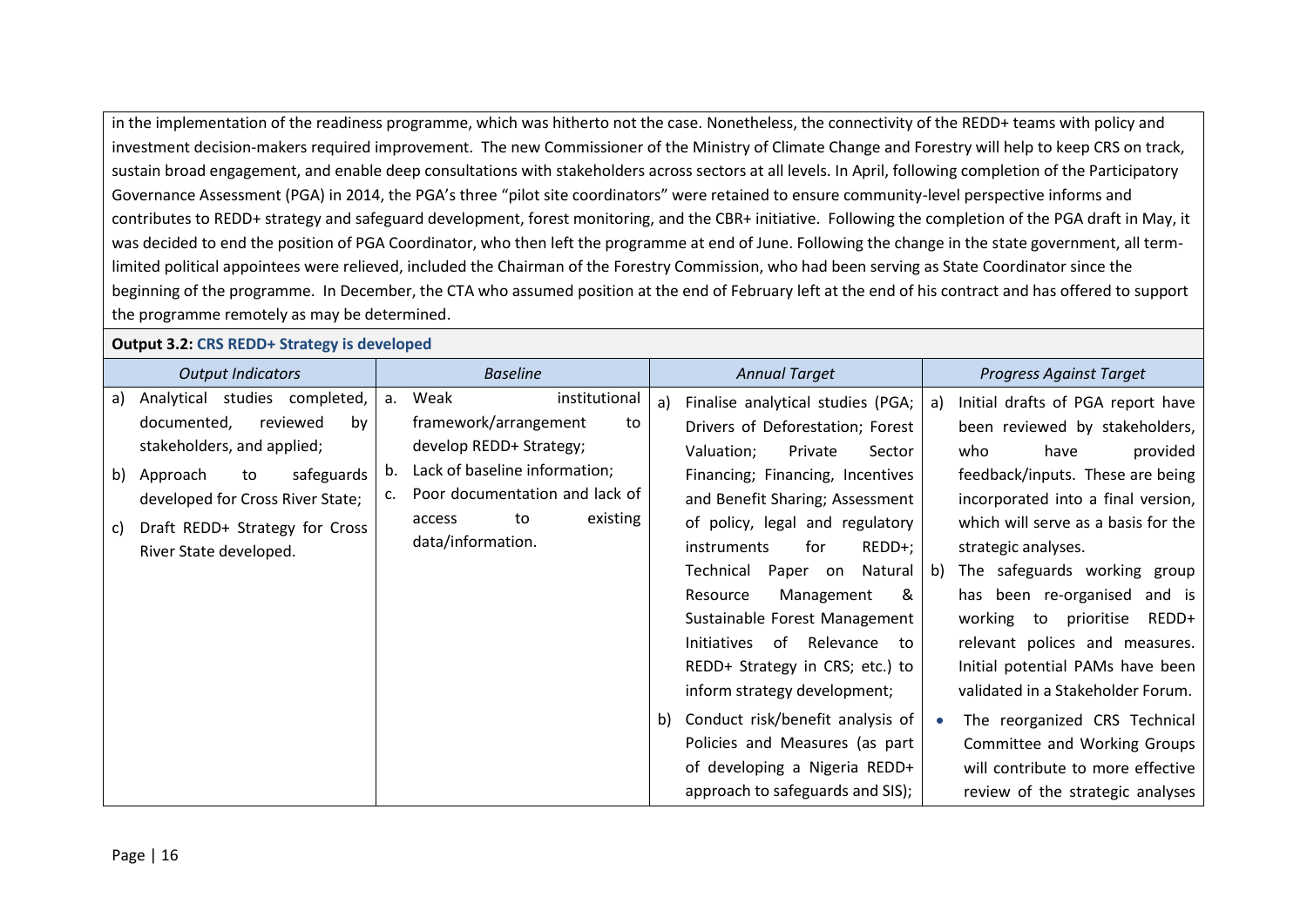| and will be essential to the<br>c) Complete mapping of multiple<br>development of the REDD+<br>benefits                                                                      |  |
|------------------------------------------------------------------------------------------------------------------------------------------------------------------------------|--|
| Strategy.<br>d) Prepare an Issues and Options<br>report                                                                                                                      |  |
| Organize a meeting with senior<br>Government officials<br>and<br>stakeholders on climate change<br>and REDD+ to discuss emerging<br>issues and options for REDD+<br>strategy |  |

Actions towards strategy development progressed steadily but slowly. Some of the basic building blocks for the national strategy for expanding REDD+ have been developed. Specific progress towards this output includes developing the Terms of Reference for the analytical work to inform the national strategy, initiating the recruitment process for various consultancies and, through the mid-year review, identifying the key outputs that are required for a CRS strategy and how this would be linked to Nigeria's framework national REDD+ strategy. The near completion of the PGA work, the re-activation of the technical committee and re-organization of technical working groups were part of efforts made to lay the foundation for the strategy development process. Nonetheless, considerable amount of time was used to build common understanding on the scope and approach (process) among the Technical Committee members and different Working Groups as well as the ability to link the various aspects of REDD+. Political transition slowed the pace towards strategy development and shifted team efforts towards clarifying the commitment to REDD+ principles regarding transparency in consultations and inclusive decision making, weak institutional linkages contributed to the delay and created communication gaps that slowed decision making on activity planning and implementation. Nonetheless, the time spent towards institutional and team-building, the REDD+ Academy in Calabar and other stakeholder events culminating in the reactivation of Technical Committees and clarification of their ToRs is worth noting. It is expected that with working structures reorganized and growing commitment across sectors (communities, government, civil society, academia and media) in especially CRS, progress on strategy will advance quickly to achieve REDD+ readiness. The gap in engagement with the private sector is notable, and is expected to be addressed in the analytical studies. Timely implementation of the analytical studies will determine to a large extent the pace of work on the Strategy in 2016.

**Output 3.3: CRS forest monitoring system operational**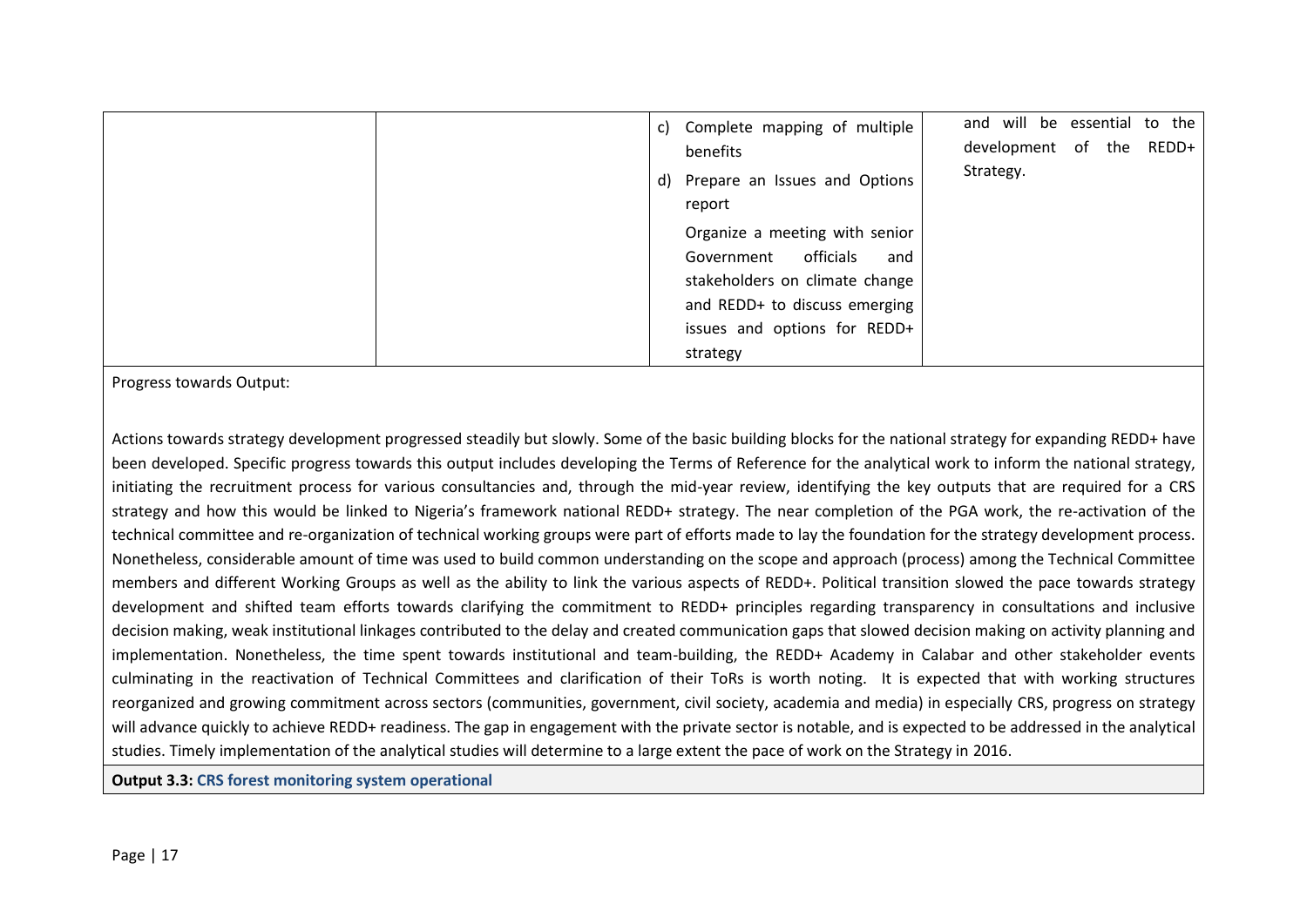| <b>Output Indicators</b>                   | <b>Baseline</b>                         | <b>Annual Target</b>                                                                                                                                                                                                                                                                                                                                                            | <b>Progress Against Target</b>                                                                                                                                                                                                                                                                                                                                                                                                                                                                                                                                                                        |
|--------------------------------------------|-----------------------------------------|---------------------------------------------------------------------------------------------------------------------------------------------------------------------------------------------------------------------------------------------------------------------------------------------------------------------------------------------------------------------------------|-------------------------------------------------------------------------------------------------------------------------------------------------------------------------------------------------------------------------------------------------------------------------------------------------------------------------------------------------------------------------------------------------------------------------------------------------------------------------------------------------------------------------------------------------------------------------------------------------------|
| Forest Monitoring system for<br><b>CRS</b> | No forest monitoring system<br>in place | Procure full equipment for forest<br>٠<br>inventory and monitoring;<br>& field-test Forest<br>Develop<br>$\bullet$<br>Carbon<br>sampling<br>Inventory<br>design/methodology<br>(with GCF<br>project);<br>River<br>State<br>Cross<br>begin<br>٠<br>establishing<br>genuine<br>working<br>relationships with key institutions<br>concerned with land use/land<br>cover management | Considerable<br>progress was made<br>towards the achievement of the<br>annual targets, with:<br>1. Full<br>forest<br>carbon<br>inventory<br>equipment<br>procured<br>and<br>delivered;<br>2.54 sampling plots (out of 80) have<br>established<br>and<br>data<br>been<br>collected;<br>3.33 communities across 8 LGAs<br>engaged & sensitized at CRS;<br>4.93 community<br>members<br>were<br>trained<br>in<br>sample<br>plot<br>establishment & data collection;<br>5. Draft standard operation manual<br>(SOP)<br>produced<br>being<br>and<br>with<br>enriched<br>additional<br>field<br>experience. |

Considerable progress has been made towards achievement of **Output 3.3,** through:

- 1. Undertaking a spatially-explicit drivers of deforestation and forest degradation study for Cross River State (conducted by NASRDA contracted work), which resulted in (i) the generation of activity data (AD) for the AFOLU sector, including land cover change data for 2000, 2007, & 2014 epochs that constitutes inputs for the development of sub-national FRELs/FRLs; (ii) the identification and mapping of deforestation "hotspots" for closer forest monitoring; and (iii) the development of a geo-spatial database supplied to CRS Forestry Commission on a computer desktop loaded with Idrisi TerSet for image analysis.
- 2. Undertaking of a technical training workshop on the processing and analysis of satellite imagery for drivers of deforestation study (based on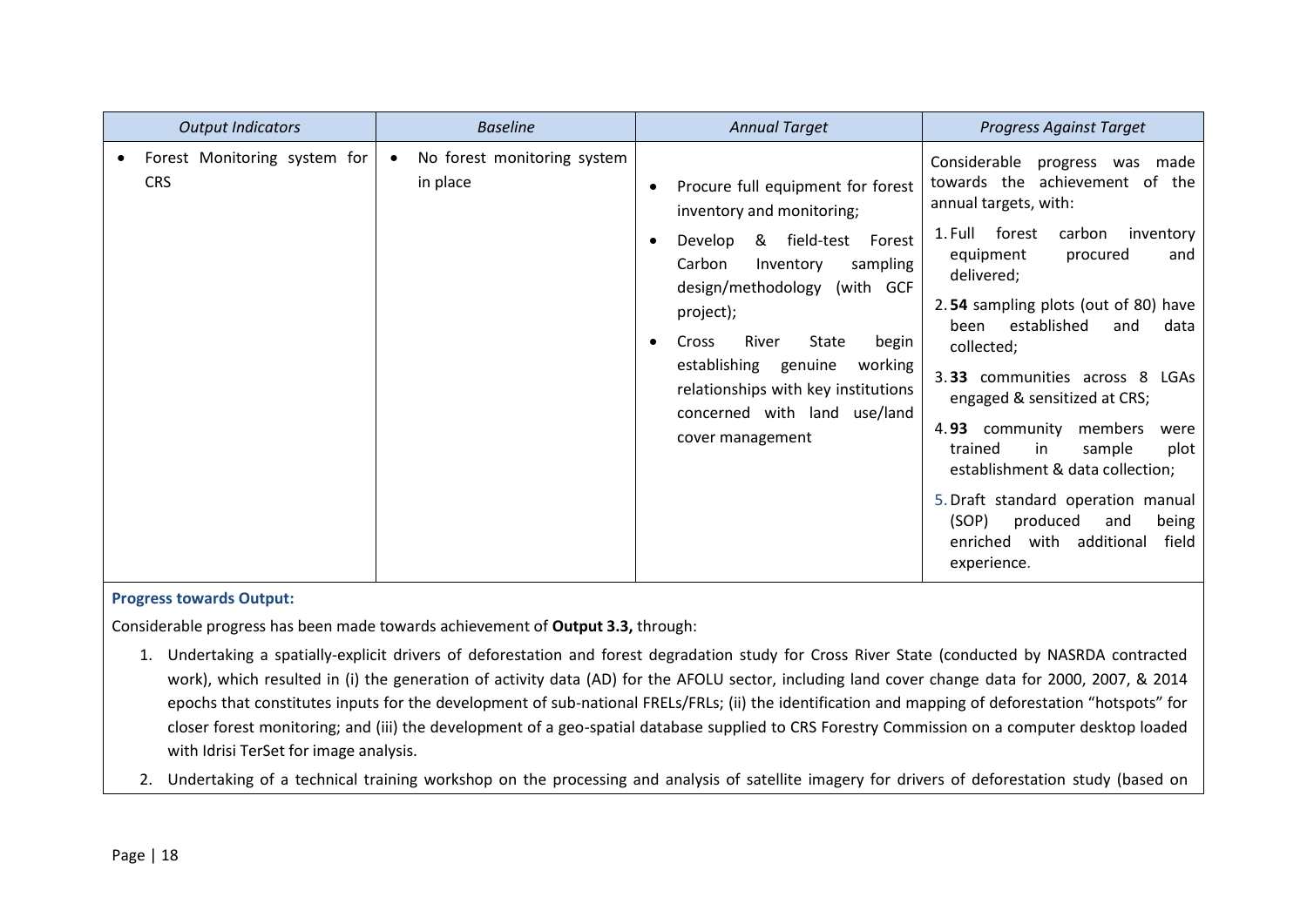NASRDA work) resulting in capacity building of **20** stakeholders capable of undertaking similar work during subsequent forest monitoring activities with minimal reliance on consultants. For instance, (i) CRS staffs are undertaking similar work on pilot community sites, forest reserves, and Local Government Areas; and (ii) the State MRV committee put in place will begin to review, integrate and analyze historic and real-time remote sensing and GIS data as a starting point for subsequent forest monitoring activities.

- 3. A preliminary forest carbon sampling framework, elaborated jointly by CRSFC and Winrock International within the GCF (Governors Climate Facility) funding, involved training and field data collection which increased the knowledge of CRSFC staff on the various stages of sampling design, while the practical field phase enhanced their capacity in forest carbon data collection. Further field work to collect complementary forest carbon inventory data is being undertaken using the newly procured forest inventory equipment (**54** sample plots so far out of **80** envisaged) in order to update the forest carbon stock database and improve on emission factor estimation at CRS.
- 4. The establishment of a functional Remote Sensing/GIS Laboratory, equipped with computer hardware and GIS software at CRSFC has greatly boosted the work/capacity of CRS MRV capacity building activities, especially on Remote Sensing image analysis with GIS; as well as their capacities to undertake spatial planning and analysis for multiple benefits; and is expected to sustain forest monitoring and MRV work through the development of spatial databases.

5. The above elements, plus some institutional arrangements for forest monitoring functions, will be consolidated and formalized in 2016 to put in place a forest monitoring system for Cross River State (CRS), Nigeria.

| <b>Outcome 4: REDD+ readiness demonstrated in Cross River State</b>                                                                                   |                                            |                                     |                                          |  |  |  |
|-------------------------------------------------------------------------------------------------------------------------------------------------------|--------------------------------------------|-------------------------------------|------------------------------------------|--|--|--|
| $\Box$ Outcome Achieved;                                                                                                                              | $\Box$ On track to achieving this outcome; | $\Box$ Expected minor delays        | $\boxtimes$ Expected significant delays  |  |  |  |
|                                                                                                                                                       |                                            | $\Box$ Corrective measures in place | $\boxtimes$ Corrective measures in place |  |  |  |
| <b>Progress towards Outcome:</b>                                                                                                                      |                                            |                                     |                                          |  |  |  |
| Consultations with stakeholders to develop the CBR+ programme identified four priority themes, which were re-validated in a Stakeholder Forum in May. |                                            |                                     |                                          |  |  |  |
| Responding to the call for concept note and proposal, civil society organisatons – CBOs and NGOs responded from which 21 proposals were selected for  |                                            |                                     |                                          |  |  |  |
| final review by the SGP. Lack of information from the SGP regarding the progress, and weak links between the SGP and REDD+ at both National and CRS   |                                            |                                     |                                          |  |  |  |

need to be addressed to enable CBR+ take off and implemented with meaningful impact on the ground.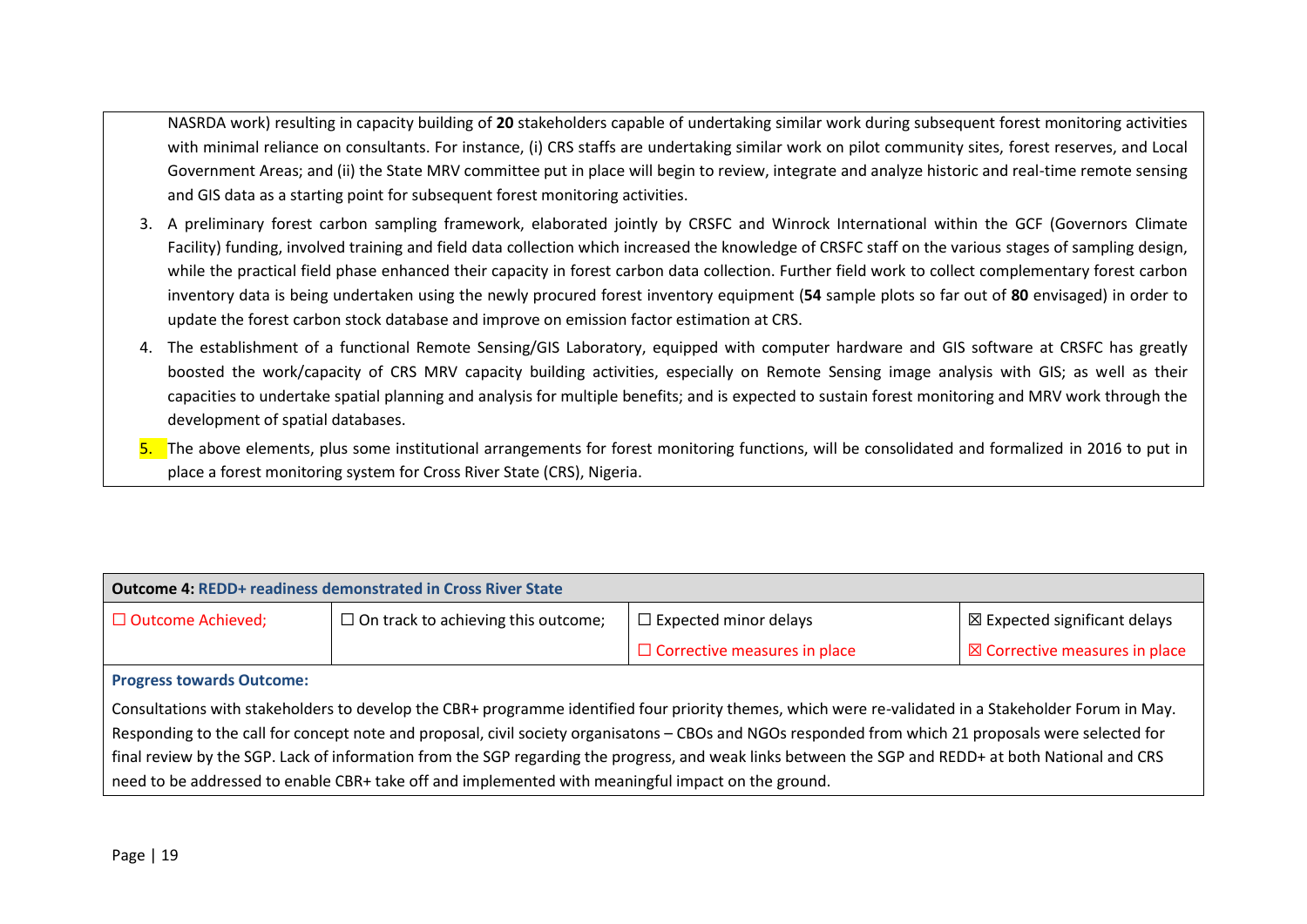| Output 4.1: REDD+ experimental initiatives in the state well-coordinated and supported                                                                                                                                                                                                                                                                                                                                                                                                                                                                                                                                                                      |                                                                                                                                                        |                                                                             |                                                                                                                                                                                                                                                                                                             |  |  |  |
|-------------------------------------------------------------------------------------------------------------------------------------------------------------------------------------------------------------------------------------------------------------------------------------------------------------------------------------------------------------------------------------------------------------------------------------------------------------------------------------------------------------------------------------------------------------------------------------------------------------------------------------------------------------|--------------------------------------------------------------------------------------------------------------------------------------------------------|-----------------------------------------------------------------------------|-------------------------------------------------------------------------------------------------------------------------------------------------------------------------------------------------------------------------------------------------------------------------------------------------------------|--|--|--|
| <b>Output Indicators</b>                                                                                                                                                                                                                                                                                                                                                                                                                                                                                                                                                                                                                                    | <b>Baseline</b>                                                                                                                                        | <b>Annual Target</b>                                                        | <b>Progress Against Target</b>                                                                                                                                                                                                                                                                              |  |  |  |
| Country plan<br>CBR+<br>for<br>a.<br>prepared and approved<br>At least 30 concepts notes<br>b.<br>to implement CBR+ in communities<br>developed and submitted for review<br>to CRS REDD+ Unit<br>One UNDP SGP Steering<br>c.<br>committee meeting held to approve<br>CBR+ concept notes for further<br>development d. Capacity building<br>initiatives to help communities<br>develop proposals carried out                                                                                                                                                                                                                                                 | REDD+<br>experimental<br>No.<br>a.<br>initiative on the ground;<br>b. Available opportunities to<br>learn and apply lessons from<br>previous projects. | CBR+ initiatives implemented<br>on the ground in REDD+ pilot<br>communities | CBR+ has<br>country<br>been<br>a) A<br>developed and approved with the<br>engagement of key stakeholders.<br>After a couple of reviews, 21<br>b)<br>proposals<br><b>CSO<sub>S</sub></b><br>from<br>were<br>selected for final review before<br>funding. The SGP is doing the final<br>review and selection. |  |  |  |
| <b>Progress towards Output:</b><br>REDD+ is working in collaboration with the UNDP Small Grants Programme (SGP) to initiate CBR+ on-the-ground. Thirty-three civil society organisations<br>(CSOs) submitted concept notes to implement CBR+ in 30 REDD+ pilot communities. The REDD+ Secretariat in Calabar facilitated assessment of these<br>concept notes and submitted recommendations to the SGP to invite selected CSOs to submit technical proposals. Investment based on the planned<br>analyses and REDD+ Strategy is not likely before 2016. In addition, partnership opportunities to support implementation of REDD+ related activities on the |                                                                                                                                                        |                                                                             |                                                                                                                                                                                                                                                                                                             |  |  |  |
| ground are being explored with UNDP-GEF.                                                                                                                                                                                                                                                                                                                                                                                                                                                                                                                                                                                                                    | Output 4.2: CRS established as a centre of excellence & learning on REDD+                                                                              |                                                                             |                                                                                                                                                                                                                                                                                                             |  |  |  |
| Output Indicators <sup>12</sup>                                                                                                                                                                                                                                                                                                                                                                                                                                                                                                                                                                                                                             | <b>Baseline</b>                                                                                                                                        | <b>Annual Target</b>                                                        | <b>Progress Against Target</b>                                                                                                                                                                                                                                                                              |  |  |  |
| Two Knowledge Products<br>available and easily accessible                                                                                                                                                                                                                                                                                                                                                                                                                                                                                                                                                                                                   | Community-based Forest<br>$\bullet$<br>Management initiatives                                                                                          | REDD+ data management                                                       | a. ToR for Knowledge management                                                                                                                                                                                                                                                                             |  |  |  |

 $12$ Proposed revisions of August 2015, as presented in the semi-annual report.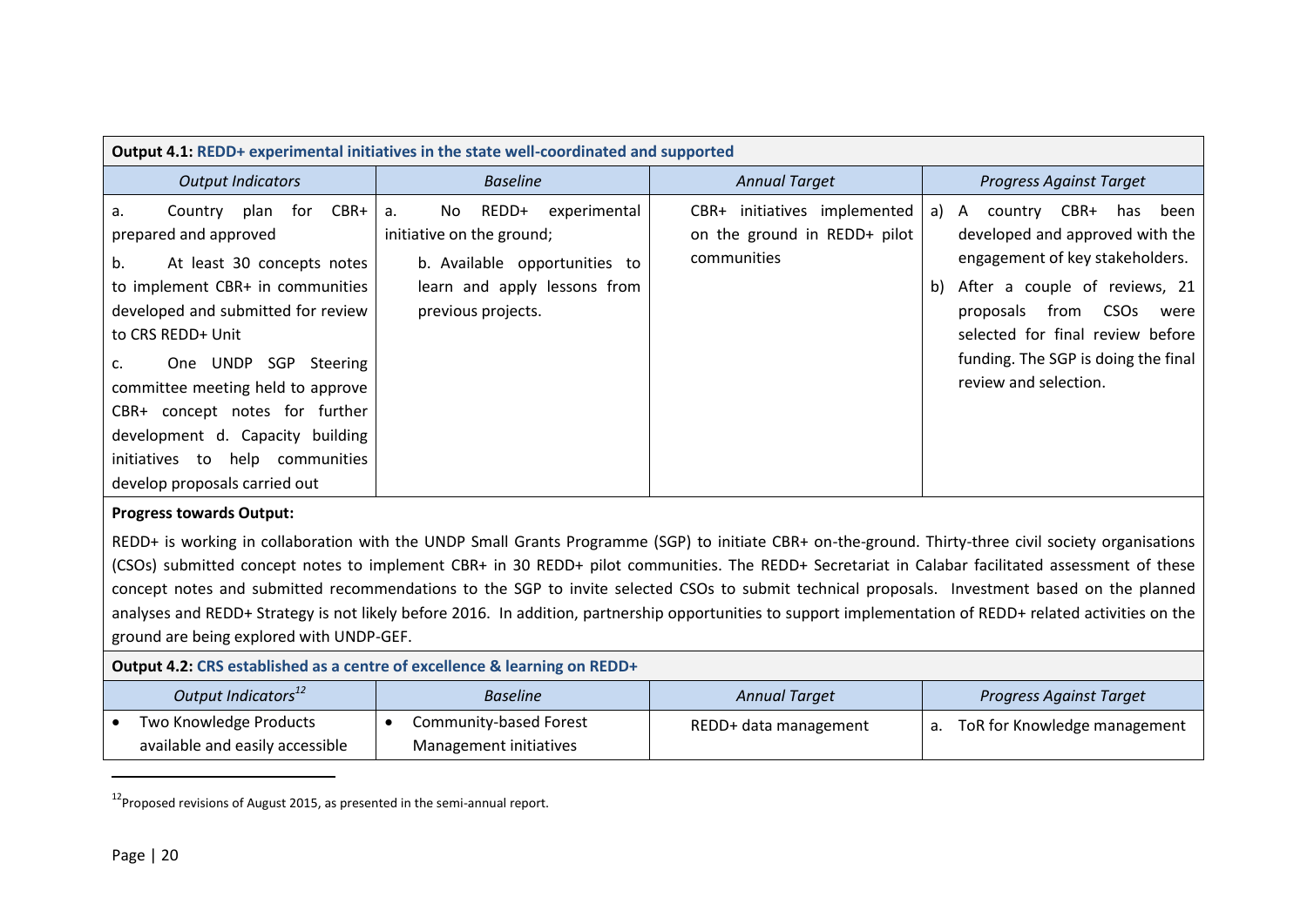| At least one other state visits  | ongoing;                                 | system fully established and | survey conducted and                                |
|----------------------------------|------------------------------------------|------------------------------|-----------------------------------------------------|
| CRS to begin collaboration and   | Some political awareness and             | functional.                  | procurement for consultant                          |
| learn about REDD                 | will to support improved forest          |                              | initiated.                                          |
| Pilot site coordinators organize | governance;                              |                              | Information,<br>Education<br>b.<br>and              |
| adaptive learning review of      | Poor/inadequate funding of<br>$\bullet$  |                              | Communication<br>materials                          |
| community based initiatives      | institutions by CRS Government           |                              | produced and disseminated                           |
| Working groups review            | to be REDD-ready.                        |                              | established<br>Unit<br>MRV<br>and<br>$\mathsf{C}$ . |
| initiatives and outputs relevant | Limited sharing of data and<br>$\bullet$ |                              | functional, and data collection                     |
| to their respective terms of     | experience across institutions.          |                              | build<br>accessible<br>on-going<br>to               |
| reference                        |                                          |                              | REDD+ knowledge base                                |
|                                  |                                          |                              | Working groups develop lessons<br>d.                |
|                                  |                                          |                              | that<br>learned<br>capture<br>key                   |
|                                  |                                          |                              | from<br>the<br>REDD+<br>experiences                 |
|                                  |                                          |                              | process.                                            |

The experience and capacity of selected communities in CRS to manage forests sustainably has been documented intermittently on an ad hoc basis, but lessons learned have not been synthesized for practical or widespread application, even for extending successful model within CRS. While some "outscaling" to neighbouring communities has occurred, such scaling has not been well supported nor has learning generally been "up-scaled" into MDAs or across NGOs. Stakeholder consultations and capacity building process of CSOs for CBR+ reflected a deep need and willingness to support on-the-ground implementation of REDD+ relevant initiatives.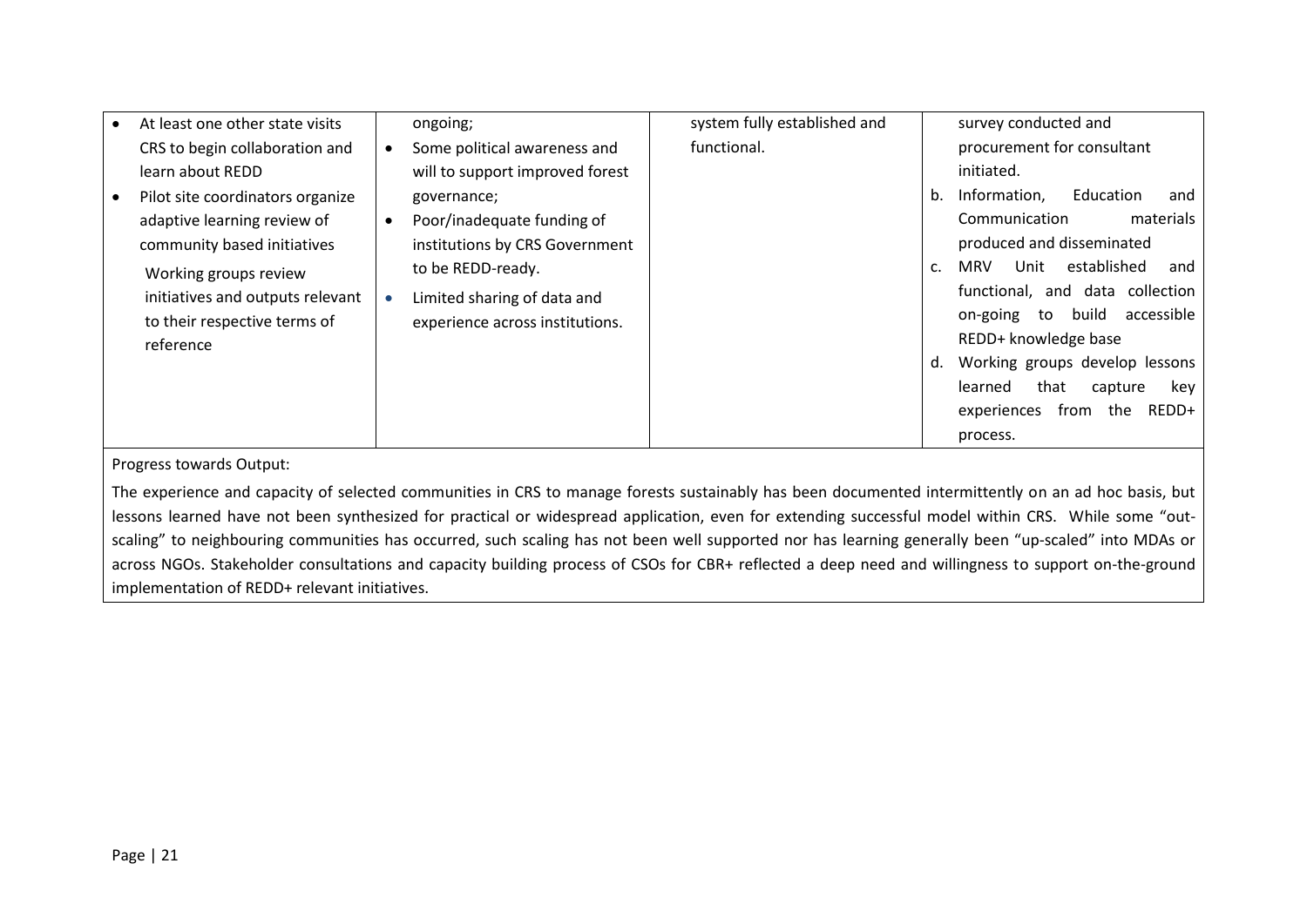## **6. Warsaw Framework for REDD+ and Associated UNFCCC Decisions**

This section aims to provide insight and to support a thought process into how countries are progressing against the framework of the convention, namely: 5.1) a National REDD+ Strategy or Action Plan; 5.2) a Safeguards and Safeguards Information System; 5.3) a National Forest Reference Emission Level/National Forest Reference Level; and 5.4.) a National Forest Monitoring System. Only complete the sections that apply to the priorities identified for the country and mark as N/A any criteria that do not apply to the context of the country.

## **6.1 National Strategy or Action Plan**

Supported by (select all that apply and provide name of other source): □ National Programme; □ Targeted Support; □ Other Source; □ Not Applicable

Please provide a brief description of the progress being made in developing a National REDD+ Strategy or Action Plan (NS/AP) as well as the source of the support provided in this regard (100 words):

The NPD called for an ambitious set of analyses to understand the complexity of forest change and how to address its drivers, focused on CRS as lead pilot State. This analytic agenda was reduced to four priority (and a few supporting) analyses, for which terms of reference were prepared in July and recruitment began in October. Some of the basic building blocks for the national strategy development has been undertaken including capacity building and stakeholder consultative processes. Specific progress includes developing the Terms of Reference for the analytical work to inform the national strategy, initiating the recruitment process for various consultancies and, through the mid-year review, identifying the key outputs that are required for a CRS strategy and how this would be linked to Nigeria's framework national REDD+ strategy. The reactivation of the CRS and National Technical Committees may enable progress on these analyses. Two earlier analyses identified drivers and await completion following feedback from UN-REDD advisors and CSO/community stakeholders. FCPF analyses may contribute to minimum essential analyses for the REDD+ Strategy.

<span id="page-21-0"></span>

| Indicator                       |          | Qualifier (select all that apply)                                          | Please provide a short narrative describing the reason for selection as well as means/source of<br>verification                                                                                                                             |
|---------------------------------|----------|----------------------------------------------------------------------------|---------------------------------------------------------------------------------------------------------------------------------------------------------------------------------------------------------------------------------------------|
| Does the                        |          | Not yet initiated                                                          | Drafts of the two analyses begun in 2014 (a Participatory Governance Assessment [PGA] and a                                                                                                                                                 |
| country have a                  |          | Under design                                                               | geospatial analysis of land use/land cover change [the study on CRS "drivers of deforestation"])                                                                                                                                            |
| Strategy or                     | National | Drafted, under deliberation                                                | were completed by mid-year. They require further consultation on conclusions and                                                                                                                                                            |
| <b>Action Plan</b>              |          | Adopted                                                                    | recommendations and, for the study on drivers, validation of findings, before they can                                                                                                                                                      |
| (NS/AP) to<br>achieve<br>REDD+? |          | Link to the NS/AP provided on the<br>UNFCCC REDD+ Web Platform Info<br>Hub | effectively contribute to strategy development.<br>Terms of reference (TORs) for a series of four additional analyses were developed in July to<br>inform a CRS REDD+ strategy and a national framework strategy and policy guidance on how |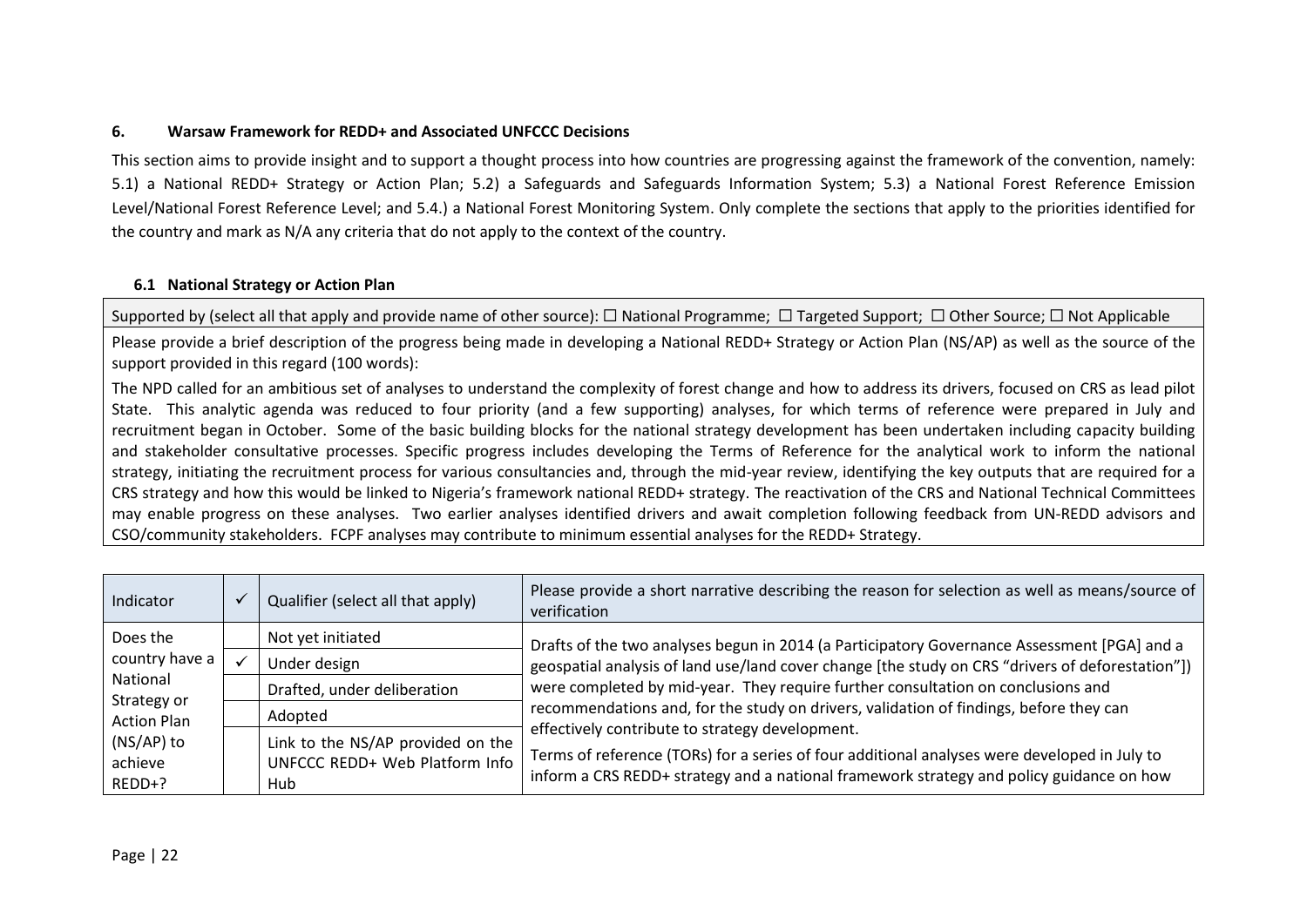| Indicator                                                                                  | ✓                            | Qualifier (select all that apply)                                                                                                                                                                                                                 | Please provide a short narrative describing the reason for selection as well as means/source of<br>verification                                                                                                                                                                                                                                                                                                                                                                                                                                                                                                                                                                                                                                                                                                                                                                  |  |
|--------------------------------------------------------------------------------------------|------------------------------|---------------------------------------------------------------------------------------------------------------------------------------------------------------------------------------------------------------------------------------------------|----------------------------------------------------------------------------------------------------------------------------------------------------------------------------------------------------------------------------------------------------------------------------------------------------------------------------------------------------------------------------------------------------------------------------------------------------------------------------------------------------------------------------------------------------------------------------------------------------------------------------------------------------------------------------------------------------------------------------------------------------------------------------------------------------------------------------------------------------------------------------------|--|
| Implementation in early stages                                                             |                              |                                                                                                                                                                                                                                                   | support to additional States can be channelled. Preliminary analysis, planning, and<br>engagement by Working Groups or reactivated Technical Committees has been proposed in a<br>draft "road map" for strategy development. At the December national Technical Committee<br>meeting, it was decided to review further the TORs before organizing local talent and<br>experience to support the analytic teams or discussing coordination with FCPF-supported                                                                                                                                                                                                                                                                                                                                                                                                                    |  |
|                                                                                            | Full implementation of NS/AP |                                                                                                                                                                                                                                                   | analysis.<br>Analytic activities to support REDD+ Strategy development were delayed coordination/<br>communication issues regarding the analytic agenda and related recruitment prior to the<br>appointment of a State Coordinator and reactivation of the Technical Committees. Analytic<br>work is expected to start in early 2016. The development of the national REDD+ strategy is<br>expected to be done in partnership with FCPF. (FCPF's expected start-up of operations in<br>September was slowed by new national financial procedures for programmes, which may delay<br>the FCPF's complementary analyses.)                                                                                                                                                                                                                                                          |  |
| Degree of<br>completeness<br>of national<br>REDD+<br>strategies<br>and/or action<br>plans. |                              | The NS/AP identifies, assesses and<br>prioritises<br>the<br>direct<br>and<br>underlying drivers of deforestation<br>and forest degradation, as well as<br>the barriers to the "plus" $(+)^{13}$<br>activities on the basis of robust<br>analyses. | The geospatial analysis of land use/land cover change identified "hotspots" of deforestation. It<br>did not assess the key stakeholders, policies, and measures driving forest change and<br>influencing forest condition, i.e. that influence "investment" time, talent, resources, and<br>decision-making <sup>14</sup> . Similarly, while the PGA contributed to understanding intra-community<br>issues and the REDD+ programme's contribution to community "awareness", it did not explore<br>the Forestry Commission's role in forest governance or one of the most significant drivers of<br>forest change, private investment. Both the outgoing Governor and State Coordinator noted<br>that corporate and "big man" investors were beyond the power of communities and sometimes<br>acted in collusion with government officials to drive deforestation. <sup>15</sup> |  |

<sup>&</sup>lt;sup>13</sup> Plus (+) activities within the context of REDD+ refer to conservation of forest carbon stocks, sustainable management of forests and enhancement of forest carbon stocks

<sup>&</sup>lt;sup>14</sup> Unresolved gaps and/or questions related to the analysis of drivers have been raised by stakeholders, including international CSOs and UNEP. Further analysis could relate changes, for example, to specific economic or livelihood drivers, e.g., smallholder subsistence farming, smallholder cash crop farming, fuelwood use, medium scale cash crop farming, corporate agricultural concessions, and the degree of relationship between logging and eventual forest conversion.

<sup>&</sup>lt;sup>15</sup> At the environmental "cluster" "handover" meeting with MDAs in May, the then Governor noted that the Forestry Commission did not have the capacity to manage sustainable logging in the face of "corporations [that] come in with so much money they can corrupt anyone." The State Coordinator made similar observations in his handover report.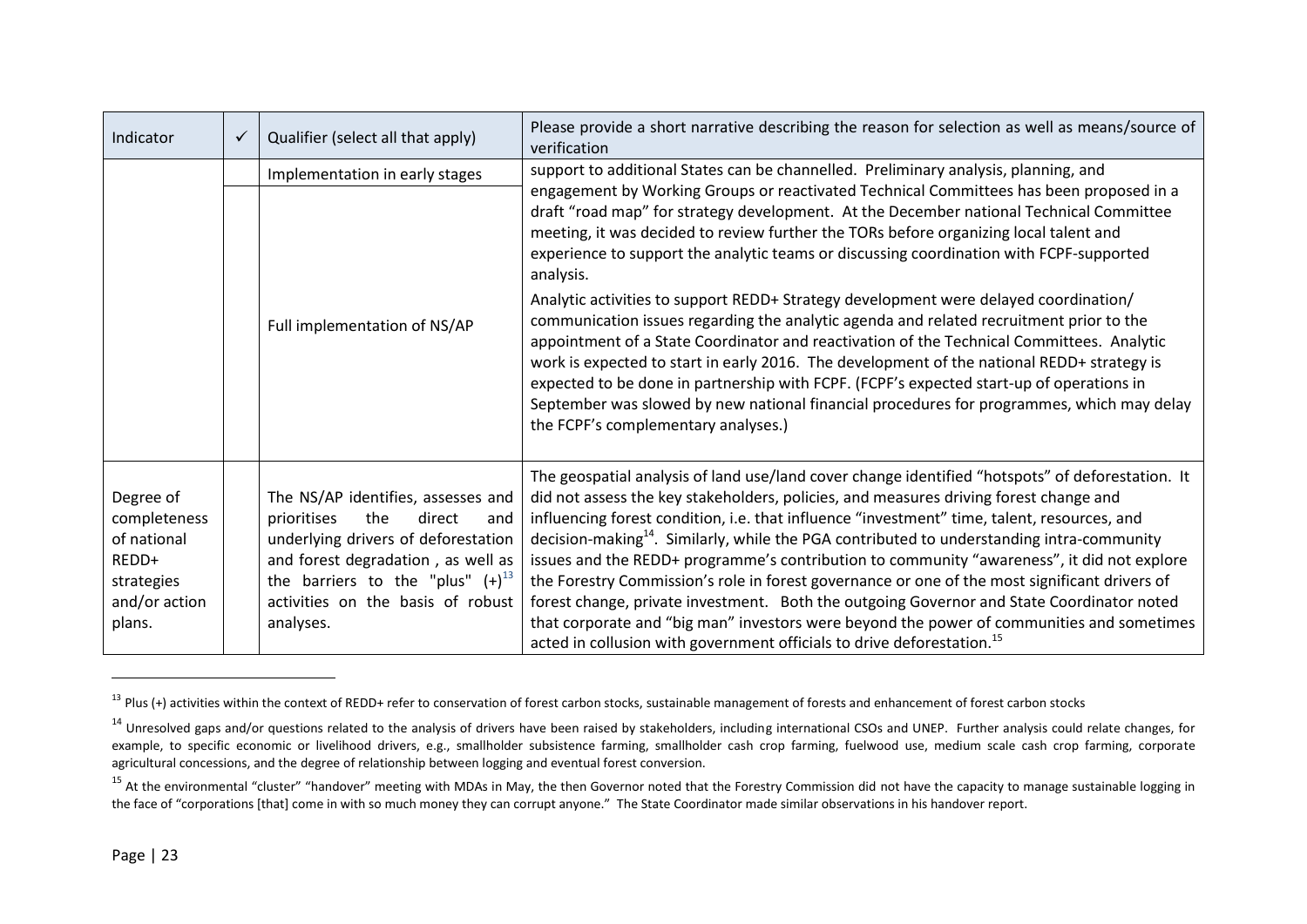| Indicator | $\checkmark$ | Qualifier (select all that apply)                                                                                                                                                            | Please provide a short narrative describing the reason for selection as well as means/source of<br>verification                                                                                                                                                                                                                                                                                                                                                                                                                                                                                                                                                                                                                                                                                    |
|-----------|--------------|----------------------------------------------------------------------------------------------------------------------------------------------------------------------------------------------|----------------------------------------------------------------------------------------------------------------------------------------------------------------------------------------------------------------------------------------------------------------------------------------------------------------------------------------------------------------------------------------------------------------------------------------------------------------------------------------------------------------------------------------------------------------------------------------------------------------------------------------------------------------------------------------------------------------------------------------------------------------------------------------------------|
|           |              |                                                                                                                                                                                              | At the December 2015 PSC meeting, it was agreed to drop the national-level drivers study that<br>the FAO had planned to carry out.                                                                                                                                                                                                                                                                                                                                                                                                                                                                                                                                                                                                                                                                 |
|           |              |                                                                                                                                                                                              | Strategy development has just been initiated. However, the lead pilot state, CRS, has well-<br>consulted policies and measures (PAMs) that, although appropriate to include in the REDD+<br>strategy, have not been implemented. Moreover, some stakeholders particularly from forest<br>dependent communities and the Civil Society fear that CRS government is also implementing or<br>proposing policies and measures like the super highway that do not address and/or may<br>contribute to deforestation/degradation and/or discourage/undermine investment in "plus"<br>activities.                                                                                                                                                                                                          |
|           |              | The NS/AP proposes a coherent<br>and co-ordinated set of policies<br>and measures (PAMs) for REDD+<br>that are proportionate to the<br>drivers & barriers, results-oriented<br>and feasible. | Existing PAMs strongly aligned with REDD+ principles include the Forestry Law of 2010 (as<br>noted in the National Programme Document [NPD]) and Cross River National Park's regulations<br>on community resource use within the Park, e.g., the regulation for gathering of bush mango.<br>The Forestry Law, in particular, provides for community-based forest management associations<br>(or "committees", FMCs), land use planning, afforestation, and enforcement through<br>community enforcement officers in collaboration with government. However, the Forestry<br>Law's most significant provisions have not been implemented (and have no implementing<br>regulations). Neither the CRS Law nor the CRNP regulations are well known.                                                    |
|           |              |                                                                                                                                                                                              | The NP is still in the process of developing a Strategy or Action Plan. While the process is<br>ongoing, careful consideration is given to clearly identify and articulate both direct and indirect<br>drivers and barriers, so as to propose "a coherent and coordinated set of policies and measures<br>(PAMs) for REDD+ that are proportionate to the drivers & barriers, results-oriented and<br>feasible". Included in ongoing risks and benefits analysis of PAMs to inform the NS/AP are<br>poorly analyzed and/or inadequately consulted PAMs that Government proposed, or have been<br>implemented including the ban on logging and the anti-deforestation task force (which had<br>been commended in the NPD) <sup>16</sup> , the proposed "Green Police", revenue sharing arrangements, |

 $16$  As the geospatial assessment of deforestation showed, the logging moratorium did not significantly reduce the rate of deforestation in Cross River State. Many stakeholders feel that its enforcement through an Anti-deforestation Task Force that worked in isolation from the Forestry Commission and communities may have helped increase illegal logging.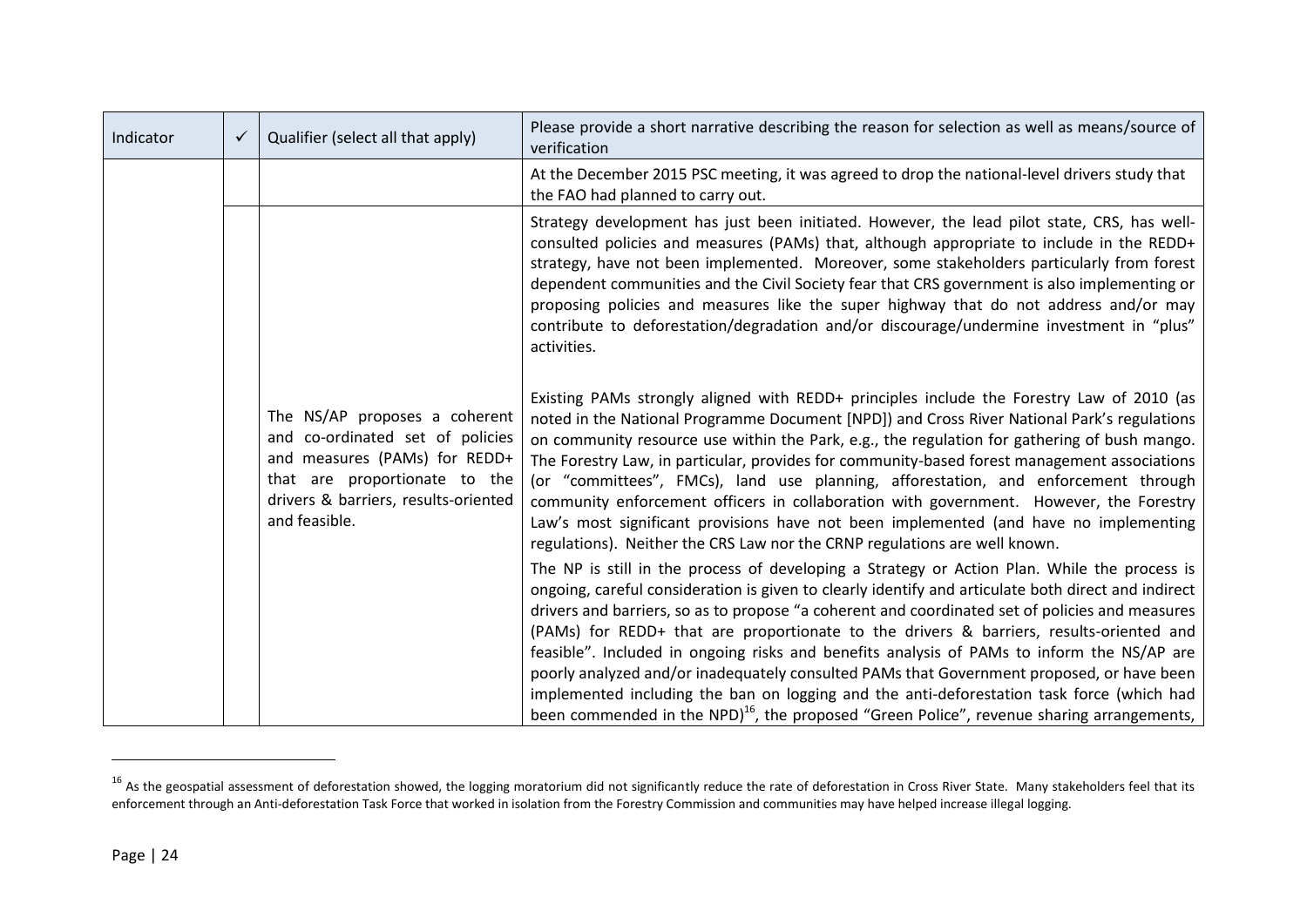| Indicator                                                                      | $\checkmark$                       | Qualifier (select all that apply)                                                                                                                                                                                                                                                                                               | Please provide a short narrative describing the reason for selection as well as means/source of<br>verification                                                                                                                                                                                                                                                                                                                                                                                                                                                                                                   |  |
|--------------------------------------------------------------------------------|------------------------------------|---------------------------------------------------------------------------------------------------------------------------------------------------------------------------------------------------------------------------------------------------------------------------------------------------------------------------------|-------------------------------------------------------------------------------------------------------------------------------------------------------------------------------------------------------------------------------------------------------------------------------------------------------------------------------------------------------------------------------------------------------------------------------------------------------------------------------------------------------------------------------------------------------------------------------------------------------------------|--|
|                                                                                |                                    |                                                                                                                                                                                                                                                                                                                                 | agricultural concessions in or near forested areas, and a proposed "superhighway" through a<br>designated REDD+ priority pilot area.                                                                                                                                                                                                                                                                                                                                                                                                                                                                              |  |
|                                                                                |                                    | The NS/AP relates to the scope and<br>scale of the FREL/FRL, taking into<br>account national circumstances.                                                                                                                                                                                                                     | The scope and scale of the FREL/FRL has not been determined yet. However, the current<br>analytical work and the selection of the two new states, together with CRS, will enable the<br>national framework strategy to address an ample range of national circumstances                                                                                                                                                                                                                                                                                                                                           |  |
| arrangements<br>for<br>implementation,<br>governance<br>sectoral coordination. |                                    | The NS/AP defines the institutional<br>REDD+<br>including<br>measures,<br>participatory oversight and inter-                                                                                                                                                                                                                    | The national Technical Committee tried to reorganize itself in October and met again in<br>December. At the end of November, a national stakeholder forum endeavored to bring<br>together a significant range of stakeholders. It is anticipated that the discussions during the<br>course of the four priority integrated strategic analyses will also explore and begin to<br>strengthen institutional arrangements for REDD+ implementation.                                                                                                                                                                   |  |
| Degree to<br>which the<br>NS/AP<br>incorporates<br>principles of<br>social     |                                    | The NS/AP is developed through a<br>multi-stakeholder,<br>gender-<br>participatory<br>responsive<br>and                                                                                                                                                                                                                         | Broad engagement at the national level in 2015 was postponed until progress was made in the<br>CRS pilot in October. With the reactivation of the Technical Committees (CRS in October and<br>national in November), the programme can now begin to develop a strategy. A multi-<br>stakeholder participatory consultation and dialogue process has been initiated among<br>community and CSO stakeholders at the May and December Stakeholder Forums. Participatory<br>consultation between these groups and the state's policy and investment decision-makers, and<br>particularly the private sector, is weak. |  |
| inclusion and<br>gender<br>equality.                                           | consultation and dialogue process. | Although private sector stakeholders have not yet been engaged significantly, some have<br>participated in a Green Economy Working Group (GEWG) supported in collaboration with<br>CUSO, which has begun a five-year green economic policy and youth employment initiative in<br>CRS. However, the GEWG has not met since June. |                                                                                                                                                                                                                                                                                                                                                                                                                                                                                                                                                                                                                   |  |
|                                                                                |                                    |                                                                                                                                                                                                                                                                                                                                 | Consultation and dialogue between the CRS Forestry Commission and stakeholders from other                                                                                                                                                                                                                                                                                                                                                                                                                                                                                                                         |  |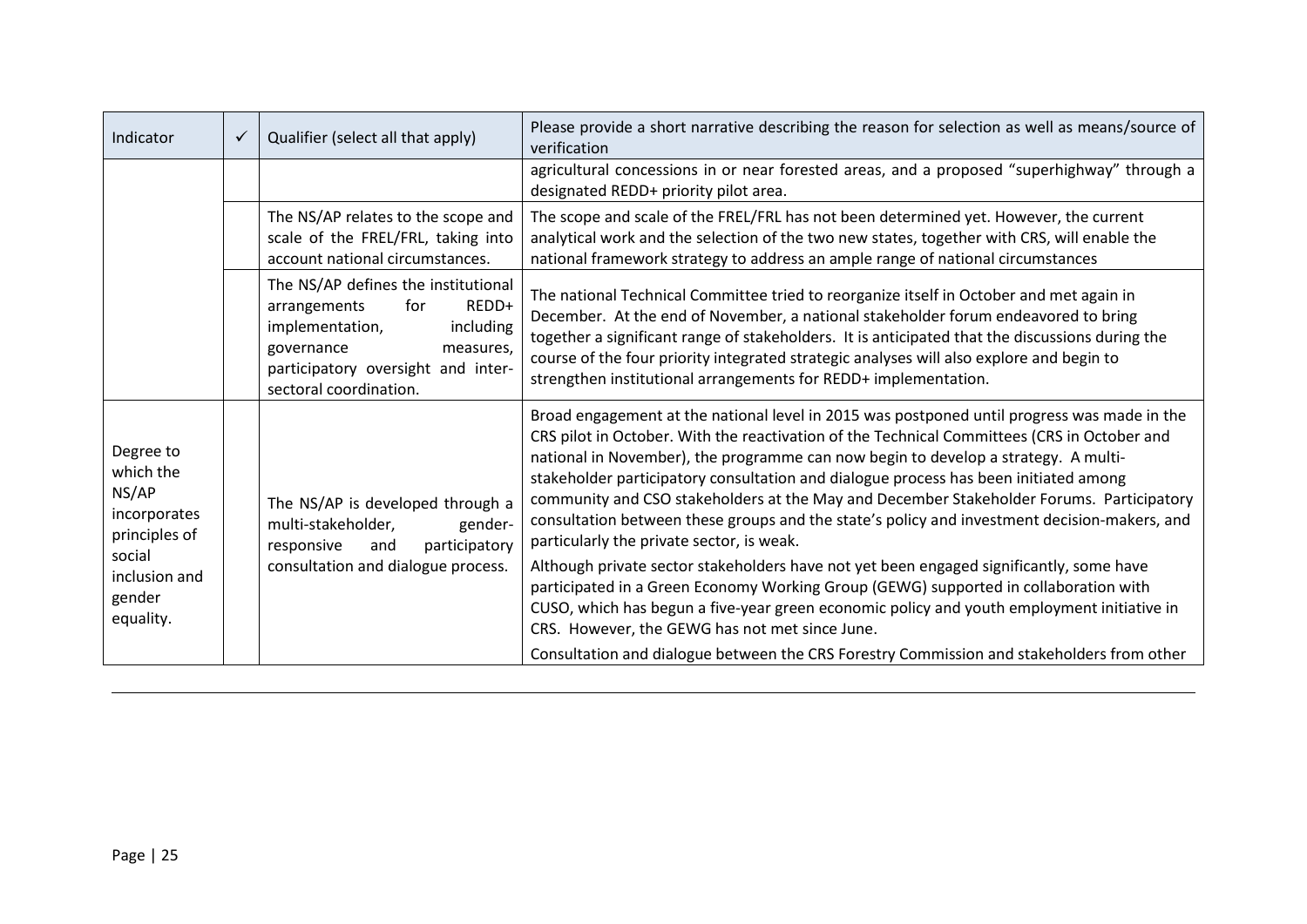| Indicator                                                             | $\checkmark$ | Qualifier (select all that apply)                                                                                                                                                                                                                                                  | Please provide a short narrative describing the reason for selection as well as means/source of<br>verification                                                                                                                                                                                                                                                                                                                                                                                                                                                                                                                         |
|-----------------------------------------------------------------------|--------------|------------------------------------------------------------------------------------------------------------------------------------------------------------------------------------------------------------------------------------------------------------------------------------|-----------------------------------------------------------------------------------------------------------------------------------------------------------------------------------------------------------------------------------------------------------------------------------------------------------------------------------------------------------------------------------------------------------------------------------------------------------------------------------------------------------------------------------------------------------------------------------------------------------------------------------------|
|                                                                       |              |                                                                                                                                                                                                                                                                                    | Government Ministries, communities, civil society and others was limited throughout most of<br>the year. Participation of FC staff was limited in the May Forum but stronger in December.<br>Similarly, FC engagement with communities had been weak; however, discussions in November<br>with two forest-bearing communities explored ways for communities to contribute to strategy<br>development, as well as collaboration on measurement, monitoring and enforcement, and<br>benefit-sharing from extraction of salvage timber.                                                                                                    |
|                                                                       |              | policies<br>The<br>proposed<br>and<br>measures for REDD+ integrate<br>gender-responsive actions.                                                                                                                                                                                   | The PGA identified gender disaggregated data through the governance mapping and analysis.<br>This will ultimately inform the national REDD+ strategy and associated processes.                                                                                                                                                                                                                                                                                                                                                                                                                                                          |
|                                                                       |              | policies<br>The<br>proposed<br>and<br>measures for REDD+ consider the<br>realization of land and resource<br>tenure rights (when relevant), as<br>well as the development priorities<br>of indigenous peoples and local<br>communities as well as their<br>development priorities. | Stakeholder Forum resolutions in both May and December called for consideration of<br>customary land and resource rights and the development priorities of local communities.<br>These resolutions await review and action by Working Groups, Technical Committees, and/or<br>MDAs.                                                                                                                                                                                                                                                                                                                                                     |
| Degree of<br>anchoring of<br>the NS/AP in                             |              | There is effective inter-ministerial<br>coordination for REDD+ action.                                                                                                                                                                                                             | Although Technical Committees were reactivated in October and November, in-depth dialog on<br>key issues has just begun and will await the beginning of the analytic studies for the strategy.<br>Some relevant Ministries are not yet represented on the Technical Committees. The present<br>representation by technical staff has not helped significantly strengthen extremely limited<br>inter-ministerial coordination on balancing "conservation" and "economic development"<br>policy, e.g., regarding concessions or infrastructure investments.                                                                               |
| the national<br>development<br>policy and<br>institutional<br>fabric. |              | Endorsement of the NS/AP has<br>been obtained at a high political<br>level, beyond the agency or<br>ministry that led the REDD+<br>readiness process.                                                                                                                              | This is yet to be achieved as strategy has not been developed. However, uncertainties about<br>high-level commitment that has affected support for REDD+ structures and activities is likely to<br>affect strategy development and potential endorsement. Even the outgoing Governor, at a<br>handover meeting in May, said that he had grown disenchanted with the slow pace and<br>complexity of the REDD+ process. The new Governor has expressed similar doubts. It is critical<br>to engage the Governor at the inception of the strategic analyses to ensure that they include<br>the key issues from the Governor's perspective. |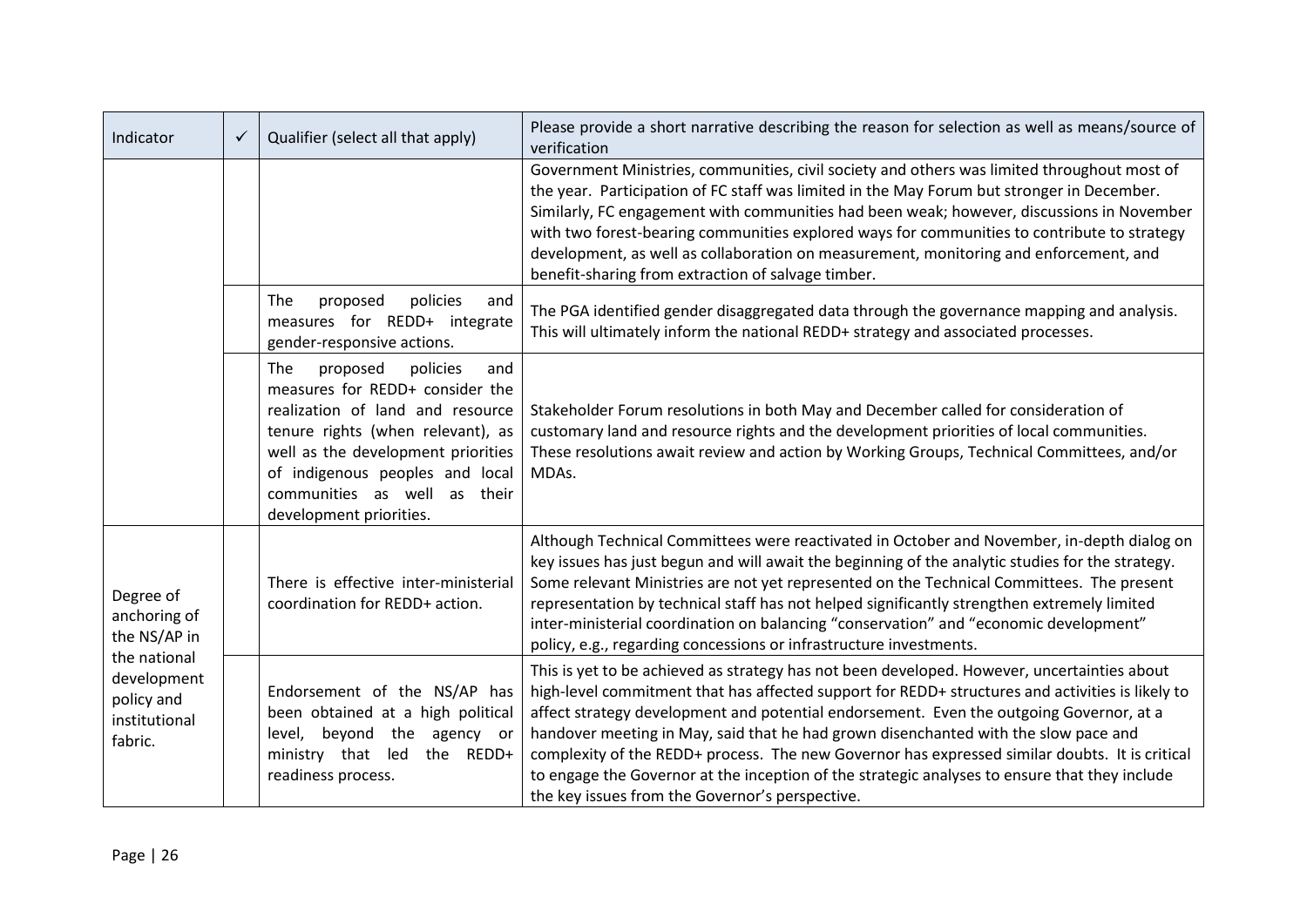| Indicator | $\checkmark$ | Qualifier (select all that apply)                                                                                                                                        | Please provide a short narrative describing the reason for selection as well as means/source of<br>verification                                                                                                                                                                                                                |
|-----------|--------------|--------------------------------------------------------------------------------------------------------------------------------------------------------------------------|--------------------------------------------------------------------------------------------------------------------------------------------------------------------------------------------------------------------------------------------------------------------------------------------------------------------------------|
|           |              | REDD+<br>actions or<br>targets are<br>embedded in the national plan or<br>sustainable<br>for<br>policy<br>development.                                                   | The NS/AP is yet to be developed. On-going consultations plan to target the highest levels of<br>policy making and implementation to mainstream REDD+ actions or targets in the national plan<br>for sustainable development. Already, stakeholders are recommending a revision of Nigeria's<br>INDC to reflect REDD+ actions. |
|           |              | evidence<br>that<br>There<br>is<br>ministries/agencies outside the<br>forest and environment sectors are<br>implementing<br>committed to<br>REDD+ policies and measures. | As noted under the discussion of PAMs (see above), there is some evidence that MDAs are not<br>committed to the transparency and changes from business as usual that REDD+ PAMs will<br>require. This will require concerted effort on the part of national and state leaders to<br>overcome.                                  |
|           |              | Financing arrangements to start<br>implementing the NS/AP (or to<br>channel results-based finance) are<br>designed.                                                      | This is not yet in place. However, the study on financing, incentives and benefit sharing<br>considerations for REDD+ Strategy development will inform the financing arrangements for the<br>implementation of the NS/AP.                                                                                                      |

# **6.2 Safeguard Information System**

Supported by (select all that apply and provide name of other source): ⊠ National Programme; □ Targeted Support; □ Other Source; □ Not Applicable

Please provide a brief description of the progress being made in developing a Safeguard Information System (SIS) as well as the source of the support provided in this regard (100 words):

The National Safeguards Working Group was reorganised in October to enable different stakeholders to work together to review policies and measures to be developed under the pilot state REDD+ Strategy. While awaiting strategy development, selected existing or planned policy and regulatory instruments/initiatives relevant to REDD+ are beginning to be assessed with regard to benefit and risk. Some stakeholder groups are requesting transparency on proposed priority investment and enforcement initiatives for which little or no information has been made available, such as the "super highway" and the anti-deforestation task force. The FCPF's SESA process may help strengthen transparency and safeguards.

| Indicator             | Descriptor (select all that apply) | Please provide a short narrative describing the reason for<br>selection as well as means/source of verification. |
|-----------------------|------------------------------------|------------------------------------------------------------------------------------------------------------------|
| Does the country have | No                                 | With the reorganization of the Safeguards Working Group in                                                       |
| a Safeguard           | SIS objectives determined          | October, the programme has begun to assess Safeguard                                                             |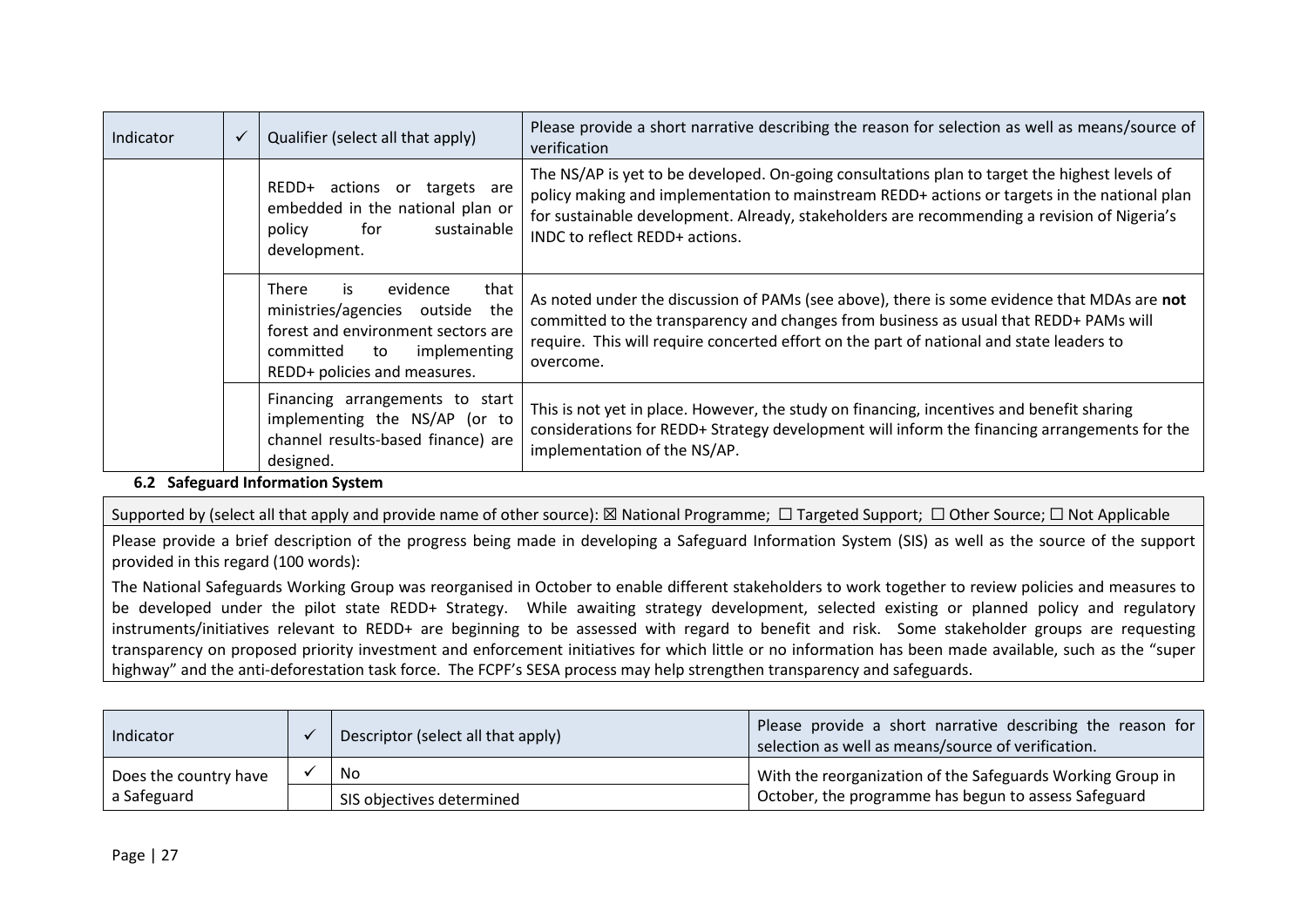| Indicator                                                                                                                    | $\checkmark$ | Descriptor (select all that apply)                                                                                                                                                      | Please provide a short narrative describing the reason for<br>selection as well as means/source of verification.                                                                                                                                                                                                                                                                 |
|------------------------------------------------------------------------------------------------------------------------------|--------------|-----------------------------------------------------------------------------------------------------------------------------------------------------------------------------------------|----------------------------------------------------------------------------------------------------------------------------------------------------------------------------------------------------------------------------------------------------------------------------------------------------------------------------------------------------------------------------------|
| <b>Information System</b>                                                                                                    |              | Safeguard information needs and structure determined.                                                                                                                                   | information needs in anticipation of a REDD+ strategy. The                                                                                                                                                                                                                                                                                                                       |
| (SIS) that provides<br>information on how the                                                                                |              | Existing information systems and sources assessed.                                                                                                                                      | Working Group has begun to identify kinds and sources of<br>information but access to information and systems for sharing<br>information are limited. The capacity to analyze and use of<br>that data which has been accessed is limited.                                                                                                                                        |
| Cancun safeguards are<br>being addressed and<br>respected throughout<br>implementation of                                    |              | The SIS is designed, building on existing, together with<br>any novel, information systems and sources clearly<br>in a national government-endorsed<br>articulated<br>document.         |                                                                                                                                                                                                                                                                                                                                                                                  |
| REDD+ actions?                                                                                                               |              | The SIS is functional, building on existing, together with<br>any novel, information systems and sources that are<br>clearly articulated in a national government-endorsed<br>document. |                                                                                                                                                                                                                                                                                                                                                                                  |
|                                                                                                                              |              | Summary of information on REDD+ safeguards, informed<br>by the SIS, has been submitted to UNFCCC.                                                                                       |                                                                                                                                                                                                                                                                                                                                                                                  |
|                                                                                                                              |              | Aligns with the NS/AP, covering the social and<br>environmental benefits and risks of the policies &<br>measures for REDD+ being considered by the countries.                           | The analyses on relevant areas of work have just been initiated                                                                                                                                                                                                                                                                                                                  |
| Degree of                                                                                                                    |              | Defines specific policies, laws and regulations (PLRs), as<br>well as other measures, to address the identified benefits<br>and risks.                                                  | The analyses on relevant areas of work have just been<br>initiated                                                                                                                                                                                                                                                                                                               |
| completeness of the<br>design of a country<br>approach to address<br>the social and<br>environmental<br>safeguards for REDD+ |              | Have institutional arrangements and/or capacities to<br>implement those PLRs and to monitor the REDD+<br>safeguards.                                                                    | The analyses on relevant areas of work have just been<br>initiated                                                                                                                                                                                                                                                                                                               |
|                                                                                                                              |              | Transparently provides information on how safeguards<br>are respected and addressed.                                                                                                    | Indications of how likely Nigeria is to develop a transparent<br>system by the end of 2016 are ambiguous. While MDAs have<br>demonstrated little interest, the new President and CRS<br>Governor have both appealed for greater transparency and<br>accountability. On the other hand, basic information on such<br>safeguards-relevant activities remains inaccessible to date. |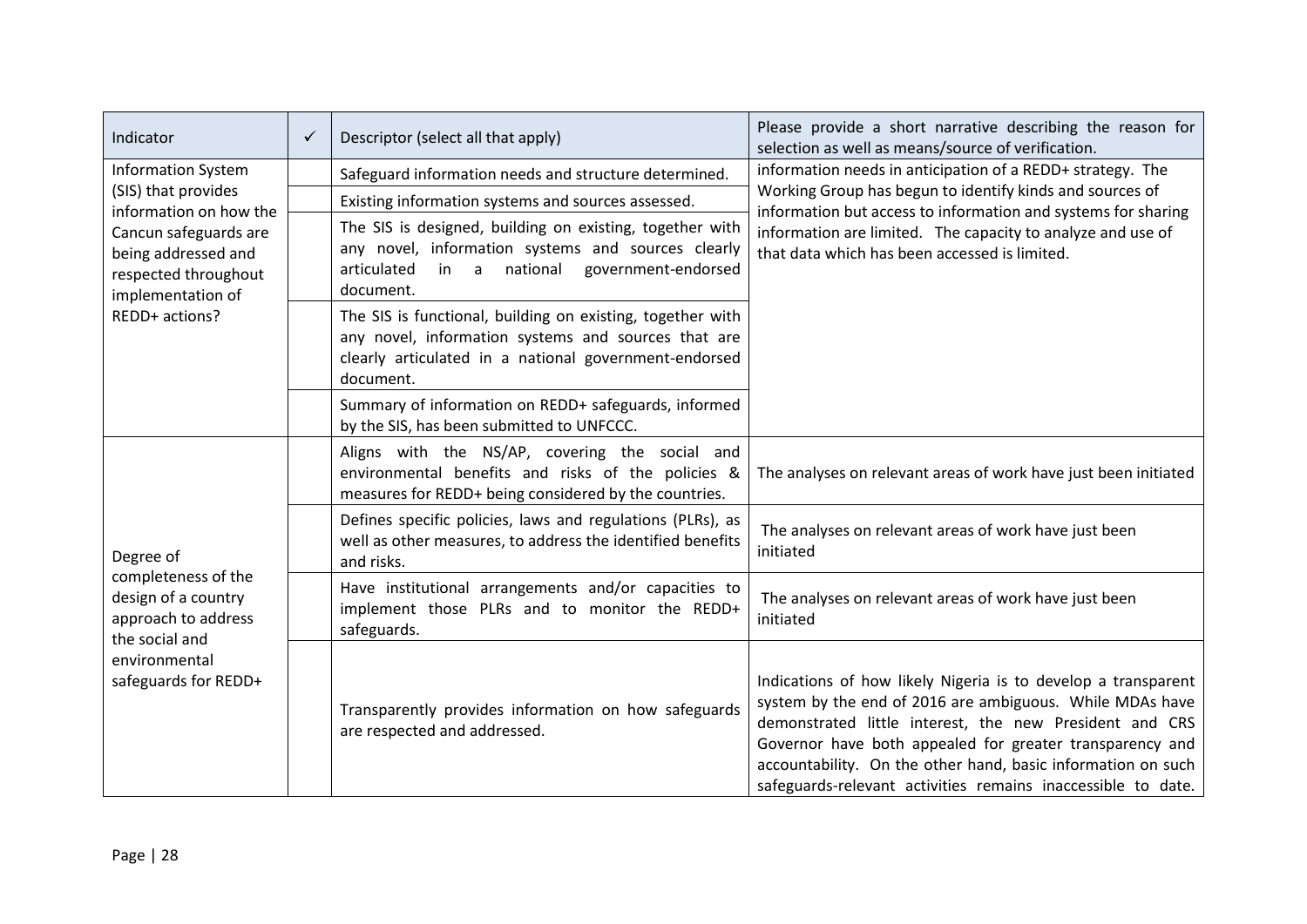| Indicator | Descriptor (select all that apply) | Please provide a short narrative describing the reason for<br>selection as well as means/source of verification.                                                                                                                                                                                                                                                                                                            |
|-----------|------------------------------------|-----------------------------------------------------------------------------------------------------------------------------------------------------------------------------------------------------------------------------------------------------------------------------------------------------------------------------------------------------------------------------------------------------------------------------|
|           |                                    | For example, there is no clear standard practice requiring the<br>CRS FC and the disbanded Anti-Deforestation Task Force to<br>share relevant information on their oversight of forest<br>resources (revenues, timber seizures, etc.); and requirements<br>for other MDAs to make available information regarding<br>infrastructure development plans and/or concessions that may<br>impact forest areas are not respected. |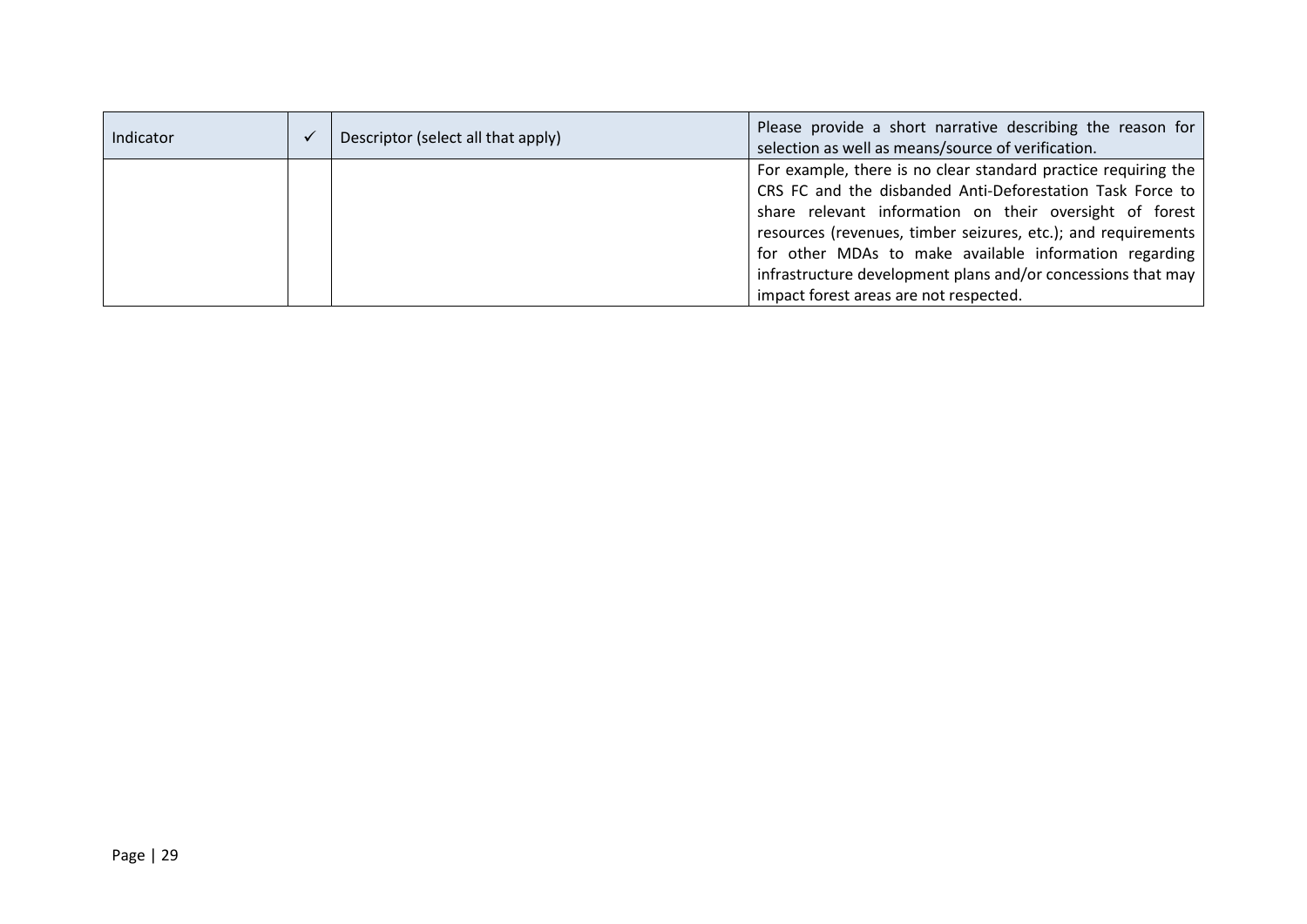## **6.3 Forest Reference Emission Level / Forest Reference Level**

Supported by (select all that apply and provide name of other source): ⊠ National Programme; □ Targeted Support; ⊠ Other Source; □ Not Applicable

The spatially-explicit study on drivers of deforestation in Cross-River State analyzed satellite images for three epochs (2000, 2007 and 2014), and activity data (AD) was obtained for land use/land cover conditions in the entire Cross River State. Furthermore, the on-going forest carbon inventory will provide improved estimates of emission factors (EF). A workshop is earmarked for early 2016 on the establishment of FRELs that will use the historical AD and EF data collected from these studies, as well as other ancillary data/information to produce a draft version of FRELs to be validated by end of 2016.

| Indicator                             | $\checkmark$ | Descriptor (select all that apply)                                                                                                             | Please provide a short narrative describing the reason for<br>selection as well as means/source of verification                    |
|---------------------------------------|--------------|------------------------------------------------------------------------------------------------------------------------------------------------|------------------------------------------------------------------------------------------------------------------------------------|
|                                       |              | Not yet initiated                                                                                                                              |                                                                                                                                    |
|                                       | $\checkmark$ | Capacity building phase                                                                                                                        | A workshop is earmarked for early 2016 on the establishment of                                                                     |
| Has the country                       |              | Preliminary construction phase                                                                                                                 | FRELs that will use existing historical AD and EF data collected                                                                   |
| established a FREL/FRL?               |              | Advanced <sup>17</sup> construction phase                                                                                                      | from various studies, as well as other ancillary data/information<br>to produce a draft version of FRELs to be validated by end of |
|                                       |              | Submission drafted                                                                                                                             | 2016.                                                                                                                              |
|                                       |              | Submitted to the UNFCCC                                                                                                                        |                                                                                                                                    |
| Robustness of FREL/FRL<br>submissions |              | Submission is transparent, complete, consistent and<br>much as possible accurate and allows<br>as<br>reconstruction of the submitted FREL/FRL. |                                                                                                                                    |
|                                       |              | Includes pools and gases, and REDD+ activities (Scope)<br>and justification for omitting significant pools and/or<br>activities.               | Nigeria is not yet at the stage of submitting a FRELs, but this could                                                              |
|                                       |              | Justifies where the submission is inconsistent with<br>previous versions of GHG inventory.                                                     | be possible towards end of 2016                                                                                                    |
|                                       |              | Includes details of the forest definition used and<br>national circumstances.                                                                  |                                                                                                                                    |
|                                       |              | Defines the geographic area covered by FREL/FRL                                                                                                |                                                                                                                                    |

 $17$  FREL/FRL elements defined or at an advanced stage (scope, scale, forest definition, methodology and data compilation).

 $\overline{\phantom{a}}$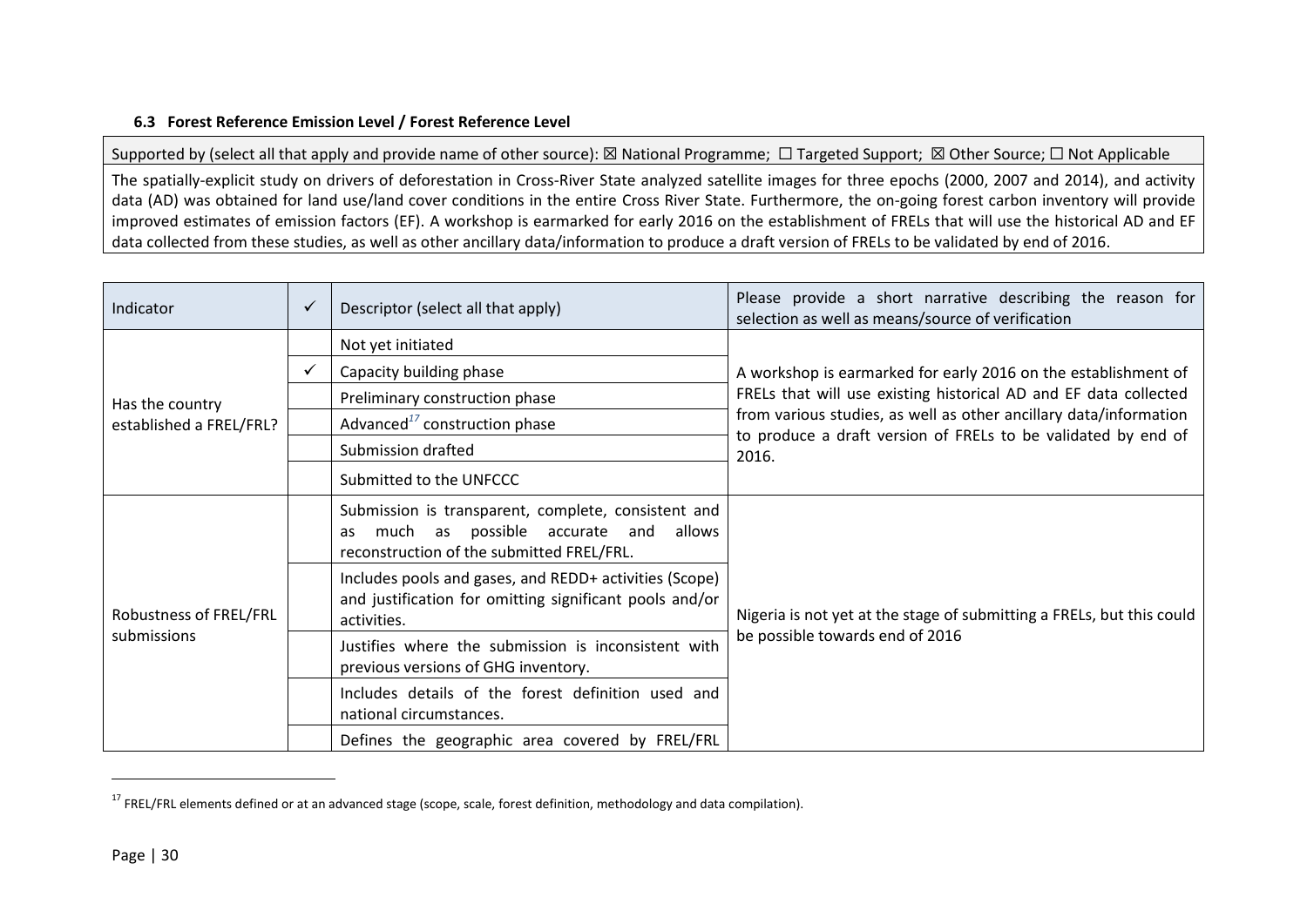| cale)<br>- 1 |  |
|--------------|--|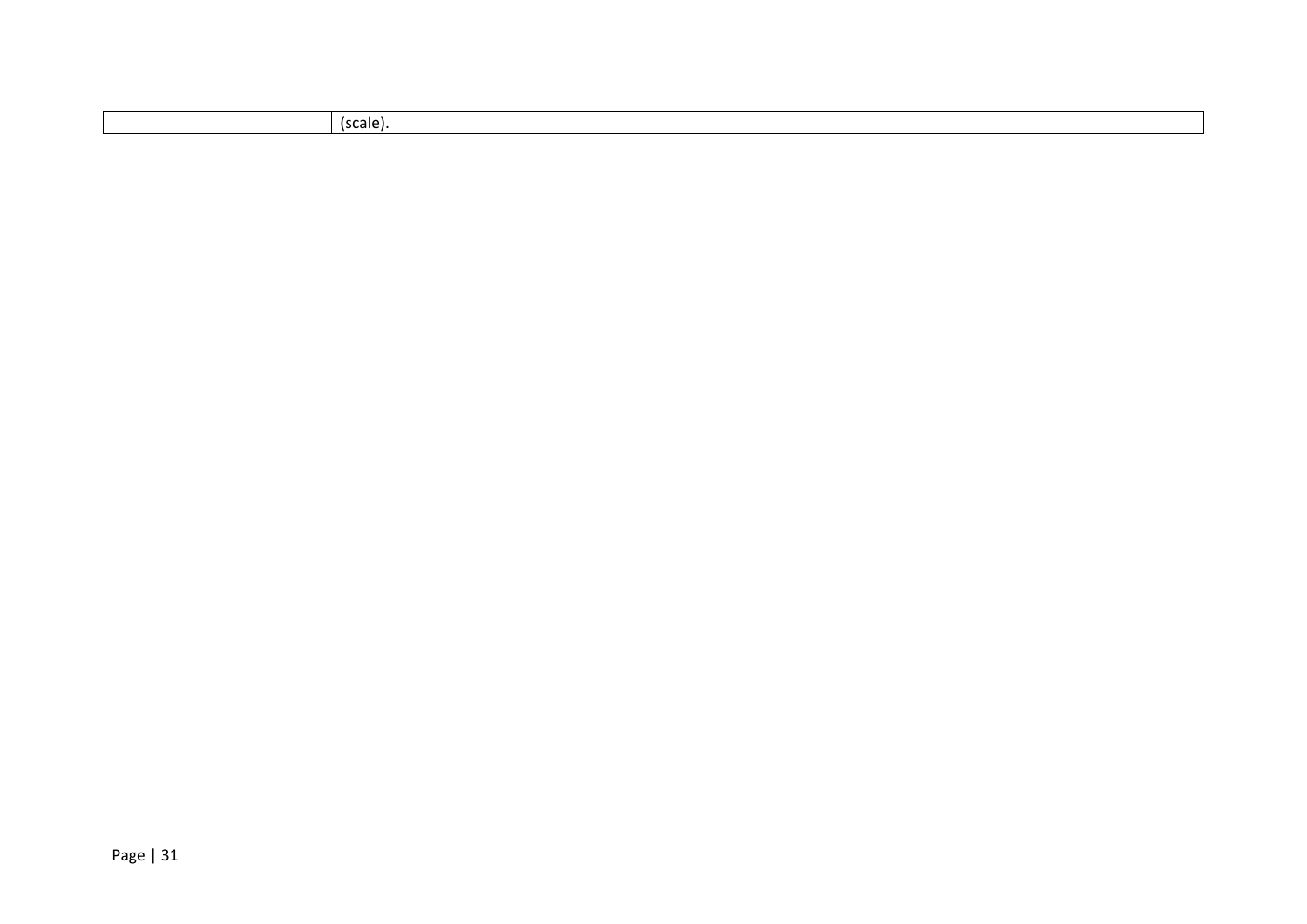# **6.4 National Forest Monitoring System**

Supported by (select all that apply and provide name of other source): ⊠ National Programme; □ Targeted Support; ⊠ Other Source; □ Not Applicable

The capacities of relevant stakeholders have been enhanced at Federal and State levels through a series of technical capacity building workshops including: (i) a forest monitoring and MRV for **49** stakeholders in 2014; (**ii**) a national forest carbon inventory and allometric equations training of 25 participants in 2014; (iii) capacity building on image processing and interpretation of satellite imagery of **20** staffs; (**iv**) a forest carbon inventory data analysis training of **26** staffs and (**v**) a GHG inventory training of **23** staff for the LULUCF sector. On-going forest carbon inventory has established and collected data on **54** sample plots that will provide data for improved estimation of emission factors. These trainings, including establishment of Technical Working Groups constitute building blocks for the Forest Monitoring System to be put in place. The sampling design is on a 2014 land use map (produced during NASRDA Study) will be used as framework for the establishment of a Forest Monitoring System at Cross River State (CRS) before 2016 ending. The MRV Technical Working Group is in the process of acquiring most recent satellite data to embark on subsequent monitoring activities.

| Indicator                                        | ✓ | Descriptor (select all that apply)                                                                                                                                    | Please provide a short narrative describing the reason for selection as well as means of<br>verification                                                                                                                                                                                |  |
|--------------------------------------------------|---|-----------------------------------------------------------------------------------------------------------------------------------------------------------------------|-----------------------------------------------------------------------------------------------------------------------------------------------------------------------------------------------------------------------------------------------------------------------------------------|--|
| Has the<br>country<br>established a<br>FREL/FRL? |   | <b>No</b>                                                                                                                                                             |                                                                                                                                                                                                                                                                                         |  |
|                                                  |   | NFMS capacity building phase                                                                                                                                          | NFMS is in capacity building phase and has seen stakeholders trained in remote sensing                                                                                                                                                                                                  |  |
|                                                  |   | Preliminary construction phase                                                                                                                                        |                                                                                                                                                                                                                                                                                         |  |
|                                                  |   | Advanced <sup>18</sup> construction phase                                                                                                                             | applications for monitoring and for forest cover changes assessment. While FREL/FRL is in<br>preliminary construction phase with the acquisition of historic Activity Data (AD) and with<br>the on-going process of acquiring historic NFI data to estimate Emission Factors (EFs) back |  |
|                                                  |   | <b>NFMS</b><br>preliminary<br>generating<br>information for monitoring and MRV                                                                                        |                                                                                                                                                                                                                                                                                         |  |
|                                                  |   | NFMS institutionalized and generating<br>REDD+ monitoring and MRV (satellite<br>monitoring system, national<br>land<br>forest inventory, greenhouse gas<br>inventory) | in time.                                                                                                                                                                                                                                                                                |  |
| Degree of<br>completeness<br>of the NFMS         |   | Satellite<br>includes a<br><b>NFMS</b><br>Land<br>Monitoring System (SLMS)                                                                                            | The SLMS component of the NFMS is in place with the establishment of a functional<br>Remote Sensing/GIS Laboratory, equipped with computer hardware and GIS software,<br>peripherals and database of historic activity data (AD) and satellite imagery at CRS.                          |  |

 $\overline{\phantom{a}}$ 

 $18$  NFMS elements at an advanced stage (satellite land monitoring system, national forest inventory, greenhouse gas inventory).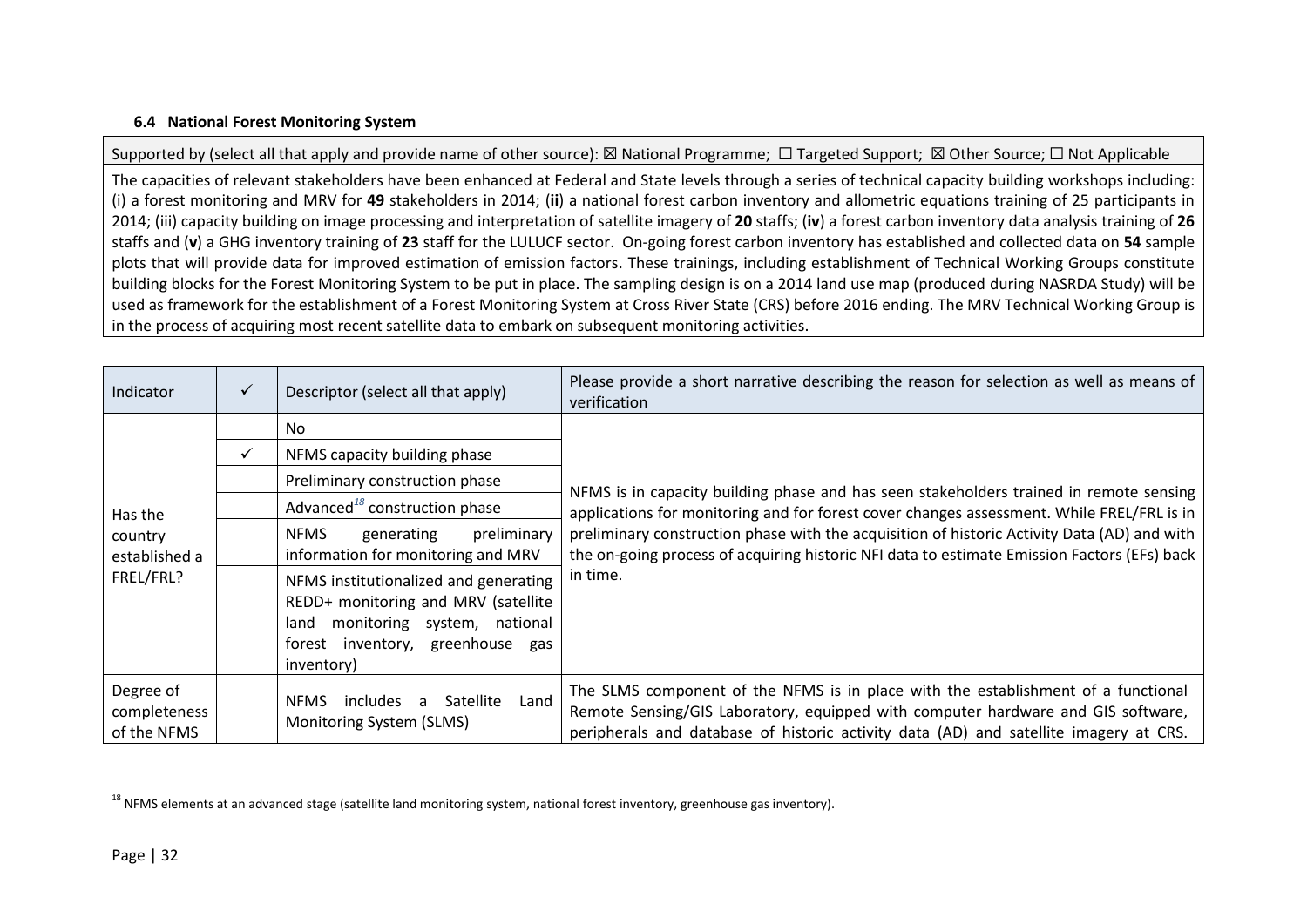| Indicator                            | $\checkmark$ | Descriptor (select all that apply)                                                                                                                                                                                                                        | Please provide a short narrative describing the reason for selection as well as means of<br>verification                                                                                                                                                                                                                                                                                                                                                                                                                                                                                                                       |  |  |
|--------------------------------------|--------------|-----------------------------------------------------------------------------------------------------------------------------------------------------------------------------------------------------------------------------------------------------------|--------------------------------------------------------------------------------------------------------------------------------------------------------------------------------------------------------------------------------------------------------------------------------------------------------------------------------------------------------------------------------------------------------------------------------------------------------------------------------------------------------------------------------------------------------------------------------------------------------------------------------|--|--|
| in UN-REDD<br>supported<br>countries |              |                                                                                                                                                                                                                                                           | Furthermore, training has been undertaken of 20 Federal and State technical staff,<br>academia and NGOs who can undertake various spatial data analysis and interpretation.<br>The laboratory is expected to sustain forest monitoring and MRV work through the<br>development of spatial databases.                                                                                                                                                                                                                                                                                                                           |  |  |
|                                      |              | NFMS includes a<br>National Forest<br>Inventory (NFI)                                                                                                                                                                                                     | The NFI component of NFMS has also been established with technical training of 26<br>participants in allometric equation development and NFI data analysis; training of more<br>than 90 local community members in forest carbon measurement; acquisition of modern<br>forest (carbon) inventory equipment; and the establishment of 54 additional sample plots<br>and collection of data therefrom to update the NFI database. Delivery notes, training and<br>field reports are available for verifications.                                                                                                                 |  |  |
|                                      |              | NFMS includes a<br>GHG<br>National<br>Inventory (GHGi)                                                                                                                                                                                                    | A technical training workshop on the National GHG-Inventory Reporting for LULUCF in<br>Nigeria was undertaken in October 2015 resulting in (i) increased capacity of 23 technical<br>staff from relevant ministerial departments and academia, who are now capable of<br>producing the GHG_I reporting for the LULUCF based on the IPCC Guidelines (2006); (ii)<br>the formation of the GHG working group to set the stage for on-going multi-stakeholder<br>technical strengthening and support for the GHG reporting in Nigeria. Training reports are<br>available for verifications. However, no GHG I has been undertaken. |  |  |
|                                      |              | The NFMS is suitable for estimating<br>forest-related<br>anthropogenic<br>greenhouse gas emissions by sources,<br>and removals by sinks, forest carbon<br>stocks, and forest-area<br>changes<br>resulting from the implementation of<br>REDD+ activities; | Achievements in SLMS, NFI, and GHG-I as highlighted above, have provided the needed<br>framework or building blocks needed to set up a monitoring systems to estimate<br>anthropogenic forest-related greenhouse gas emissions by sources and removal by sinks,<br>forest carbon stocks, and forest area changes resulting from the implementation of<br>REDD+ activities. The estimates can be done for historic epochs or real time                                                                                                                                                                                          |  |  |
|                                      |              | <b>NFMS</b><br>The.<br>is<br>consistent<br>with<br>Intergovernmental Panel on Climate<br>Change<br>(IPCC)<br>guidance<br>and<br>guidelines;                                                                                                               | The NFMS is being developed in consistency with the various IPCC guidelines with respect<br>to AD, EFs, and the GHG-I                                                                                                                                                                                                                                                                                                                                                                                                                                                                                                          |  |  |
|                                      |              |                                                                                                                                                                                                                                                           | The NFMS enables the assessment of $\vert$ The approach being adopted will enable assessment of different types of forest in Nigeria                                                                                                                                                                                                                                                                                                                                                                                                                                                                                           |  |  |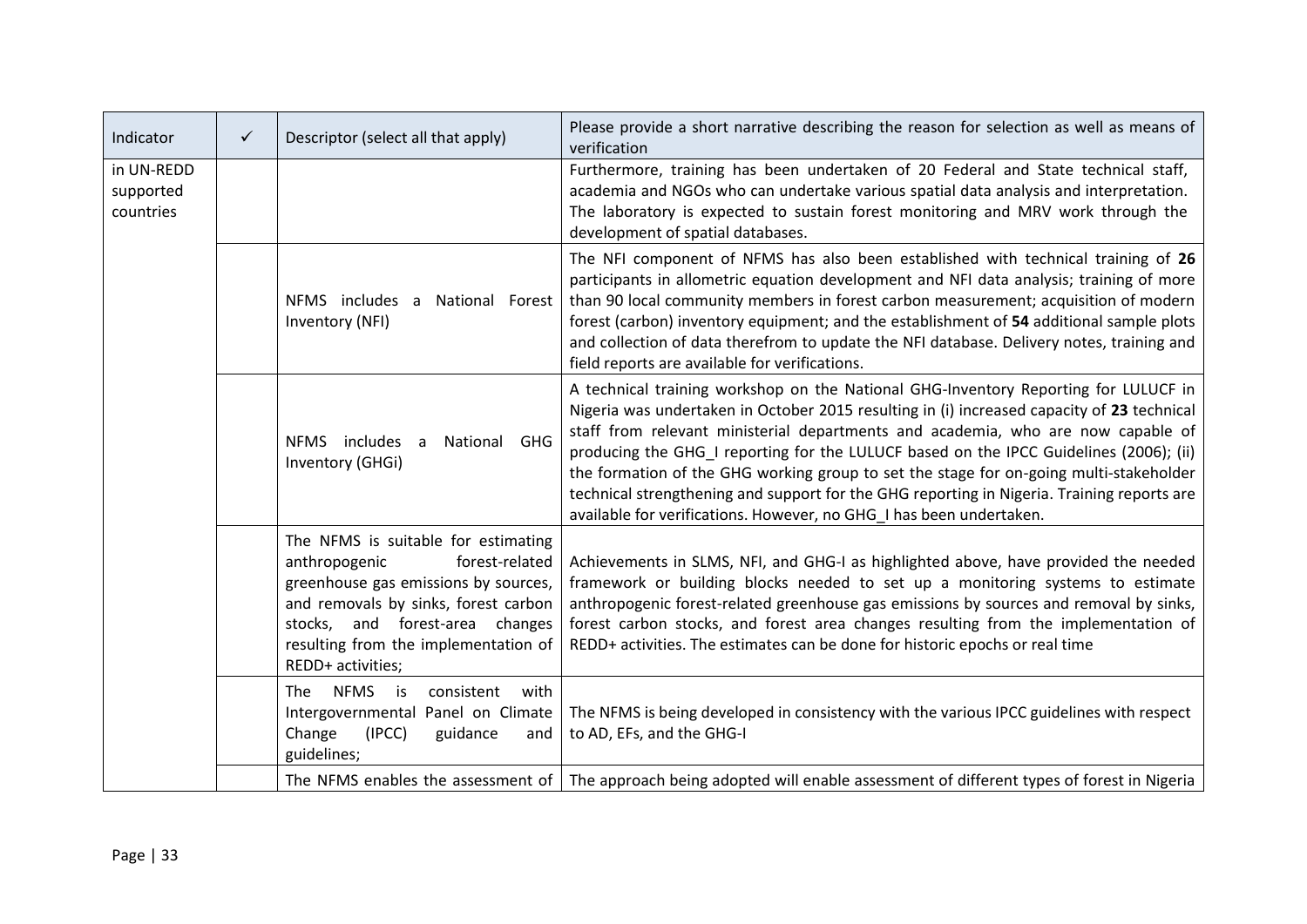| Indicator |  | Descriptor (select all that apply)                                 | Please provide a short narrative describing the reason for selection as well as means of<br>verification                                                                                               |
|-----------|--|--------------------------------------------------------------------|--------------------------------------------------------------------------------------------------------------------------------------------------------------------------------------------------------|
|           |  | different types of forest in<br>country, including natural forest. | the $\vert$ including natural forest. The deforestation study by NASRDA took into account 13 land $\vert$<br>use types in their stratifications, with an attempt to sub-divide the natural forest into |
|           |  |                                                                    | tropical high forest, open forest, and montane forest.                                                                                                                                                 |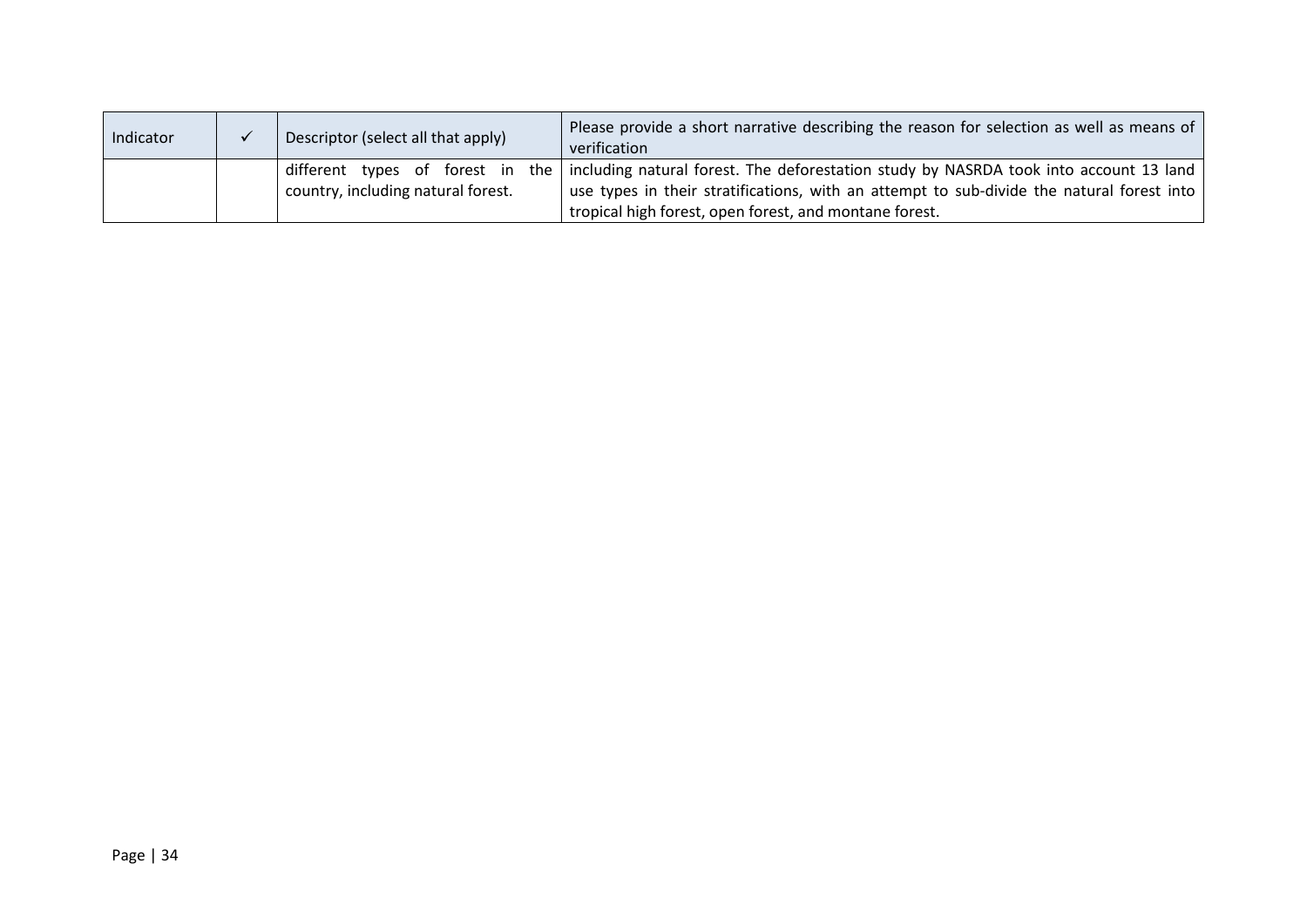# <span id="page-34-0"></span>**7. Financial Delivery**

In the table below, please provide information on expenditure for 2015 and the planned and anticipated expenditure for the year 2016. These are to be provided against the Annual Work Plan (AWP) for 2016 as approved by the PEB/NSC, meaning before any budget revisions were done. Anticipated expenditure by 31 December 2016 should indicate what would be realistically expended at the end of the year, and therefore provide a measure of deviation against the AWP.

| Programme Outcome              | <b>UN</b><br>Organization | Annual<br>Expenditure for<br>2015 (as of 31<br>Dec 2015) | Planned<br>Expenditure for<br>201619 | Final<br><b>Expenditure for</b><br>2016 |
|--------------------------------|---------------------------|----------------------------------------------------------|--------------------------------------|-----------------------------------------|
|                                | <b>FAO</b>                |                                                          |                                      |                                         |
| Outcome 1: [input text]        | <b>UNDP</b>               |                                                          |                                      |                                         |
|                                | <b>UNEP</b>               |                                                          |                                      |                                         |
| Sub-total                      |                           |                                                          |                                      |                                         |
|                                | <b>FAO</b>                |                                                          |                                      |                                         |
| Outcome 2: [input text]        | <b>UNDP</b>               |                                                          |                                      |                                         |
|                                | <b>UNEP</b>               |                                                          |                                      |                                         |
| Sub-total                      |                           |                                                          |                                      |                                         |
|                                | <b>FAO</b>                |                                                          |                                      |                                         |
| Outcome 3: [input text]        | <b>UNDP</b>               |                                                          |                                      |                                         |
|                                | <b>UNEP</b>               |                                                          |                                      |                                         |
| Sub-total                      |                           |                                                          |                                      |                                         |
|                                | <b>FAO</b>                |                                                          |                                      |                                         |
| Outcome 4: [input text]        | <b>UNDP</b>               |                                                          |                                      |                                         |
|                                | <b>UNEP</b>               |                                                          |                                      |                                         |
| Sub-total                      |                           |                                                          |                                      |                                         |
|                                | <b>FAO</b>                |                                                          |                                      |                                         |
| Outcome 5: [input text]        | <b>UNDP</b>               |                                                          |                                      |                                         |
|                                | <b>UNEP</b>               |                                                          |                                      |                                         |
| Sub-total                      |                           |                                                          |                                      |                                         |
|                                | <b>FAO</b>                |                                                          |                                      |                                         |
| <b>Indirect Support Costs</b>  | <b>UNDP</b>               |                                                          |                                      |                                         |
| (7% GMS)                       | <b>UNEP</b>               |                                                          |                                      |                                         |
| Indirect Support Costs (Total) |                           |                                                          |                                      |                                         |
|                                |                           |                                                          |                                      |                                         |
|                                | UNDP (Total):             |                                                          |                                      |                                         |
|                                | UNEP (Total):             |                                                          |                                      |                                         |
|                                | <b>Grand TOTAL:</b>       |                                                          |                                      |                                         |

 $19$ As indicated in the 2016 annual work plan.

1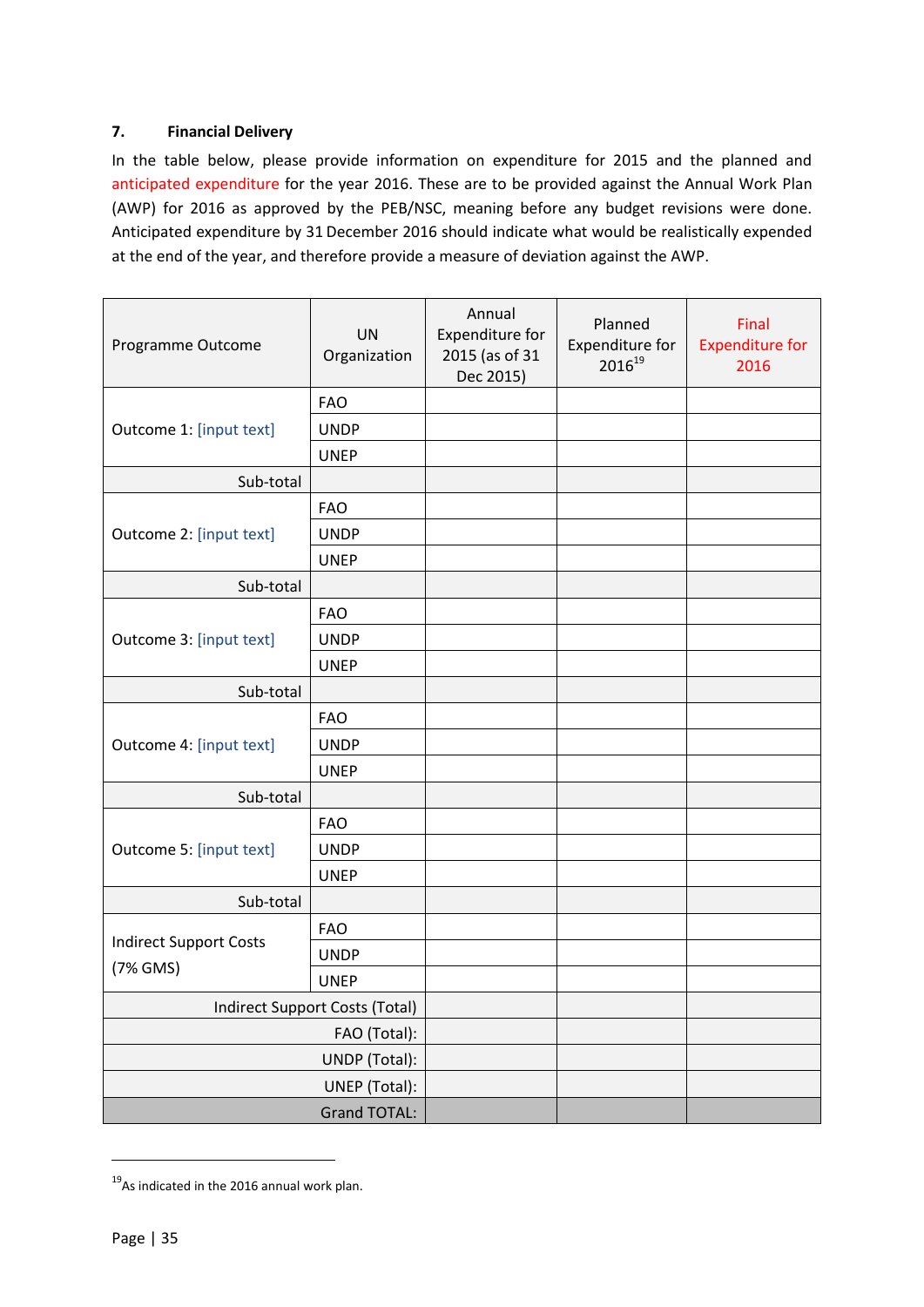# <span id="page-35-0"></span>**8. Adaptive management**

Referring to the deviations and delays indicated in the results framework above and considering whether expenditures are on track, please provide a short narrative of delays encountered, the reasons for them and what action has been considered to alleviate their impact on the Programme. Please indicate if these have been discussed at the Programme Executive Board (PEB) or National Steering Committee (NSC) meetings, between the Programme Management Unit (PMU) and national counterparts and what measures have been proposed to overcome them.

## **8.1 Delays and Corrective Actions**

What delays/obstacles were encountered at country level? [150 words]

Five obstacles were detailed in the August 2015 Semi-Annual Report. A sixth obstacle has been added that underlies all of them:

- **Over-ambitious programme** design was addressed by the joint review Mission's focus on the Warsaw pillars.
- **Reduced political will and sense of "ownership"** at higher political levels was addressed by meetings with the Governor and Deputy Governor, but did not result in unambiguous commitment to REDD+.
- **Limited cross-sectoral engagement and information sharing across MDAs** was addressed by the reactivation of the Technical Committees.
- **Policies and measures are still detached from REDD+ approaches**. Stakeholder concerns on key initiatives, including enforcement and the "superhighway" remain unaddressed with no relevant information on plans made available.
- **Limited transparency or accountability with regard to forest management and enforcement.** Transparency and accountability have not yet been addressed. Information remains tightly held, with occasional releases that have led to spirited discussion among stakeholders. **Limited commitment to inclusive engagement of stakeholders**: Developing and implementing national and state communications and stakeholder engagement strategies identified as measures to enable inclusiveness. National Stakeholder Forum recommended support for local community participation. December PSC meeting made commitment that the voice of CSO representative to the PSC will be taken seriously.

Have any of the delays/obstacles been raised and/or discussed at the Programme Steering Committee meetings? [150 words]

## ☒ Yes; ☐ No

The February PSC meeting discussed the over-ambitious programme design and called for a joint mission review, which took place in May.

The December 15 PSC meeting discussed political will, cross-sectoral engagement, and inclusive engagement of stakeholders. Discussion on some issues was limited by absence of key present or proposed members, including UNDP, National Coordinator, and CSO representatives after the morning session, and World Bank and Ministry of Finance, and by the decision to table discussion on most implementation arrangements to the National Technical Committee meeting the following day.

The December 16 NTC meeting discussed political will and cross-sectoral engagement, especially disjunction between the nation's REDD+ and Climate Change initiatives.

The National, CRS, UN-REDD (UNDP, UNEP, and FAO) REDD+ Review meeting of May, July and November discussed all six obstacles and made specific recommendations including for designation of a State Coordinator, focusing of TORs of working groups, establishing strong linkages between the WF elements, preparation of a REDD+ strategy, and other actions critical to progress on REDD-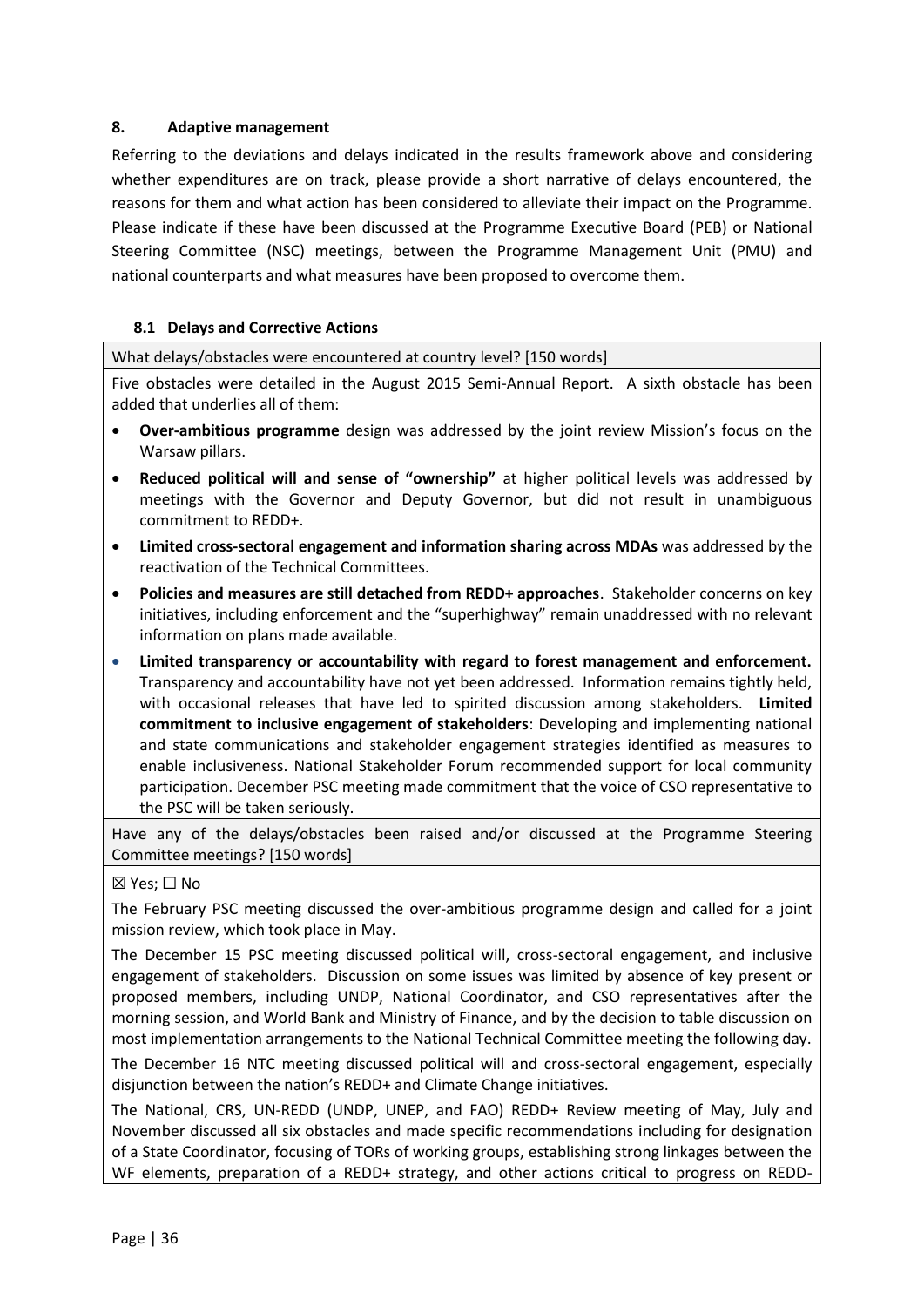readiness.

What are the delays/obstacles anticipated in terms of their impact on the NP? [150 words]

- Reduced political will led to weak leadership of the pilot state programme and a programme "disconnect" with the higher political levels, with implementing officials demonstrating little understanding and sometimes active resistance to programme principles. This was a major obstacle to progress on the strategy and the pace of and collaboration on forest measurement, which was delayed into 2016.
- Limited cross-sectoral engagement hindered progress on REDD+ strategy, collaboration on forest measurement, engagement with the private sector, and achievement at COP 21.
- Policies and measures detached from REDD+ approaches, limited transparency or accountability, and weak inclusivity has impacted on programme delivery and may damage programme credibility and reduced stakeholder support.

The above impacts make it unlikely that Nigeria will achieve REDD+ readiness by the end of 2016, without compromising the broad engagement and ownership required for true "readiness".

## How are these delays/obstacles being addressed? [150 words]

- **Over-ambitious programme** design was addressed by the joint review Mission's focus on the Warsaw pillars.
- **Reduced political will and sense of "ownership"** at higher political levels was addressed by meetings with the Governor and Deputy Governor, but did not result in unambiguous commitment to REDD+.
- **Limited cross-sectoral engagement and information sharing across MDAs** was addressed by the reactivation of the Technical Committees and improved collaboration between National and State level teams.
- **Policies and measures are still detached from REDD+ approaches**. Stakeholder concerns on key initiatives, including enforcement and the "superhighway" remain unaddressed with no relevant information on plans made available.
- **Limited transparency or accountability with regard to forest management and enforcement.** Transparency and accountability have not yet been addressed. Information remains tightly held, with occasional releases that have led to spirited discussion among stakeholders.
- **Limited commitment to inclusive engagement of stakeholders**. Developing and implementing national and state communications and stakeholder engagement strategies identified as measures to enable inclusiveness. National Stakeholder Forum recommended support for local community participation. December PSC meeting made commitment that the voice of CSO representative to the PSC will be taken seriously.

# **8.2 Opportunities and Partnerships**

Over the reporting period, have any opportunities that were not foreseen in the design of the programme been identified to help advance efforts on REDD+? [150 words]

At the February PSC meeting, the role of FCPF in strengthening collaboration in Nigeria's REDD readiness programme was further explored. The FCPF offers additional support for the rigorous analysis, the disciplined institutional transformation such as the President and the Governor have voiced support for, and the international perspective needed to ensure that Nigeria's readiness pillars meet the expectations of national stakeholders and international standards and expectations that will enable investment.

Both the UN and the World Bank's portfolios are large enough to leverage the deeper transformations so manifestly desired by the Nigeria people at the last elections and so elusive thus far to the REDD+ programme. For example, the World Bank's NEWMAP programme is active in CRS and has a national budget 50 times that of Nigeria's REDD-readiness programme. Nigeria's REDD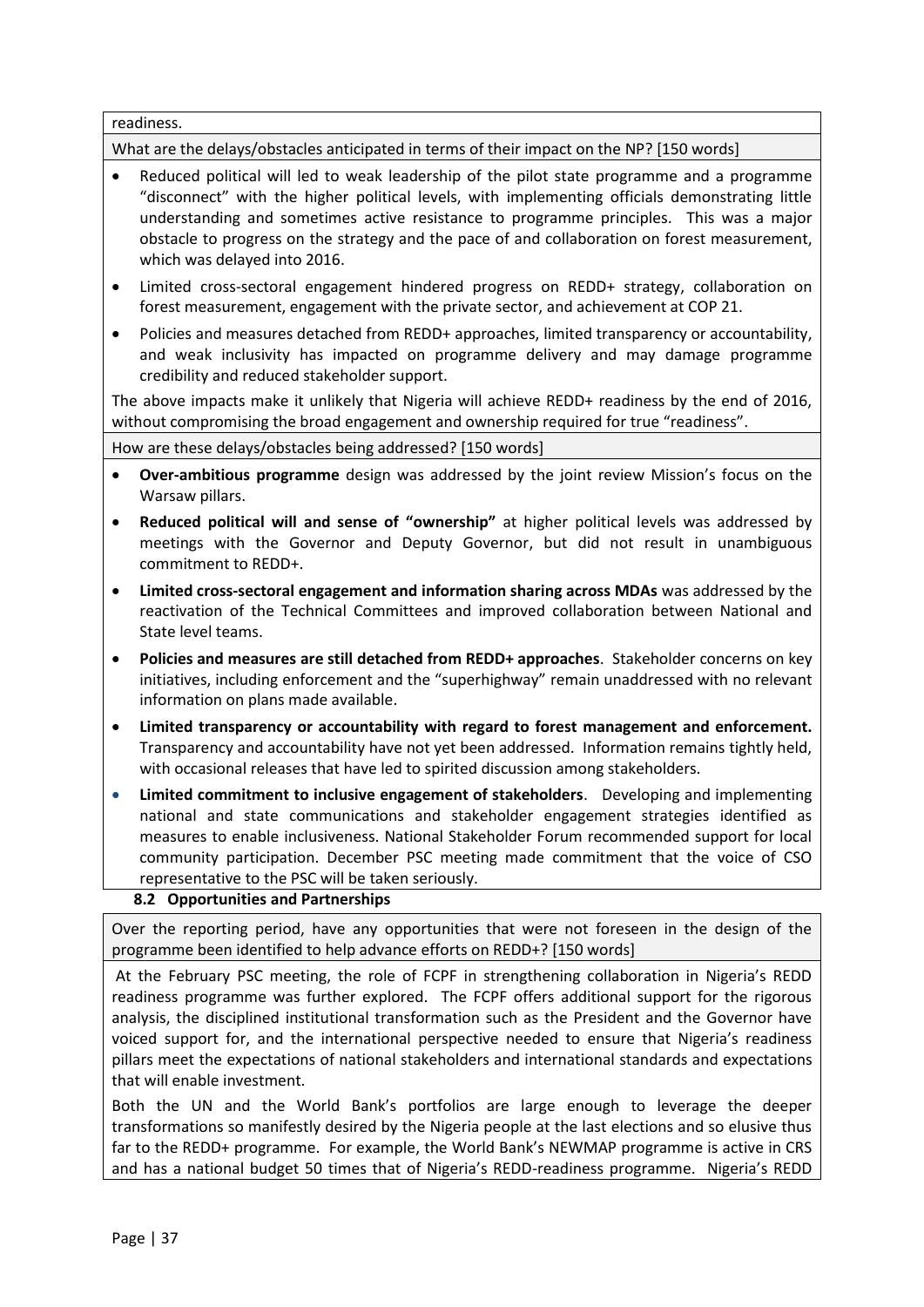readiness programme needs to find ways to fully utilize the advantages and opportunities of the partnerships and funding by the UN agencies and the World Bank to more strongly and explicitly align resources to issues around REDD+. Partnership with the GCF and Nigeria Conservation working in collaboration with Forestry Commission supported carbon measurement, and can also be further explored.

How are these opportunities being incorporated into the work of the NP? [150 words]

While these opportunities and partnerships have bene identified and being explored, there still remains a lot to be done to incorporate these into the work of the NP. For example, while the Government manages and implements both UN-REDD and FCPF, it is yet to foster the needed programmatic synergies between the two programmes, even in terms of how various analytics would feed into one another. Consultations with the World Bank on working together still remains to be fully actualized.